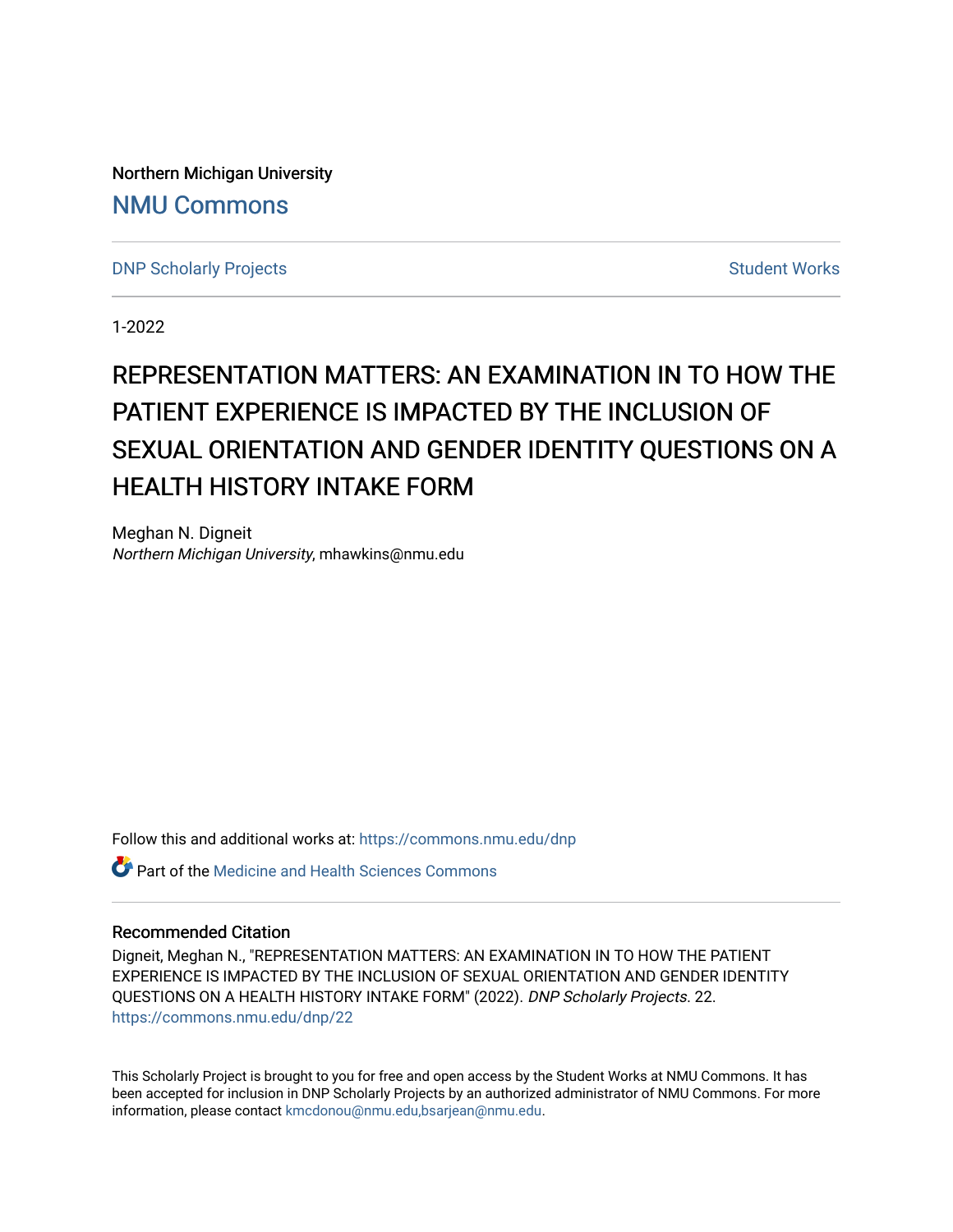## REPRESENTATION MATTERS:

# AN EXAMINATION IN TO HOW THE PATIENT EXPERIENCE IS IMPACTED BY THE INCLUSION OF SEXUAL ORIENTATION AND GENDER IDENTITY

### QUESTIONS ON A HEALTH HISTORY INTAKE FORM

By

Meghan Nicole Digneit

## DNP PROJECT

Submitted to Northern Michigan University In partial fulfillment of the requirements For the degree of

### DOCTOR OF NURSING PRACTICE

School of Nursing

January 2022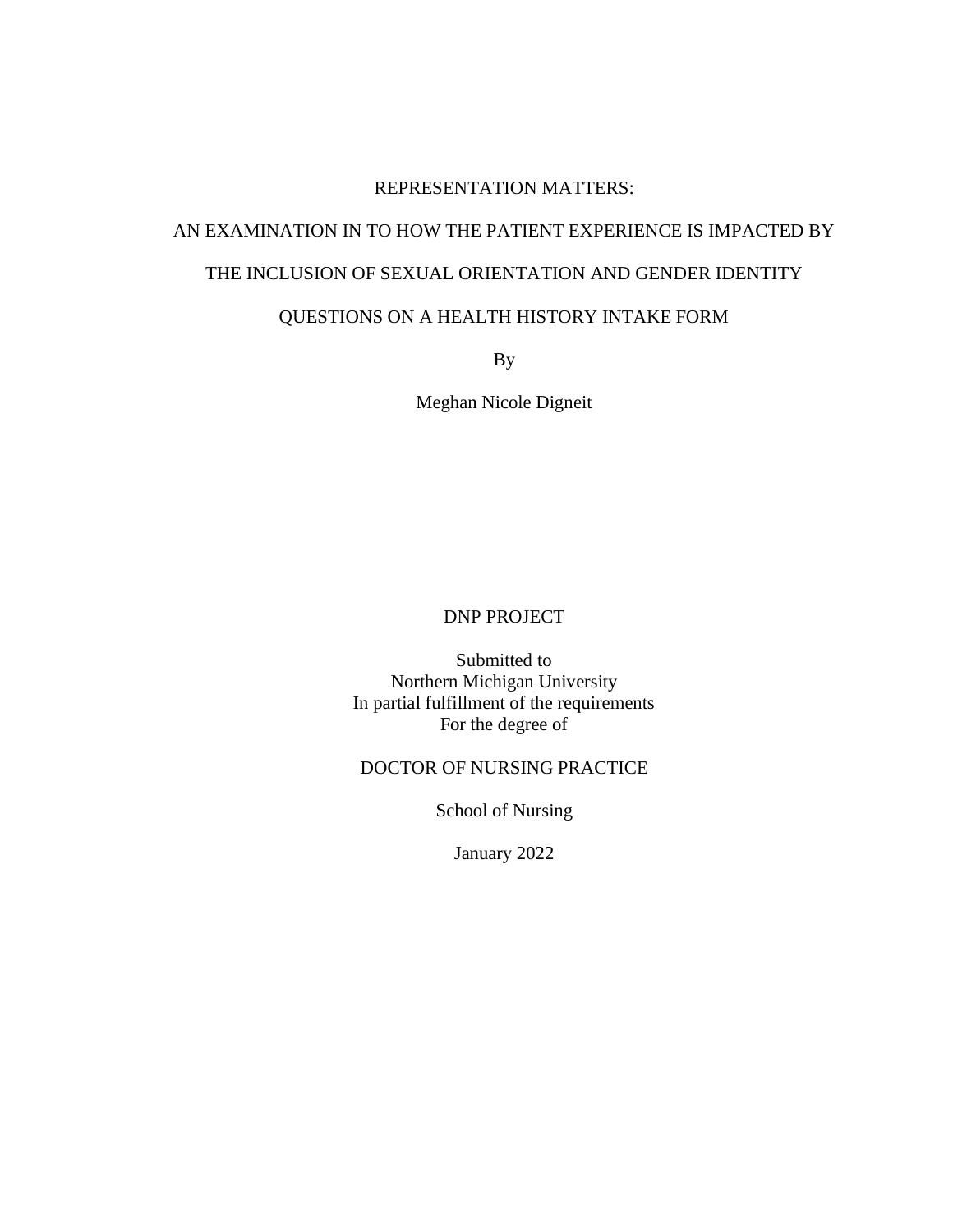## SIGNATURE APPROVAL FORM

### REPRESENTATION MATTERS:

# AN EXAMINATION IN TO HOW THE PATIENT EXPERIENCE IS IMPACTED BY

# THE INCLUSION OF SEXUAL ORIENTATION AND GENDER IDENTITY

## QUESTIONS ON A HEALTH HISTORY INTAKE FORM

This DNP Project by Meghan Nicole Digneit is recommended for approval by the student's Faculty Chair, Committee, and Associate Dean and Director in the School of Nursing

| Dr. Melissa Copenhaver                                   | 01/11/2022 |
|----------------------------------------------------------|------------|
| Committee Chair: Dr. Melissa Copenhaver, DNP, MS, FNP-BC | Date       |
|                                                          |            |
|                                                          |            |
|                                                          |            |
|                                                          |            |
| Dr. Bitsy Wedin                                          | 01/11/2022 |
| First Reader: Dr. Bitsy Wedin, PhD, MBA, BA, FNP-BC      | Date       |
|                                                          |            |
|                                                          |            |
|                                                          |            |
|                                                          |            |
| Dr. Sarah Jennings                                       | 01/11/2022 |
| Second Reader: Dr. Sarah Jennings, DNP, MPA, RN, NEA-BC  | Date       |
|                                                          |            |
|                                                          |            |
|                                                          |            |
|                                                          |            |
| Dr. Kristi Robinia                                       | 01/11/2022 |

Associate Dean and Director: Dr. Kristi Robinia, PhD, RN Date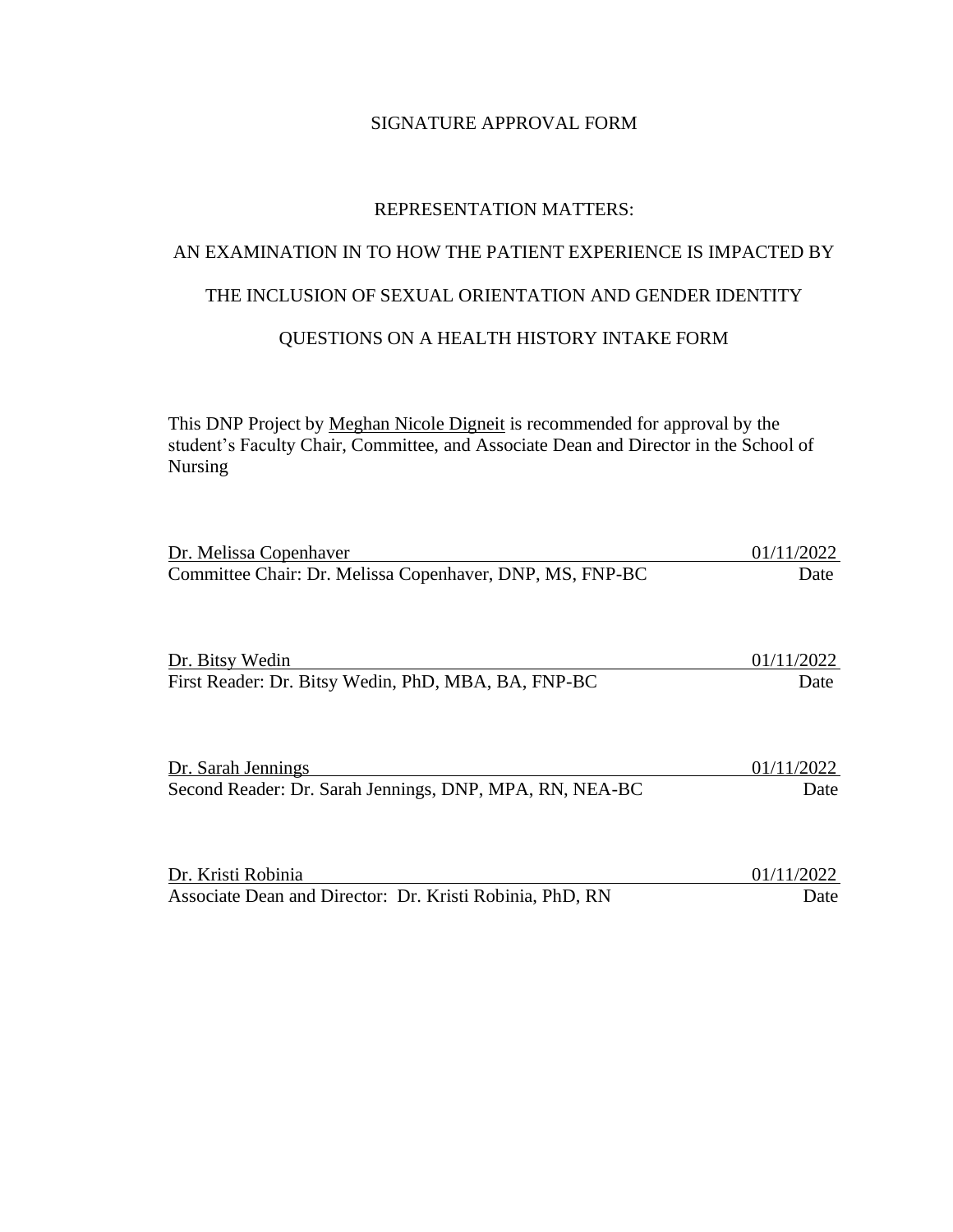### ABSTRACT

### REPRESENTATION MATTERS:

# AN EXAMINATION IN TO HOW THE PATIENT EXPERIENCE IS IMPACTED BY THE INCLUSION OF SEXUAL ORIENTATION AND GENDER IDENTITY QUESTIONS ON A HEALTH HISTORY INTAKE FORM

By

### Meghan Nicole Digneit

The disclosure of one's sexual orientation and gender identity (SOGI) status is an extremely personal decision subject to a variety of internal and external factors. The disclosure of this status in the healthcare setting is an important topic that continues to be subject to discussion, research, education, and mutual understanding between the patient and provider. The purpose of this DNP project is to explore how answering SOGI questions on a general intake form impacts patient attitudes regarding the impending visit. This was a mixed-methods research study that included demographic questions, nominal data in the form of yes/no questions, and two questions that allowed for qualitative answers. Data was collected with the Qualtrics survey system. Over 60% of participants indicated favorable experiences of answering these types of questions before their healthcare visit, 50% of individuals surveyed typically disclosed their SOGI status during visits, and over 70% of participants preferred an intake form as the method of disclosure. This DNP project aims to contribute to the conversation regarding inclusive language in the health care setting and serves as a stepping off point for practitioners and patients to begin to normalize these delicate and sensitive conversations.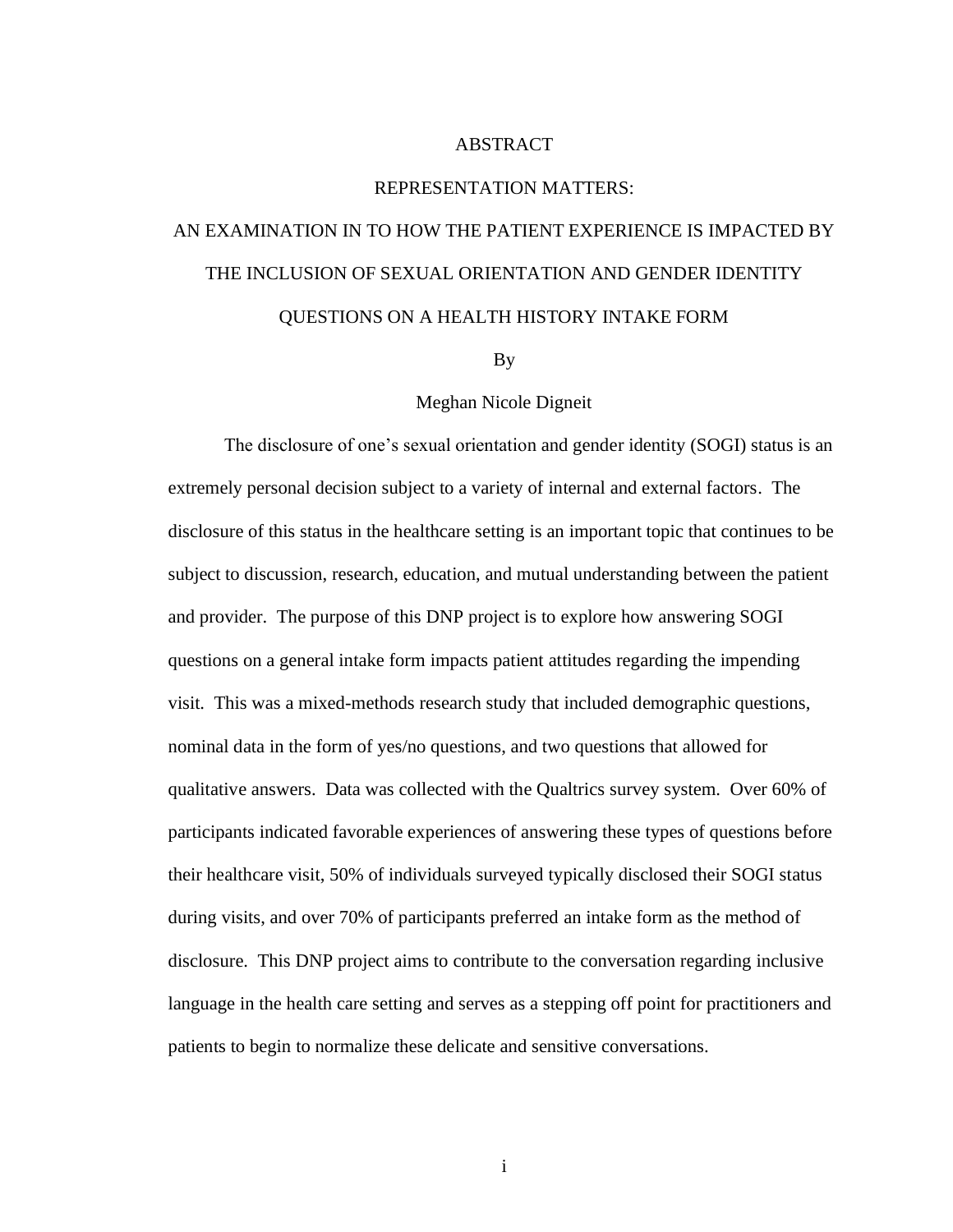Copyright by

# MEGHAN NICOLE DIGNEIT

January 2022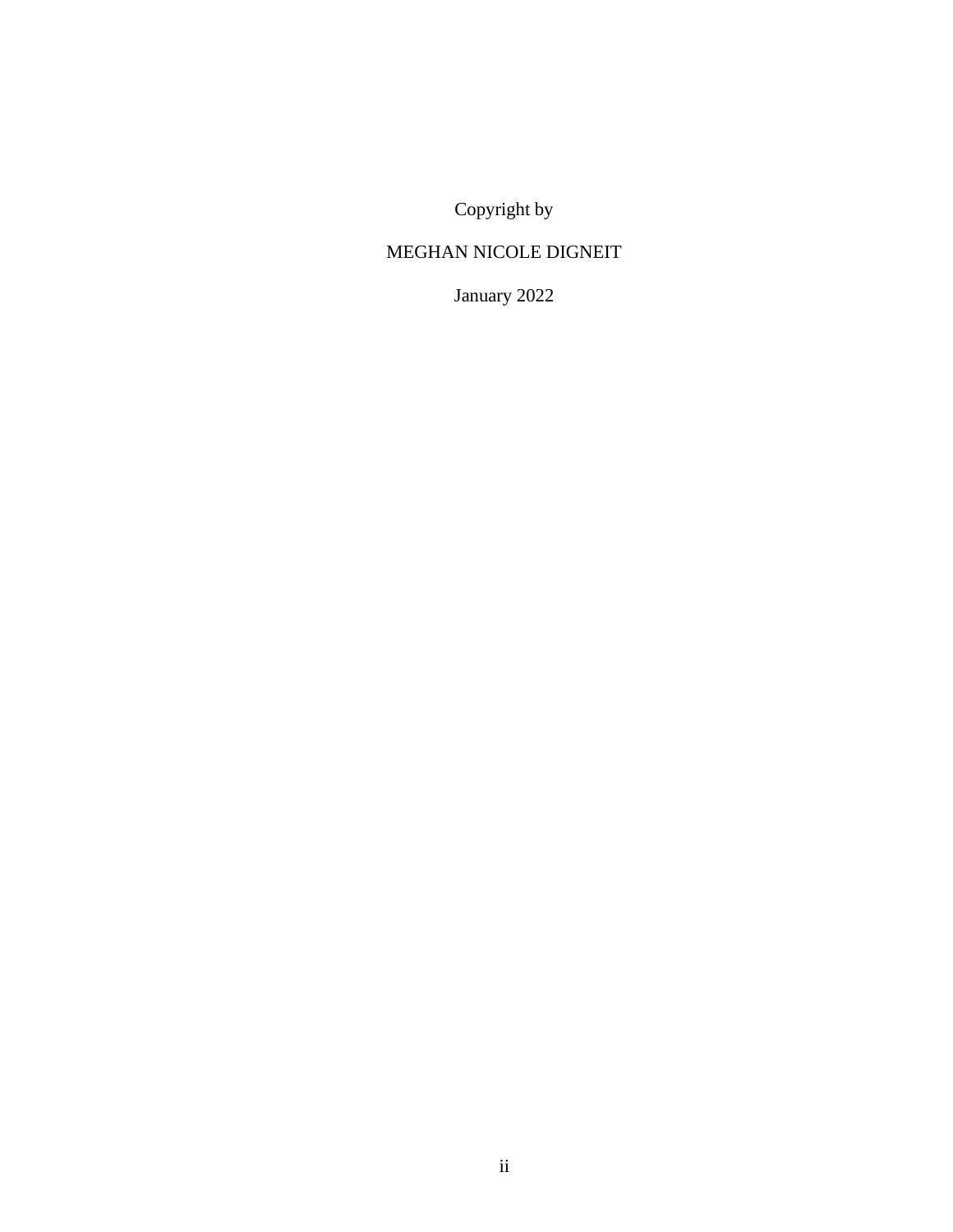# DEDICATION

This DNP project is dedicated to my husband, William Digneit, my two sons Hawkins and Houston, and my parents Mike and Laurie Hawkins.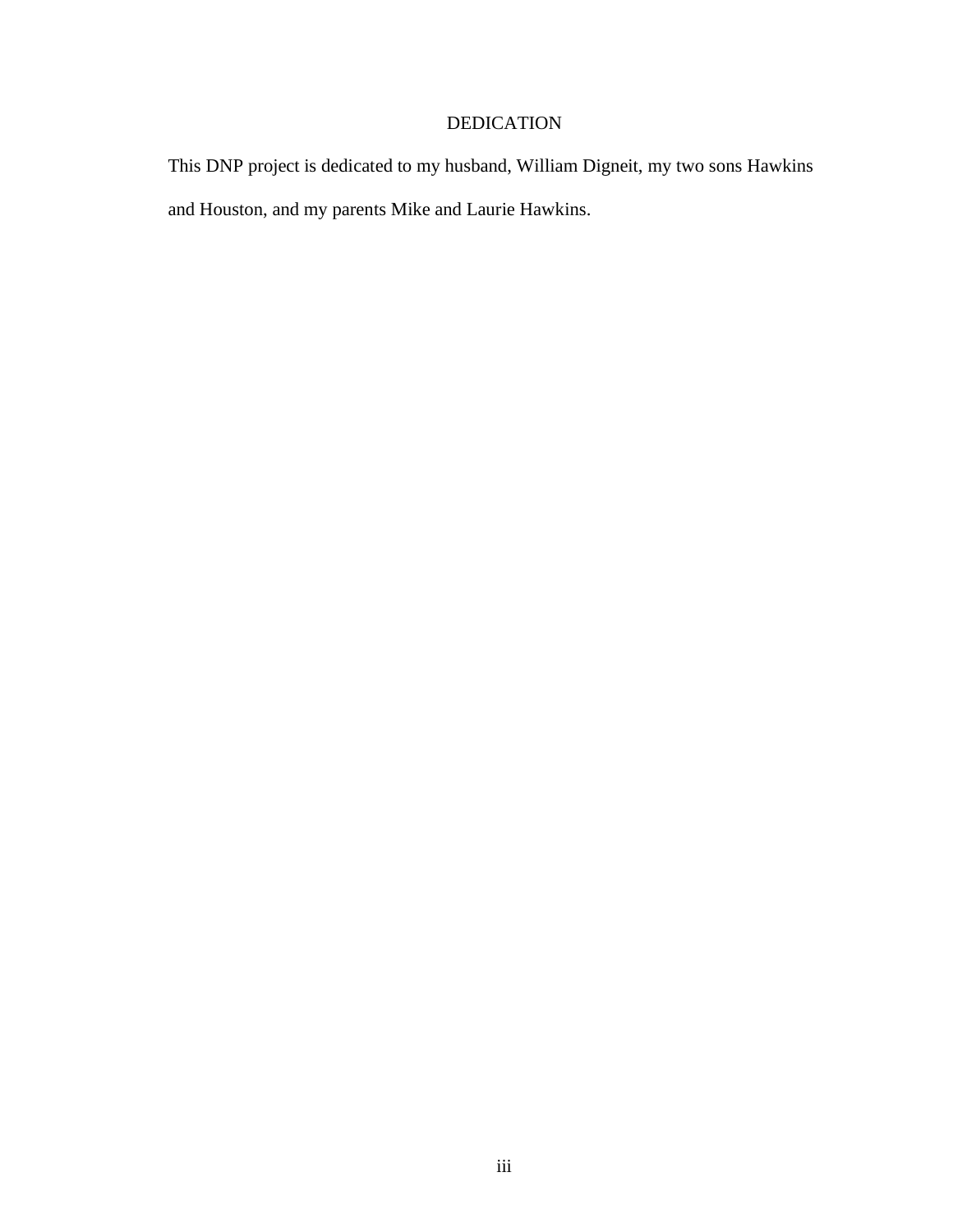### ACKNOWLEDGMENTS

The author wishes to thank her DNP project chair, Dr. Melissa Copenhaver, for her extensive advice, support, and guidance on this project; Dr. Melissa Romero for her guidance and assistance through the initial meetings with the health center, and for continued advice and support thought the program; Dr. Kristi Robinia who offered initial advice and discussion of the topic; Jacob Rich for his statistic expertise; Dr. Bitsy Wedin and Dr. Sarah Jennings for their thoughts and notes during the revision process; and the staff at the NMU Student Health Center, specifically Dr. Kirkpatrick, Dr. Papin, and Robin Aho. Without the help of these individuals, this project could not have been completed.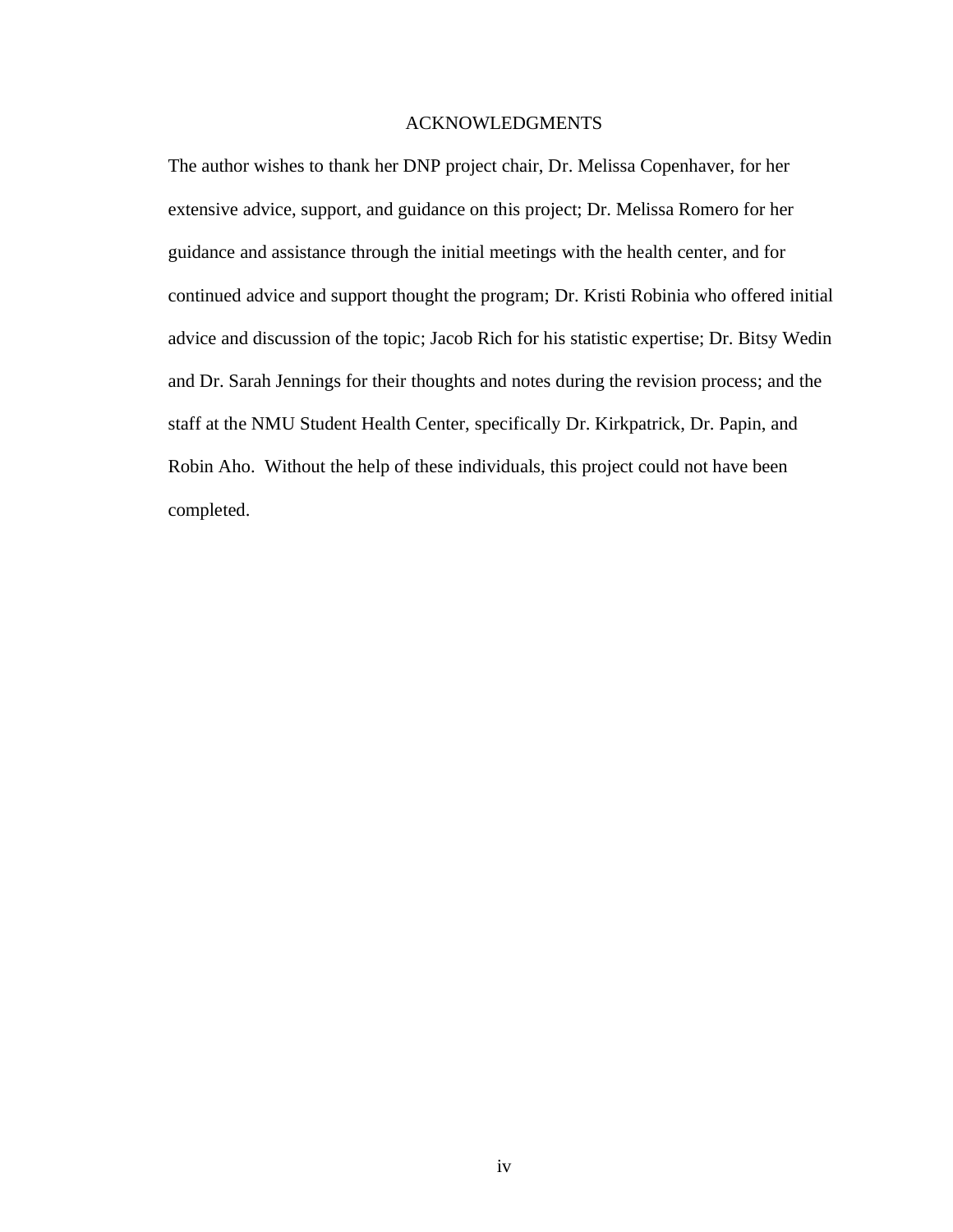# TABLE OF CONTENTS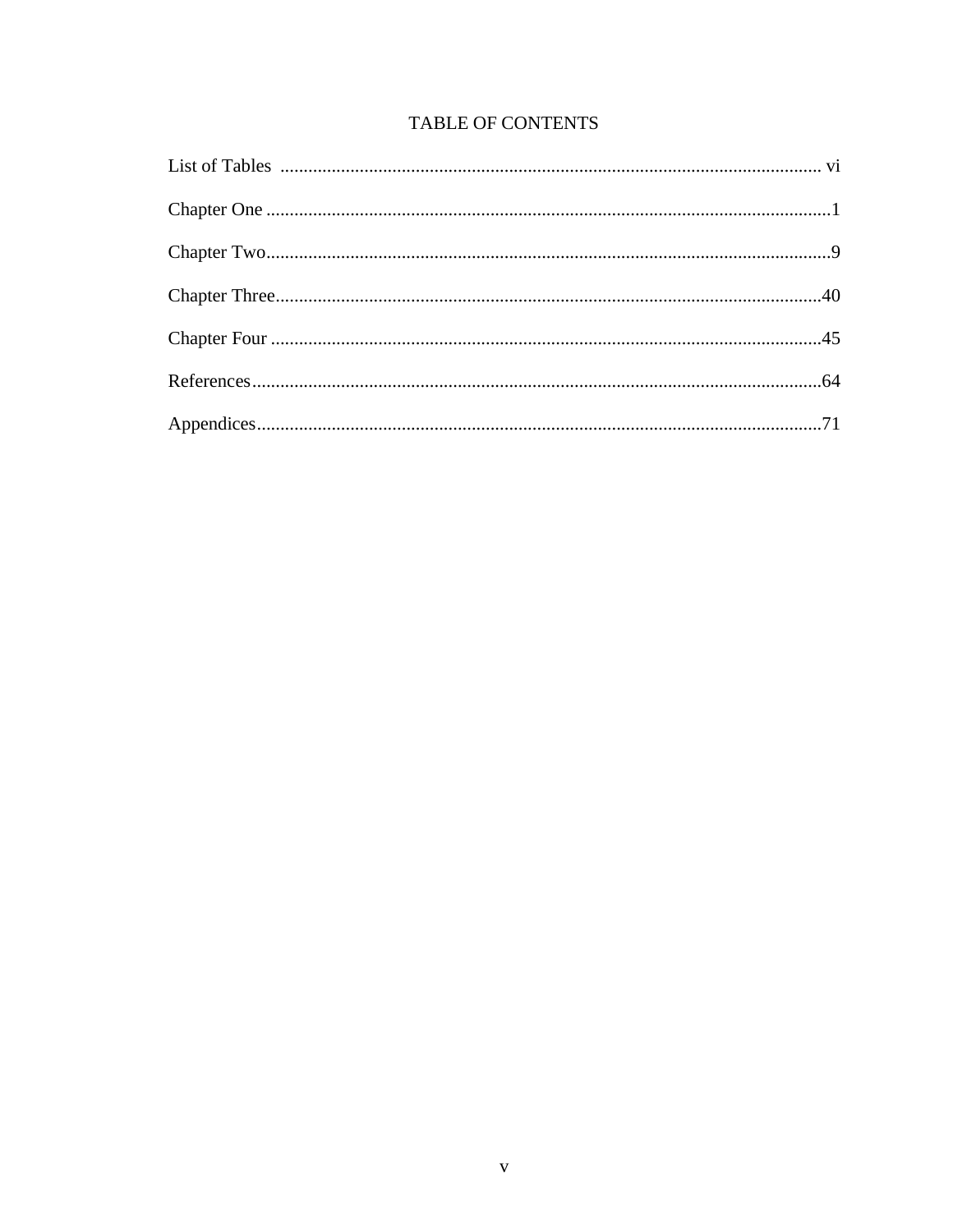# LIST OF TABLES

| Table 2: Demographic comparison of patient attitudes toward disclosing SOGI |  |
|-----------------------------------------------------------------------------|--|
|                                                                             |  |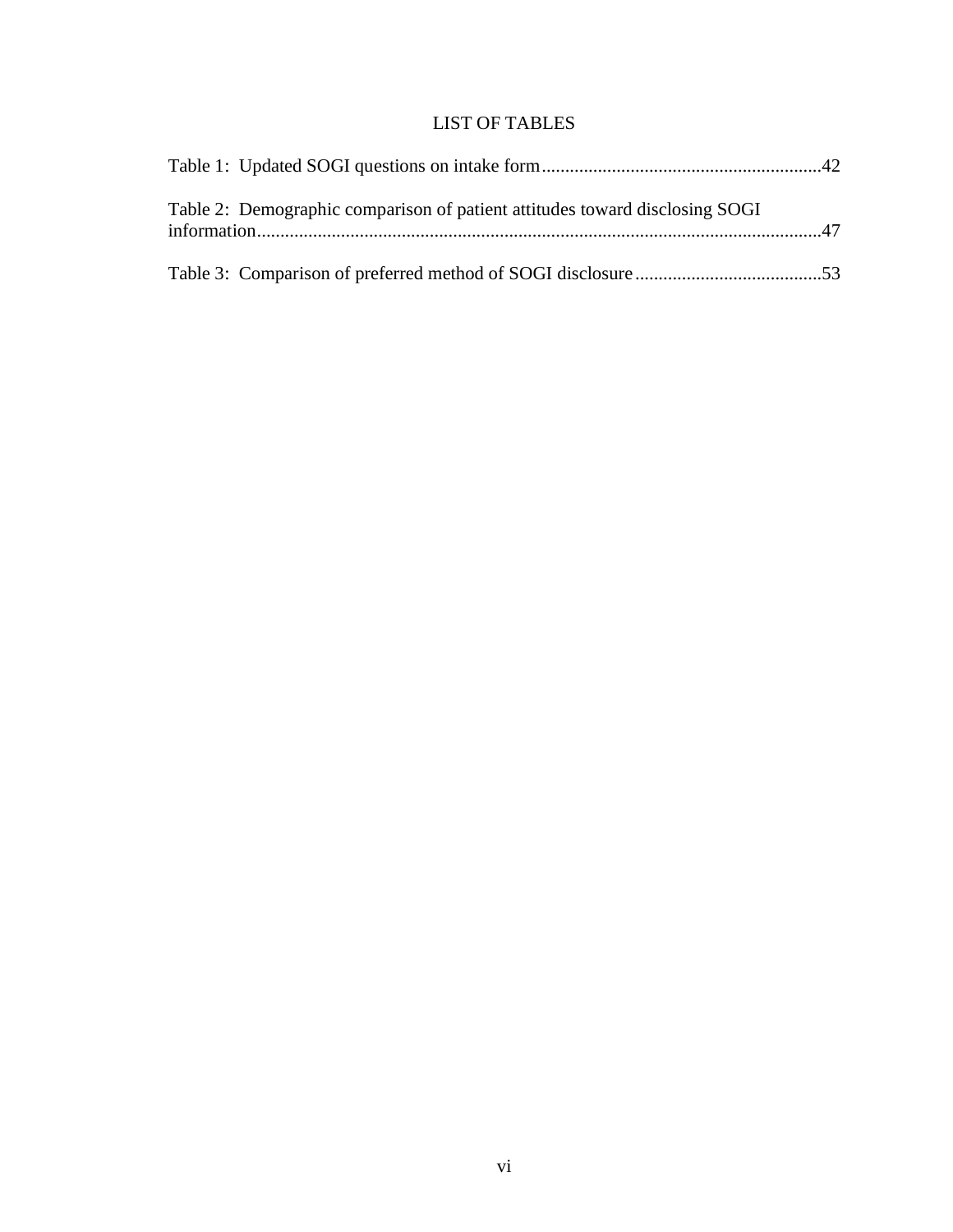### **Chapter 1**

### **Introduction**

For those struggling with sexual orientation or gender identity, the choice to disclose or not to disclose their status can be fraught with a mixture of very strong emotions. The choice to either keep private or to disclose one's lesbian, gay, bisexual, transgender, queer, questioning, intersex, nonbinary, something else (LGBTQ+) status holds a host of ramifications for both the patient and the provider. Those identifying in any of the LGBTQ+ categories (including subgroups of agender, gender diverse, gender queer, non-binary individuals, and others) have specific health needs that should be properly addressed by medical personnel. Unfortunately, beliefs held by both patients and providers can limit the level of disclosure provided by the patient, and potentially place that patient at risk by not being thoroughly assessed by their provider. Efforts to normalize sexual orientation and gender identity (SOGI) status discussions in the healthcare setting have been made by major organizations such as the Centers for Disease Control and Prevention (CDC), The National Academy of Medicine (NAM, formerly the Institute of Medicine), The Fenway Institute, the International Lesbian, Gay, Bisexual, Trans, and Intersex Association (ILGA), The Joint Commission (TJC), and others in recent years. However, these conversations are not always commonplace and, as will be discussed shortly, SOGI status is an often overlooked topic during the health visit.

There can be a general hesitancy to openly discuss SOGI status in the healthcare system which leads to a general lack of data reporting for LGBTQ+ individuals. Despite the use of national surveys like the Behavioral Risk Factor Surveillance Survey (BRFSS), National Health and Nutrition Examination Survey (NHANES), the Youth Risk Behavior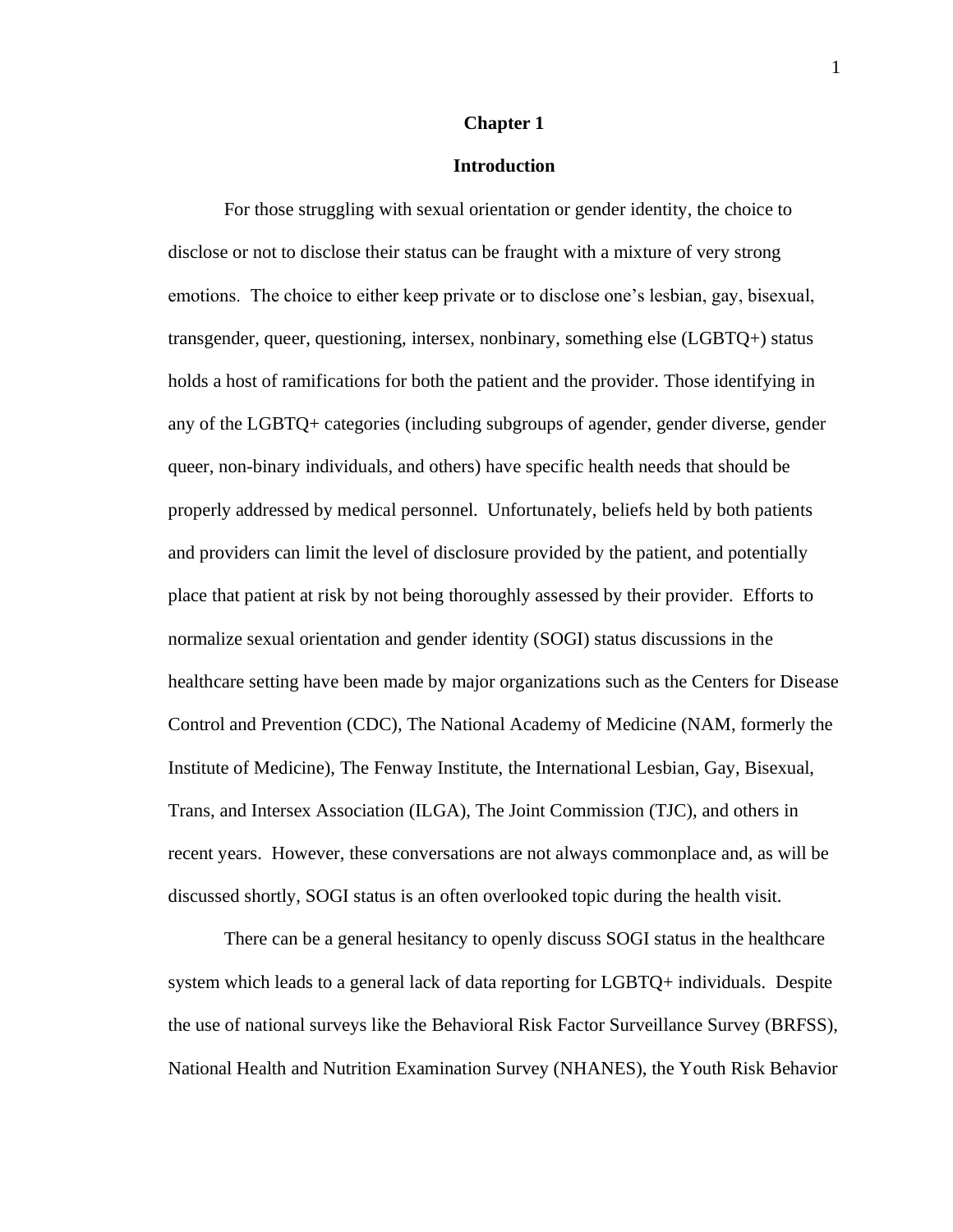Survey (YRBS) and others, information regarding the LGBTQ+ population remains unreported and underutilized. Even though the State of Michigan has been asking individuals to disclose their SOGI status on the Michigan Behavioral Risk Factor Surveillance Survey (MiBRFSS) since 2011, this information has yet to be included in an annual report. Without accurate collection and reporting, there is no data to help develop a profile for the population, which means there are no delineation of needs and no resources allocated to this population for health improvement. The Healthy People 2020 (n.d.) initiative summarizes the unique needs of the LGBTQ+ population as a result of a series of "societal stigma, discrimination, and denial of civil and human rights" which disproportionately predisposes these individuals to issues of psychiatric disorders, substance abuse, homelessness, among others (para 3). Healthy People 2010 (n.d.) highlighted the need for more information to "document, understand, and address the environmental factors that contribute to health disparities in the LGBT community" which is something that we are still striving for well over ten years later (para. 4).

#### **Background and Significance**

Issues regarding SOGI disclosure for LGBTQ+ patients involve patient comfort and understanding, provider knowledge, practice, and attitude (Kitts, 2010). Interestingly, research shows that one of the biggest reasons that patients do not disclose their sexual orientation is because they are not directly asked about it by their medical provider (Kitts, 2010; Rossman et al., 2017). Depending upon the medical setting, this lack of direct questioning can arise from provider discomfort or an attitude that sexual orientation does not apply to the medical issue at hand. However, the link between sexual orientation, sexual health, and mental illness is very intricately woven and if left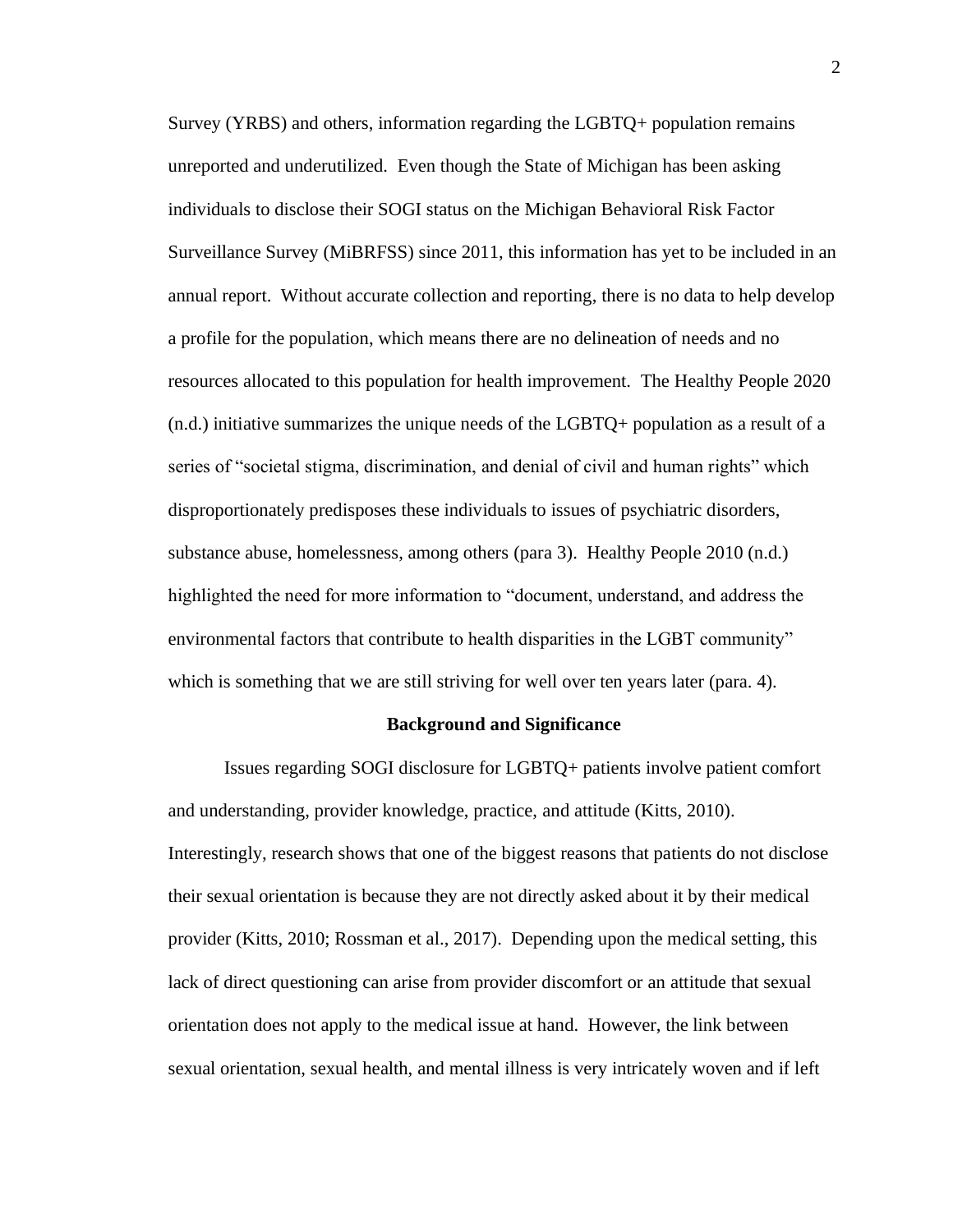unaddressed can have drastic effects on the rest of the body (Manzer et al., 2018). Rossman, Salamanca, and Macapagal (2017) note that the NAM and the World Professional Association for Transgender Health (WPATH) recommend "inclusion of LGBTQ identities into paperwork and electronic records" (p. 1403). Including basic questions about sexual orientation, preferred gender pronouns, and identifying gender gives the patient the freedom to list their information without having to verbally disclose this information multiple times to multiple people. Research has shown that patients are more likely to disclose their sexual orientation to medical providers if they are simply asked (Kitts, 2010). It is also important to include a question about birth sex as the biological sex can have important implications in the plan of care. Biological males and females require different preventive care plans in terms of disease screening (i.e. mammograms, PSA tests, etc.). As the WPATH outlines, most of the screening guidelines established by different colleges and professional organizations address body systems that are not affected by hormone therapy. However, "in areas such as cardiovascular risk factors, osteoporosis, and some cancers (breast, cervical, ovarian, uterine, and prostate), such general guidelines may either over- or underestimate the costeffectiveness of screening individuals who are receiving hormone therapy" (WPATH, n.d., p. 65-66). Therefore, specially tailored preventive care regimens, as well as open and safe SOGI disclosure, are necessary to take appropriate care of these patients.

Additionally, some patients and providers alike do not believe that sexual orientation has anything to do with the chief complaint. Patients may feel that their sexual orientation is private, not related to their health concern, and may fear the response of the provider if they disclose their sexual orientation or gender identity (Rossman et al.,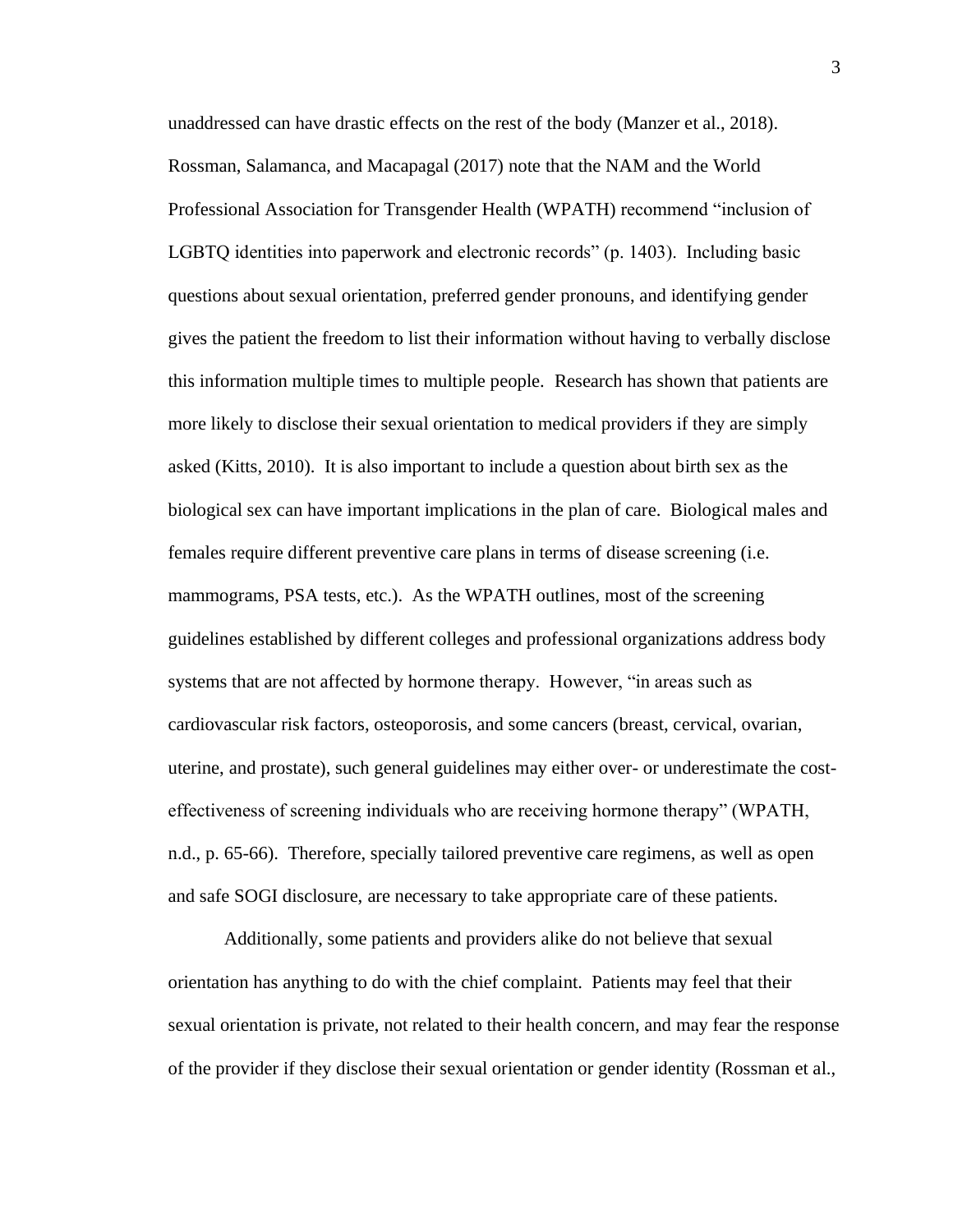2017, p. 1392). Patient reasons for not disclosing their status to the provider vary from fear of response, general distrust or dislike of the provider to a sense of fear of the response. Rossman et al. (2017) continues to say that patients are also afraid of being labeled and stigmatized, especially if they themselves are continuing to struggle with their identity. If patients are not sure how to label themselves, they certainly do not want a label forced upon them by the medical community.

#### **Purpose of Project**

The purpose of this DNP project is to explore how answering SOGI questions on a general intake form impacts patient attitudes regarding the impending visit. Peripheral benefits to including this type of information on general intake paperwork are multifold: to contribute to the overall data collection of those individuals identifying as LGBTQ+, increase inclusivity, sensitivity of office staff and medical providers, improve individualized care, and most perhaps importantly to normalize discussions regarding SOGI status among patients with their medical providers (CDC, 2020; Healthy People 2020; Kitts, 2010; Mulé et al., 2009; Schmidt, 2010). The research question guiding this project is: *How does answering sexual orientation and gender identity (SOGI) questions on a pre-visit form impact the patient experience in a Midwestern, rural university healthcare setting across different sexual orientation and gender identities?* The overall goal is that all patients can find comfort in disclosing their SOGI status on intake paperwork and avoid feeling unfairly "outed" during face-to-face interactions with their provider or with front office staff. Essentially, asking all patients about their SOGI status allows the healthcare staff to treat individuals with dignity and respect.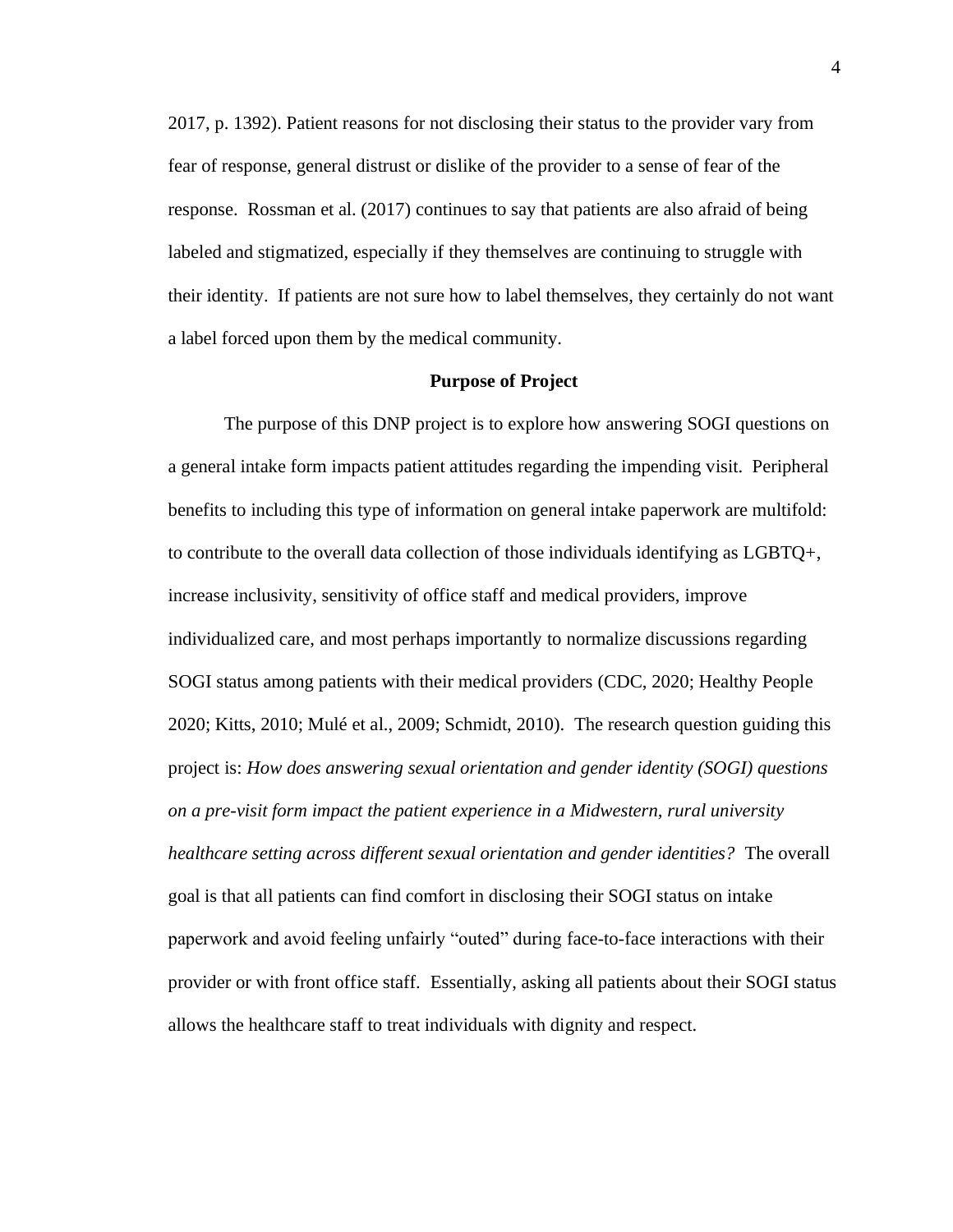### **Methods**

This study was conducted using a post-intervention survey among patients who visited a student health center during the traditional school year in winter semester of 2020 and fall semester of 2020. The general health history intake forms for the health center were modified in the fall semester of 2019 to include SOGI status in the demographic section as an aid for health care staff to be aware of preferred names and genders to be updated in the patient's electronic health record (EHR). This project utilized non-probability convenience sampling (using all eligible students who visited the health center during the specific time frame, those 18 years and older) and consecutive (over two academic semesters) styles. Students visiting the health center during this time frame were emailed a post-visit survey asking about their perceptions of answering SOGI questions before seeing the provider. The survey design maintained all Health Insurance Portability and Privacy Acy (HIPPA) and anonymity laws with only age, sex assigned at birth, and SOGI status as the identifying markers. The questions have a variety of pre-set answers to choose from and a few spaces for participants to write in additional information if desired. Thematic analysis was performed for answers written in on specific questions. IRB approval was obtained through Northern Michigan University.

### **Theoretical Framework**

The first step in normalizing conversations regarding SOGI status in the healthcare setting is to stop assuming that every patient is a cisgender heterosexual individual. First, we must *queer* our personal practice to include space for those who do not fit *our norm*. Teresa de Lauretis coined the term *queer theory* in a conference speech in 1990 when she decried that the field of LGBTQ+ studies needed to shift the focus from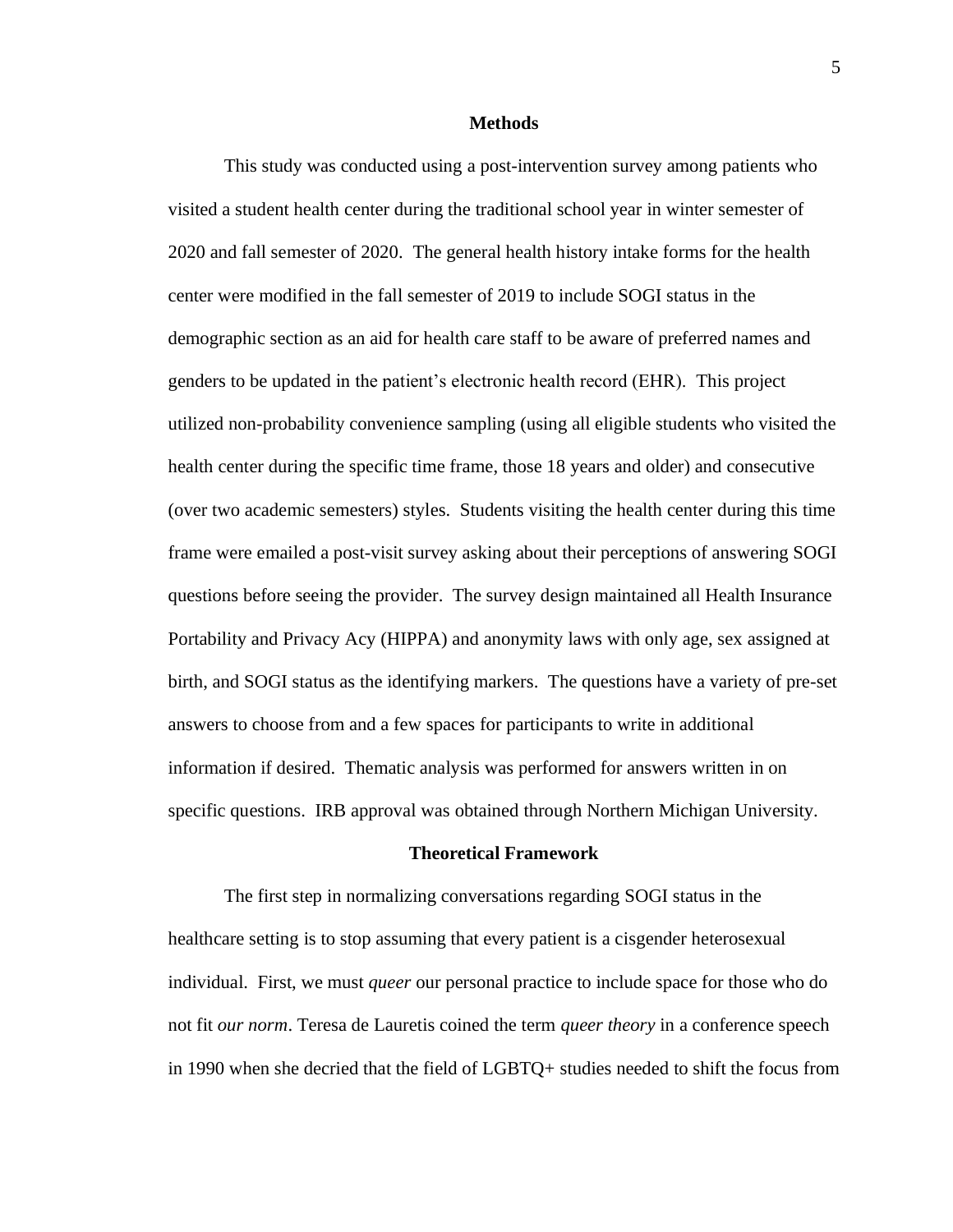the "heteronormative underpinnings of theory and research" and instead "queer" the norm by exploring other viewpoints and identities (Schmidt, 2010, p. 317). During this time, de Lauretis was working on guest editing an issue of *d i f f e r e n c e s : A Journal of Feminist Cultural Studies* and was writing the introduction called "Queer Theory: Lesbian and Gay Studies: An Introduction." In this introduction de Lauretis (1991) writes:

The conference was based on the speculative premise that homosexuality is no longer to be seen simply as marginal with regard to a dominant, stable form of sexuality (heterosexuality) against which it would be defined either by opposition or by homology. . . Instead, male and female homosexualities—in their current sexual-political articulations of gay and lesbian sexualities in North America may be reconceptualized as social and cultural forms in their own right, albeit emergent ones and thus still fuzzily defined, undercoded, or discursively dependent on more established forms. (p. iii)

From this notion of "queering the norm," the politics of identity and how people categorize themselves as gay, lesbian, male, female, transgender, heterosexual, homosexual, bisexual, pansexual, nonbinary, etc. comprise the very basic core of queer theory. In addition, queer theory examines how the categories of LGBTQ+ came to be and how these individuals identify and are identified (Schmidt, 2010). Queer theorists argue that the act of labeling individuals as gay/straight, male/female does more than categorize people, they place regulations on behavior and identity in ways that laws and religion have controlled behavior in the past. By labelling individuals based on a certain characteristic, we create norms regarding those behaviors and we begin to associate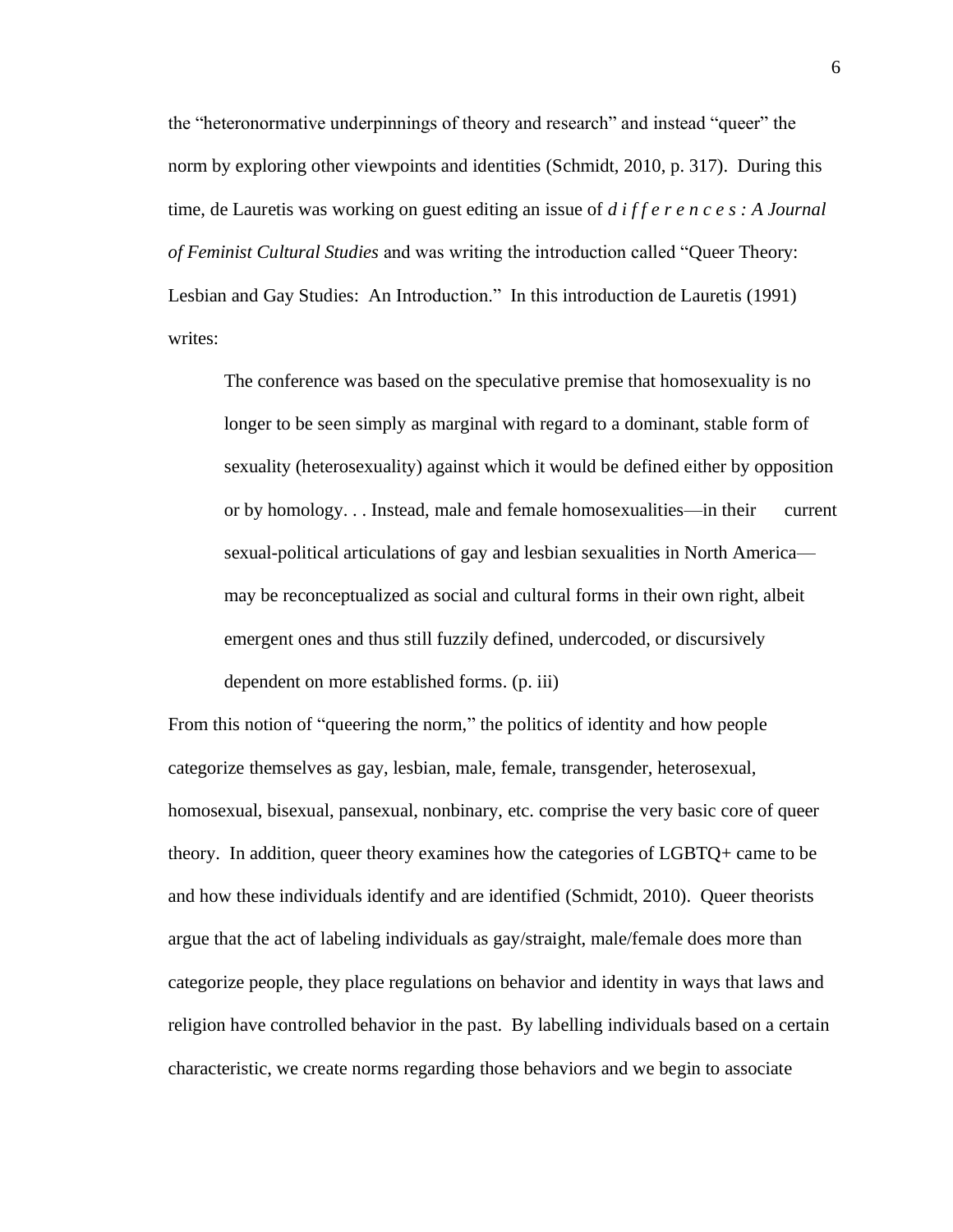*correct behavior* by what is normal and *incorrect behavior* by what is abnormal. As Schmidt (2010) explains, the term heterosexual is not just a label, but is a way of categorizing people based upon a pre-conceived set of expectations and behaviors that determine *normal* characteristics from *other* characteristics and we learn about *homosexuality* by the negative in terms of what it is not. When behavior is continuously biased against the LGBTQ+ community this is known to as *heteronormativity* or *cisnormativity*, which contributes to a worldview that privileges this identity (Knutson et al., 2019).

Knutson et al. (2019) provides a basic primer of LGBTQ+ specific terminology by introducing terms such as *non-binary*, *genderqueer*, *gender variant, gender fluid, gender expansive*, among others, which are sometimes adopted by individuals as a way to self-identify without using binary terms of male/female. Most importantly, these terms allow the individual to identify themselves in terms of what they are (i.e. gender fluid) instead of terms they are not (i.e. male or female). Accepted heteronormativity is problematic because it leads to policies and procedures that end up reinforcing heterosexuality as the norm by the mere act of ignoring other sexualities (and identities for that matter) (Schmidt, 2010). Jagose (1996) offers that the term *queer* describes the behaviors that create inconsistencies with contemporary traditional associations between biological/chromosomal sex, gender, and sexual desire. The word queer has also become an inclusive term to include analytical framework for other behaviors such as crossdressing, gender ambiguity, gender-corrective surgery, and intersex individuals (Jagose, 1996). It is important to note here that some of the terms used by Jagose in 1996 are no longer considered appropriate or acceptable. A discussion regarding the evolution of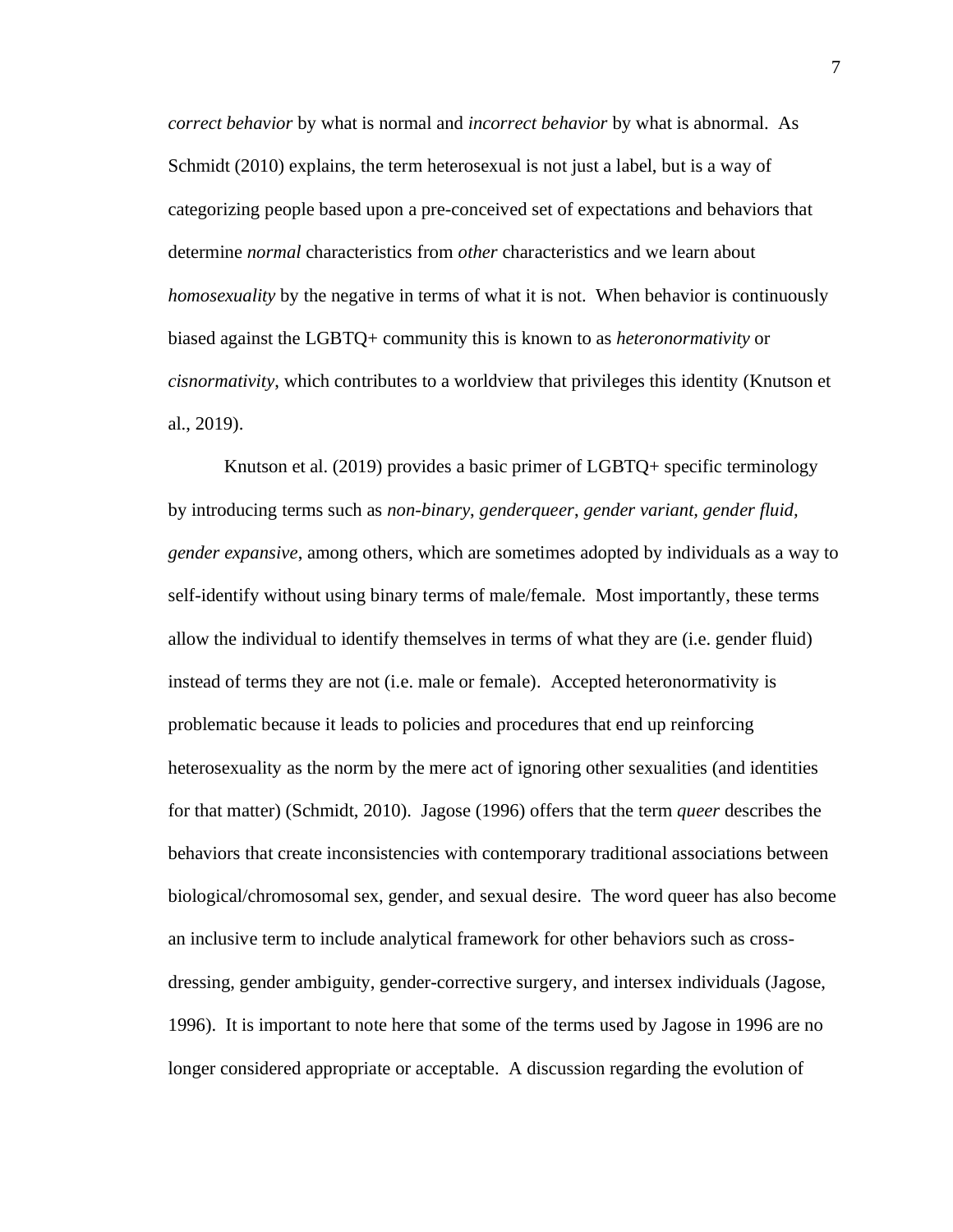terminology and language will be found later in this paper. Flexibility and sensitivity regarding the evolution of terminology and language is critical to have open discussions regarding SOGI status in medicine.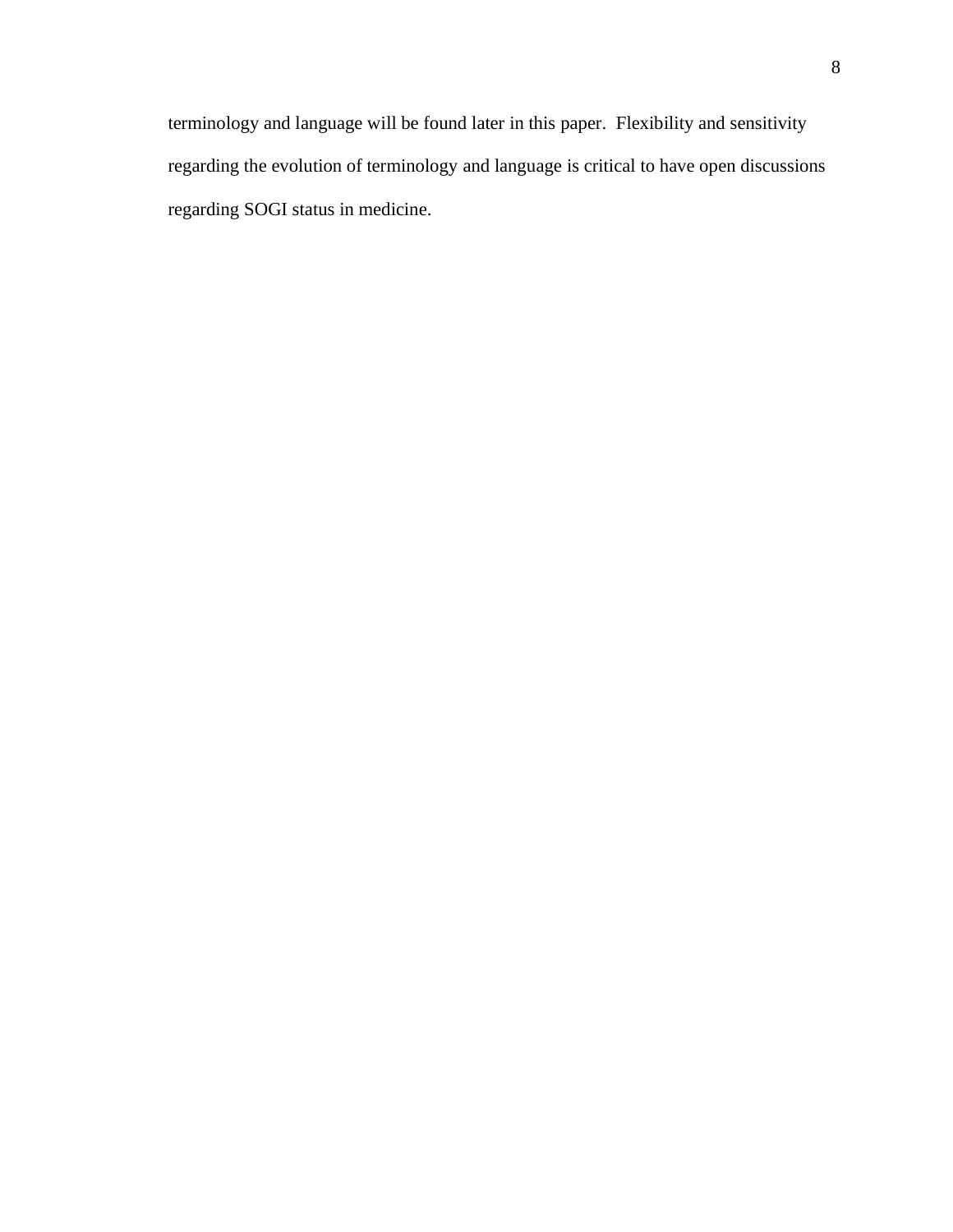#### **Chapter 2**

### **Introduction**

Concern regarding specific health needs of the LGBTQ+ community is relatively new in terms of healthcare. As Cochran and Mays (2017) describe, collecting SOGI data on the general population was not considered necessary until the beginning of the  $21<sup>st</sup>$ century when there was a push for health surveillance in terms of sexual risk factors. Researchers began to identify major differences in the health needs of men and women in regards to sexual orientation (Cochran & Mays, 2017, p. 497). Additionally, focus has often been placed on the health risks of gay men as opposed to the LGBTQ+ community as a whole. Obviously, the lived experiences of gay men differ greatly from the lived experiences of lesbian women, whose lived experiences differ greatly from those who identify as bisexual, whose lived experiences differ greatly from those who are transgender, and so on (Cochran  $\&$  Mays, 2017). It is not enough to collect data on the LGBTQ+ population, but care must be taken to individualize health recommendations for the various groups that comprise this community. For example, lesbian women are twice as likely to smoke as heterosexual women, while this disparity does not exist between straight and gay men (Cochran & Mays, 2017). Additionally, those who are transgender have a very unique set of health concerns that go far beyond identifying as the opposite gender including access to insurance and specialized healthcare (National LGBT Health Education Center, n.d., p. 5). Coverage for medical services like hormones, implants, and injections may not be covered by insurance, forcing these individuals to pay out of pocket or to search for these treatments from other less safe and sanitary options. As Baldwin et al. (2018) explains, these individuals are dependent upon the medical system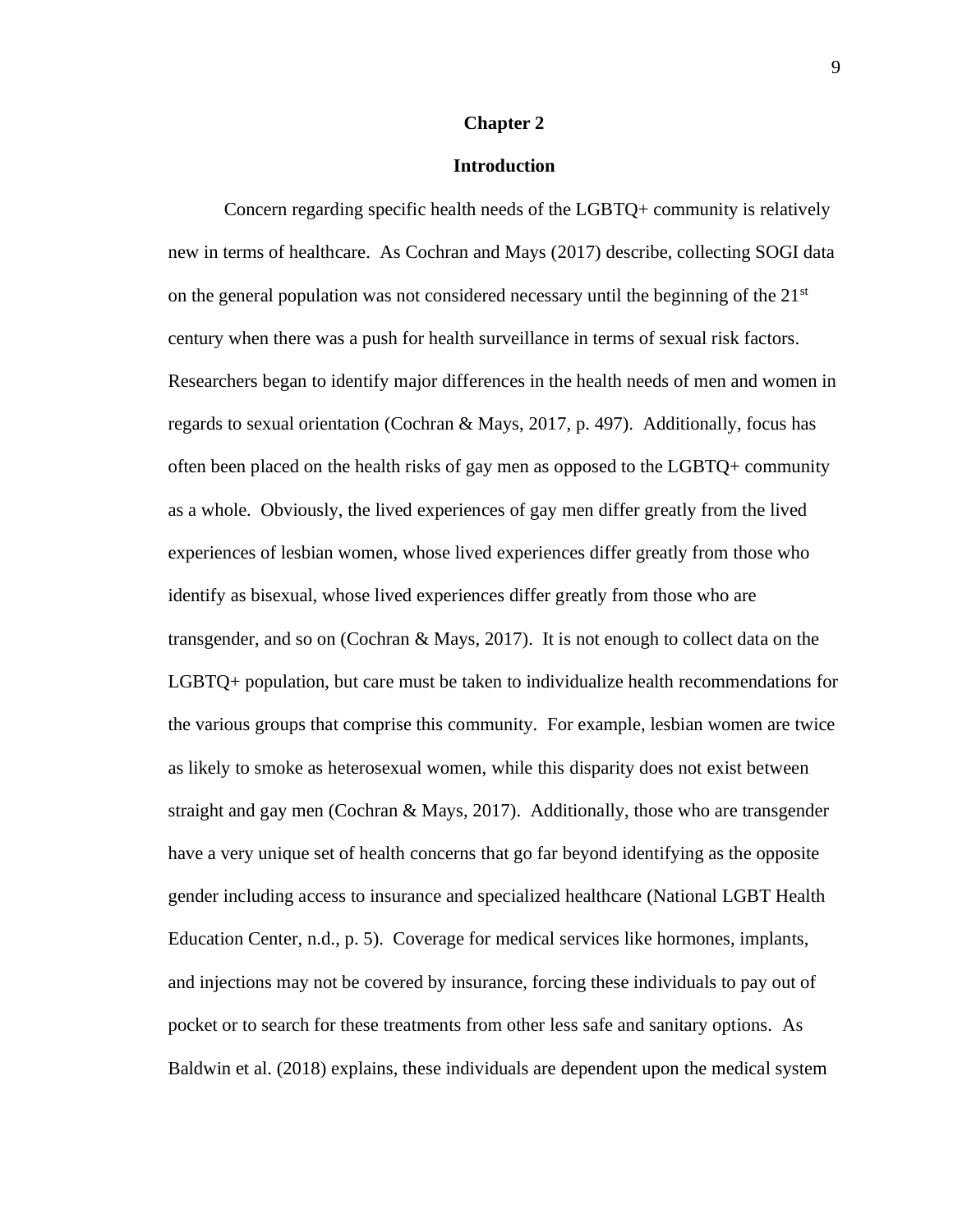to help affirm their authentic gender through procedures such as "hormone replacement therapy, gynoplasty, facial feminization surgery, mammoplasty" and others (pp. 1310- 1311). These treatments literally save lives and should not be considered cosmetic treatments, but rather medical necessities (Baldwin et al., 2018). The irony here is that these individuals are dependent upon a medical system that barely recognizes their existence. As the National LGBT Health Education Center (n.d.) notes, denying transgender individuals access to appropriate care can lead to higher rates of morbidity and mortality and complicate access to competent and specific health care which is already quite limited for these patients. Future research should focus on the specific health needs of each group in the LGBTQ+ community to thoroughly address these specific health disparities. The LGBTQ+ community is recognized as a very diverse collection of individuals with varied interests, identities, and needs. An appropriate and adequate discussion of each subgroup in the LGBTQ+ spectrum is beyond the scope of this DNP project, and regrettably the LGBTQ+ community will be discussed as a whole, with specific issues for each subgroup mentioned at appropriate times.

#### **Data Collection and Representation**

While increasing education and adding SOGI status to a health history intake forms may seem like a trivial task, this method of data collection adds to the major issue of adequate representation for the population as a whole. Mulé et al. (2009) summarizes: "In health promotion research and practice, representation matters. It matters which populations are being targeted for health promotion interventions and for what purposes, and it matters which populations are being overlooked" (para. 1). Interestingly, approximately 4.5% of the U.S. adult population identified themselves on the LGBTQ+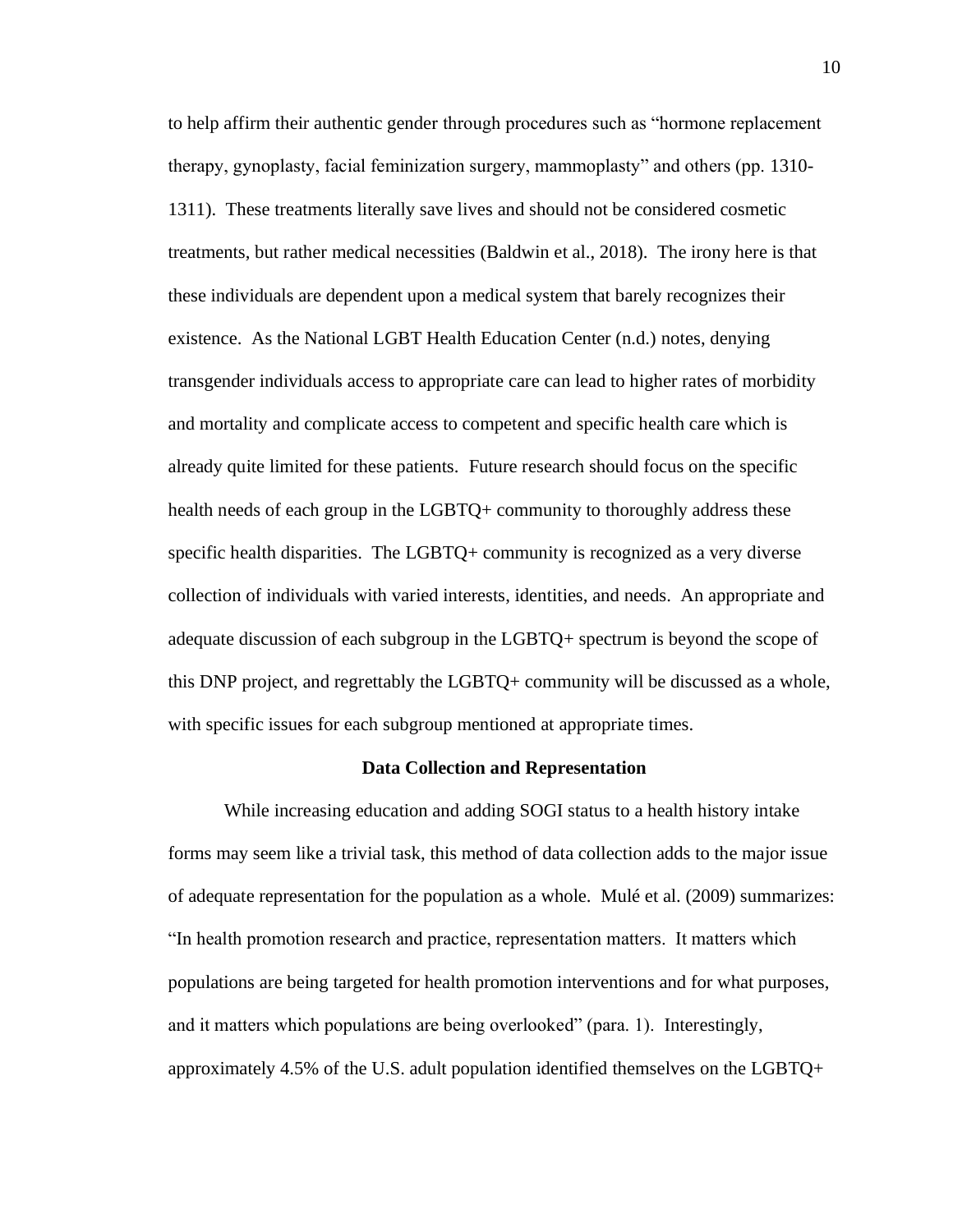spectrum in 2018, and those born after 1980 were more likely to identify as LGBTQ+ than their older counterparts (Lawlis et al., 2019).

As previously discussed, the LGBTQ+ population has frequently been omitted by mainstream research agendas, health promotion, policies, and practice guidelines as evidenced by the general lack of reporting from the MiBRFSS and other national health surveys (Mulé et al., 2009). Failing to report, or readily publish, results from these government led surveys contributes to the systemic discrimination of the LGBTQ+ population through rendering those individuals as underrepresented, non-existent, or *invisible*. When a specific group is continually rendered invisible by those in control, a domino effect of erasure from research, denial of resources, and barriers to health resources quickly follow suit (Mulé et al., 2009). As Mulé et al. (2009) explains, without adequate representation, research, and knowledge, those identifying as LGBTQ+ have been excluded from holistic treatment, and instead emphasis has become focused on treatment for specific diseases (e.g. HIV/AIDS) instead of targeted health promotion strategies. When a group becomes associated with a specific disease in the way that gay men have become almost synonymous with AIDS, the individual needs of those identifying as LGBTQ+ become irrelevant or invisible and the intricate needs of the population cease to exist. Or put another way, "Public policy developed in this climate of homo-negativity implicitly normalizes and naturalizes heterosexuality, resulting in a circular process and continued invisibility of the needs of gender and sexually diverse people" (Mulé et al., 2009, para. 10.).

Recent legislation and public health policy have worked to combat the lack of representation for the LGBTQ+ community as organizations such as the NAM, TJC, and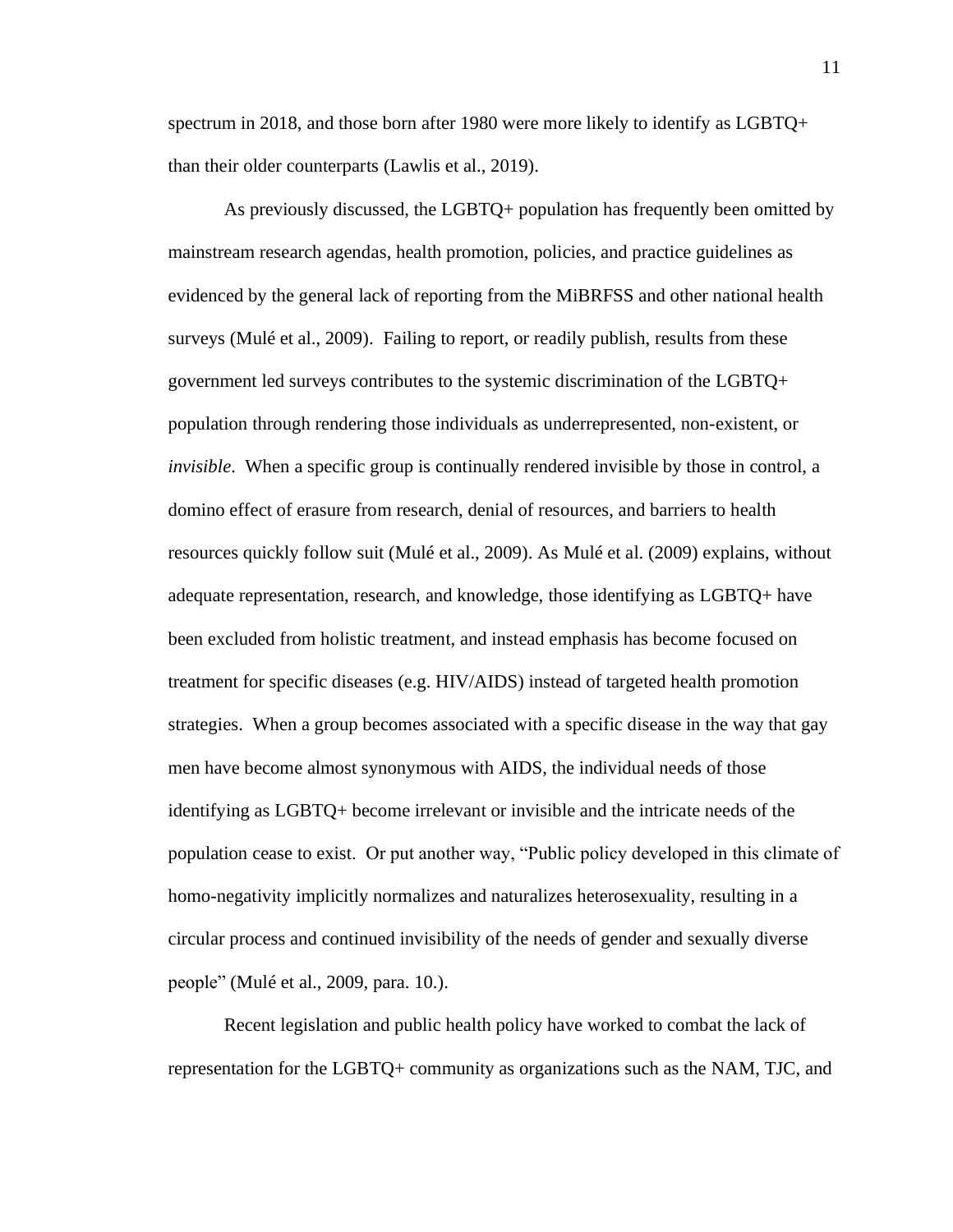the Center for Medicare and Medicaid Services have begun to require all electronic health records to address SOGI status and other related topics. As Grasso et al. (2019) explains, the Meaningful Use Stage 3 Incentive Program through Medicare has incorporated SOGI information into its data bank as a way to monitor and adequately represent the LGBTQ+ community's use of healthcare services. Additionally, the United States Department of Health and Human Services has initiated several new efforts aimed at the health improvement of the LGBTQ+ community, and major national surveys continue to help contribute to the data bank and resource allocation for these individuals (Ceres et al., 2018). Unfortunately, SOGI related questions were not included in the 2020 census questionnaire, which severely limits the potential national resources which could have been allocated to the health needs of this population.

### **Literature Review**

### **Knowledge Gap and Barriers**

Stigma and discrimination are, unfortunately, very real barriers for some LGBTQ+ patients. Quinn et al. (2015) outlines a few major barriers for disclosure of SOGI status which includes fear of discrimination, lack of provider knowledge, provider bias, and lack of access to LGBTQ+ resources and referrals. Rossman et al. (2017) reports that "10% of LGB and 21% of transgender patients [have experienced] harsh or abusive language and 8% of LGB patients and 27% of transgender patients [have] been refused care" (p. 1392). Even if patients do not face direct hostile or abusive reactions from disclosing their SOGI status, non-affirming care (care based on the presumption that patients are heterosexual, or addressing patients in a heteronormative way), can create an unwelcome environment for LGBTQ+ patients (Rossman et al., 2017). In concrete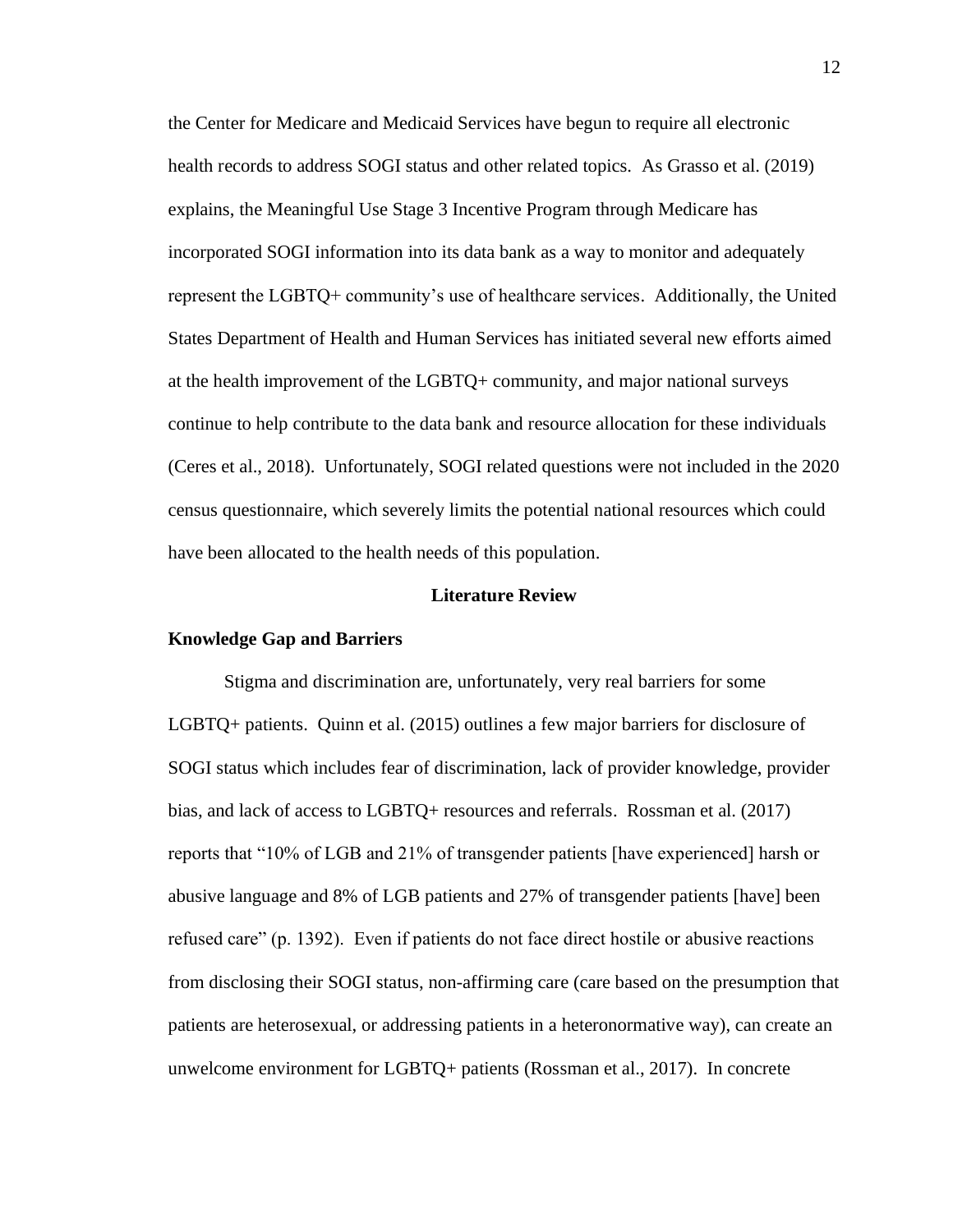terms, failure to disclose SOGI status can result in sub-par health care through provider failure to screen, diagnose, and treat relevant medical issues (Manzer et al., 2018, p. 158). In interpersonal terms, the ability for LGBTQ+ individuals to self-disclose their SOGI status impacts the relevance of information shared with the provider and can impact the patient's perception of the provider (Rounds et al., 2013). In professional terms, this is a practice of cultural competency. Cultural competency is a set of behaviors, attitudes, and practices that influences how providers care for those of different backgrounds (Manzer et al., 2018). Cultural competency is considered a basic, entry level skill for nurses and physicians, and requires balancing the provider's personal culture with the culture of their patient (Manzer et al., 2018, p. 158). When providers fail to address a patient's sexual orientation or gender identity, or when providers assume sexual orientation or gender identity does not apply to the patient's current health concerns, they are implicitly reinforcing heteronormativity. This constant reinforcement of heteronomativity sets up a potentially dangerous situation where the provider is not fully aware of the patient's health status or able to provide adequate care for the patient.

There is a well-established link in the literature regarding LGBTQ+ adolescents and higher rates of depression, mental illness, and suicide, and yet in Kitts (2010) study, only 57% of physicians acknowledged this association. In fact, Kitts (2010) found that the majority of physicians would not discuss sexual orientation with their patients (especially adolescents) when taking a sexual history, and they would also not address sexual orientation for patients who were presenting with depression, suicidal thoughts, or who had attempted suicide. This lack of specific questioning represents a significant disconnect between proper patient care, current research, and cultural competency.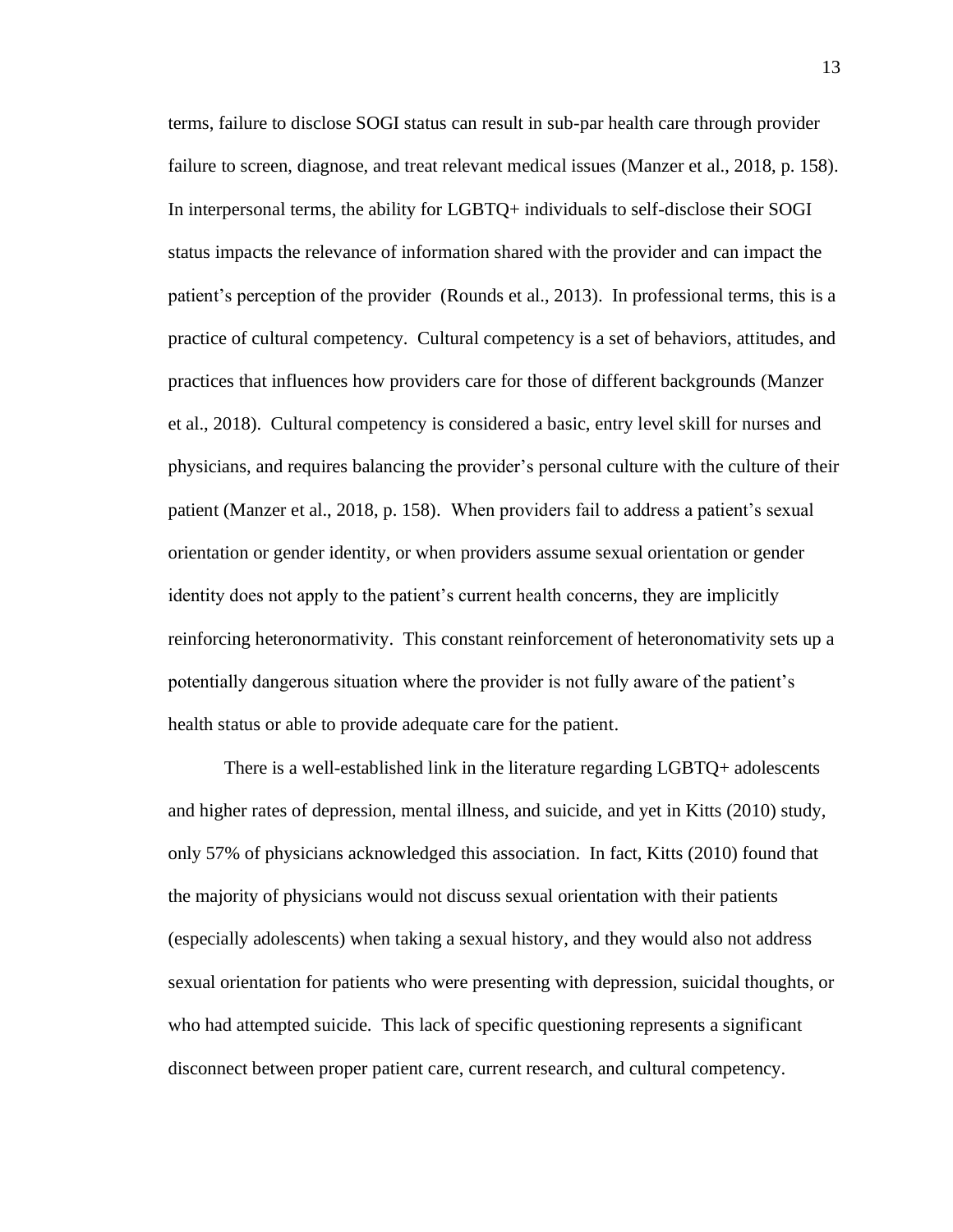Feelings of sexual orientation typically arise during adolescence and this vulnerable group is at an increased risk of "depression, suicidal behaviors, homelessness, familial rejection, dropping out of school, substance abuse, sexually transmitted diseases . . . and victimization" (Kitts, 2010, p. 731). Additionally, these risk factors can follow individuals into adulthood and without proper care and resources, patients can suffer true harm.

A general lack of knowledge and discomfort in addressing issues of sexual and gender identity can be blamed for the deficits in provider care for this population of patients. As Parameshwaran, Cockbain, Hillyard, and Price (2017) identify, practitioners may not provide appropriate care because they do not know what treatments or resources are available to individuals with specific LGBTQ+ health needs (p. 368). In the Parameshwaran et al. (2017) study, almost 85% of medical students surveyed reported a lack of LGBTQ+ education, with deficits in clarifying unfamiliar SOGI terms, locating support resources, discussing domestic and substance abuse, and deciding appropriate places of treatment for LGBTQ+ patients. This confusion and lack of confidence directly reflects a long-term issue in medical education. While there is typically a discussion regarding cultural sensitivity (i.e. Jehovah's Witness patients not wanting blood transfusions) the discussions regarding LGBTQ+ patients is inconsistent and clearly lacking. Parameshwaran et al. (2017) asked medical students 66 questions about their medical training, clinical experience with LGBTQ+ patients, and their personal attitudes toward these patients and found that LGBTQ+ specific education is inconsistently imbedded into the student's curriculum. Baldwin et al. (2018) cites that one-third of medical school in the United States do not require any educational hours directed toward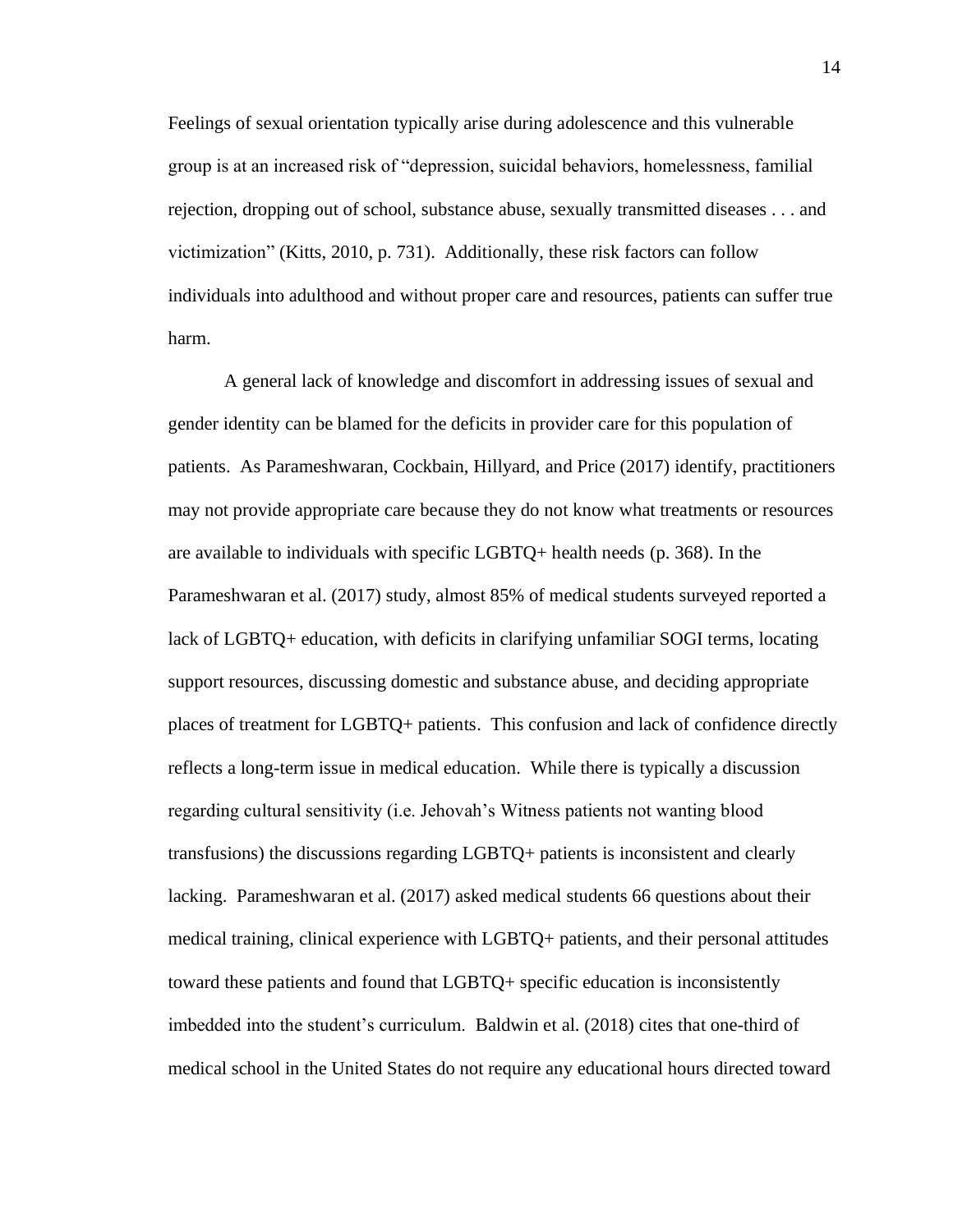LGBTQ+ specific needs. This leads many medical professionals feeling unprepared to care for these patients following medical school. By failing to appropriately educate practitioners regarding the importance of LGBTQ+ patient status, the medical establishment perpetuates the heteronormative status quo and assumes that sexual orientation and gender identity are not influential in a person's overall health status.

Johnson and Nemeth (2014) conducted a qualitative study addressing the gap in research focused specifically on lesbian women (LB). One statement made by a participant in the Johnson and Nemeth (2014) study highlighted a disconnect between the education of the provider and the expectations of the patient: "I just went there under the assumption that they are going to be understanding because they have to learn about this in school and they're going to know exactly what I'm talking about" (p. 637). This is a very important statement because some patients believe that LGBTQ+ specific needs are addressed and taught in our medical and nursing education programs, which as is previously discussed, is certainly not the case. Patients look to medical providers for answers, comfort, and understanding, and it is apparent that our current education system is failing some of our most vulnerable patients. However, another statement made by a participant in the Johnson and Nemeth (2014) study is equally troubling: "Sometimes I just literally assume that they're going ahead on heteronormative what-not because that's what they know and that's what they're familiar with" (p. 637). A positive rapport and sense of trust can never truly be established between patient and provider if the patient enters into the experience with the assumption that they will not be appropriately treated. As Johnson and Nemeth (2014) conclude, many medical and nursing schools lack LB specific curriculum in their programs, but post-graduation educational interventions to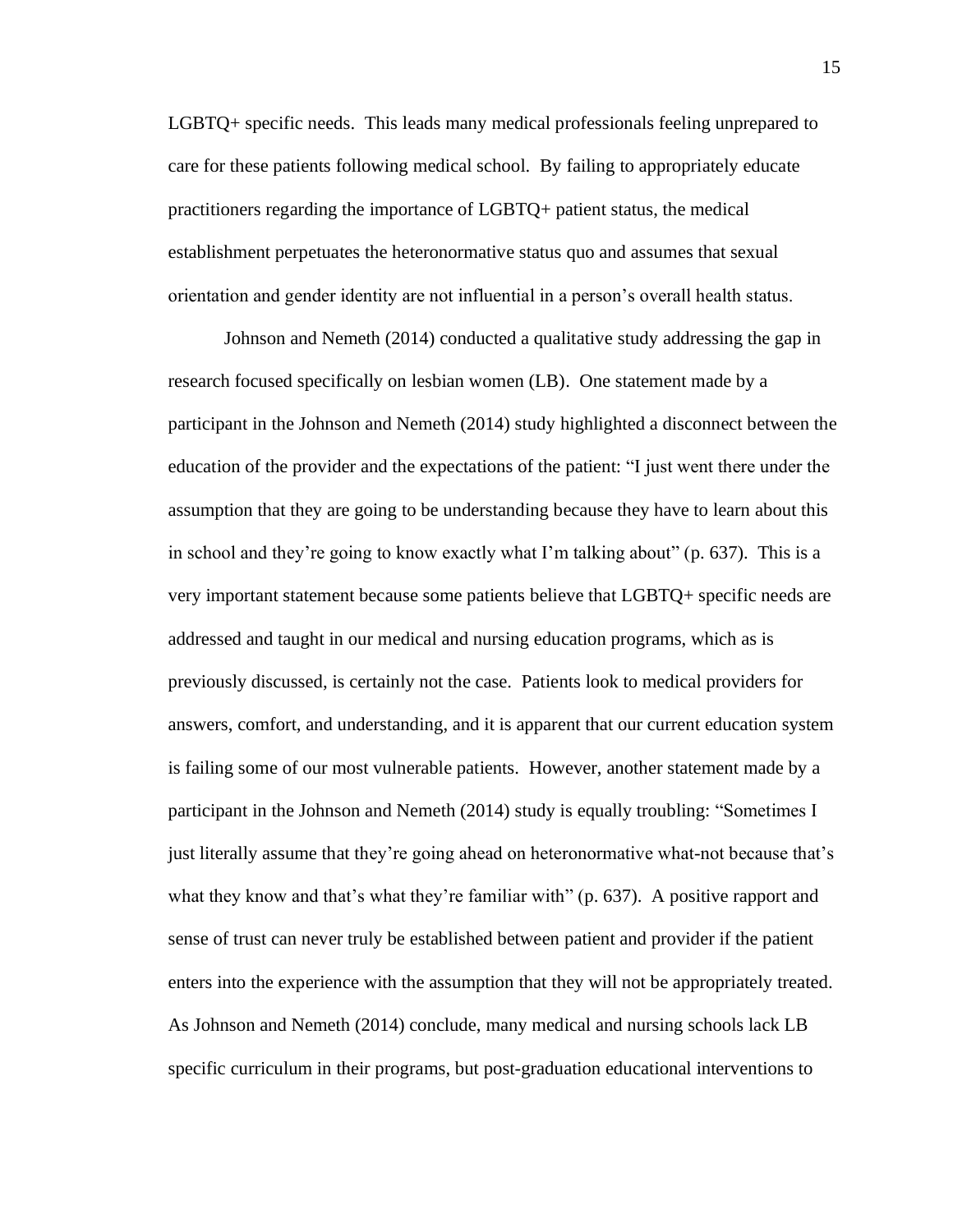improve practitioners skills in practice were effective. Johnson and Nemeth (2014) summarize to say that their study strengthens the call to medical, nursing, and other health care training schools to include LGBTQ+ content and to require continuing education for LGBTQ+ specific needs.

### **Health Disparities**

It can be argued that a lack of visibility has led to significant health disparities for the LGBTQ+ population including issues of morbidity and mortality (Stall et al., 2016, p. 787). As Stall et al. (2016) postulates, it is entirely plausible that there is a variety of undetected health needs in the lesbian, bisexual, and transgender population due to the overall lack of investment in health research for these groups. Additionally, the impact of racial and ethnic minority factors layered upon LGBTQ+ individuals raise important issues regarding health disparities (Stall et al., 2016). For example, how do the health needs of a Latino lesbian differ from those of a bisexual black man, and how do those health needs differ from that of a transgender Asian woman? While a discussion of how race, ethnicity, class, and power dynamics has rendered many minority groups invisible in mainstream culture is outside the scope of this project, the point is that when an already invisible group  $(LGBTQ+)$  has other layers of invisibility (race) the individual health needs of these individuals become even more difficult to discern. In theoretical terms, these complexities are known as *intersectionality* and examine how multiple social identities influence health disparities (Agénor, 2020). The study of intersectionality has roots in black feminist theory and calls for multi-level analysis in terms of examining the effect of intersecting categories of social inequality, racial inequality, sexual inequality, gender inequality, gender, politics, historical processes, structural and social constraints,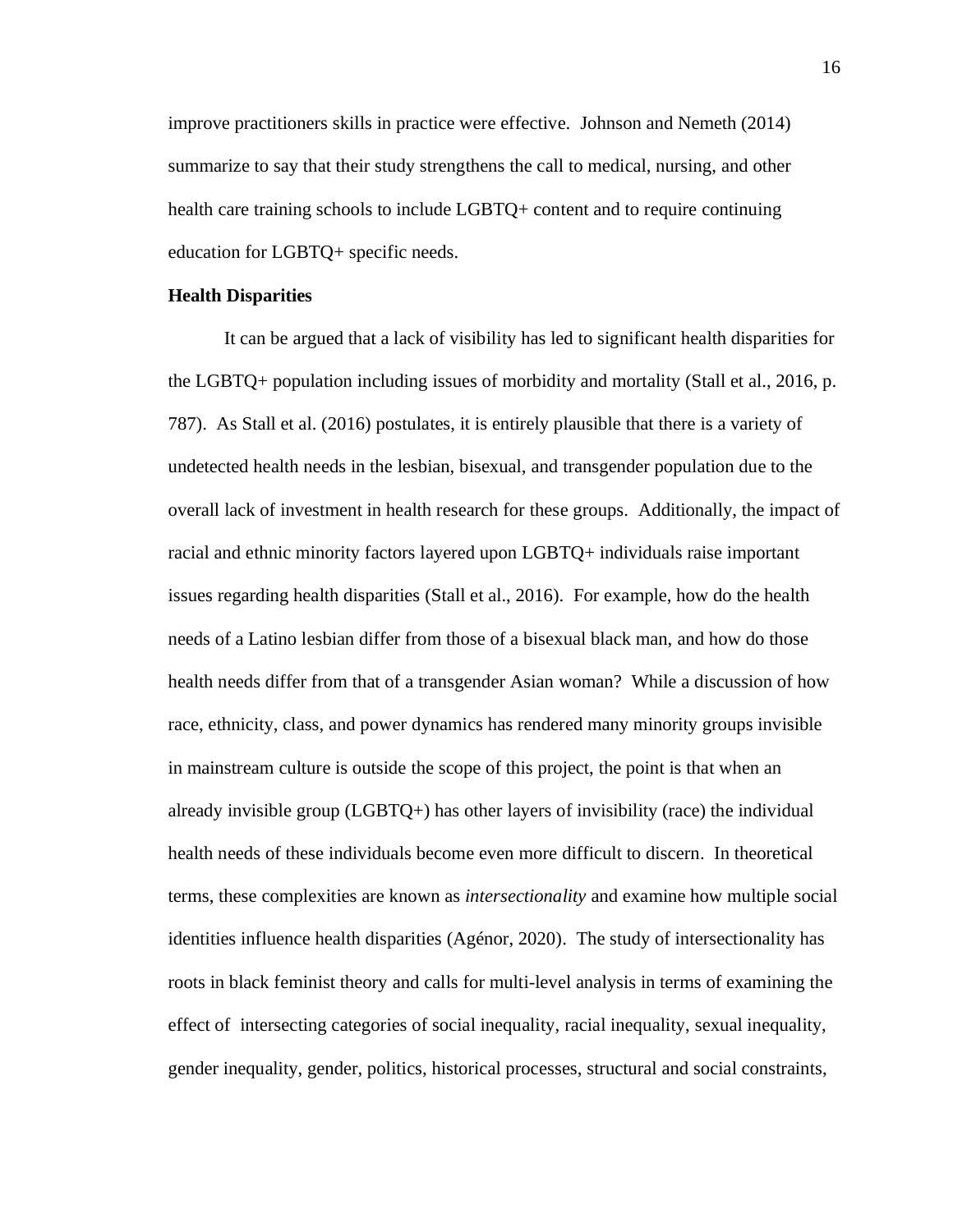and power on the health of those that are marginalized by multiple categories (Agénor, 2020; Stall et al., 2016). Stall et al. (2016) explains that once theorists publish interventions for researching this population, trials can be developed to test these interventions in a clinical setting and recommendations can be made for individualizing care for public health practice. However, it is important to remember that these theories and interventions will never reach the testing stage without adequate representation and allocation of resources. Stall et al. (2016) reminds us that the inclusion of SOGI information and behavior in all major health surveys are likely to reveal important findings and relevant research topics for this population, but only if these results are reported and appropriately utilized.

To combat the invisibility of the LGBTQ+ community, Mulé et al. (2009) offers three solutions: first, the community must be able to define itself using the language of its choosing; second the medical community must shift how standard care is provided; and third the surrounding society must become knowledgeable and sensitized to these issues in order to combat phobia, heterosexism, and cis-genderism. It is arguable that over ten years after the publication of the Mulé et al. (2009) article, these three goals have not become fully realized, and are even in jeopardy in our current socio-political climate (i.e. the reported lack of SOGI status on the 2020 census questionnaire). Public health policy desperately needs to address holistic needs and create visibility to those in the LGBTQ+ population.

The specifics regarding health disparities for the LGBTQ+ community involve a wide range of issues ranging from substance abuse, mental health, poverty, and reproductive health, among others. Incorporating SOGI questions into the electronic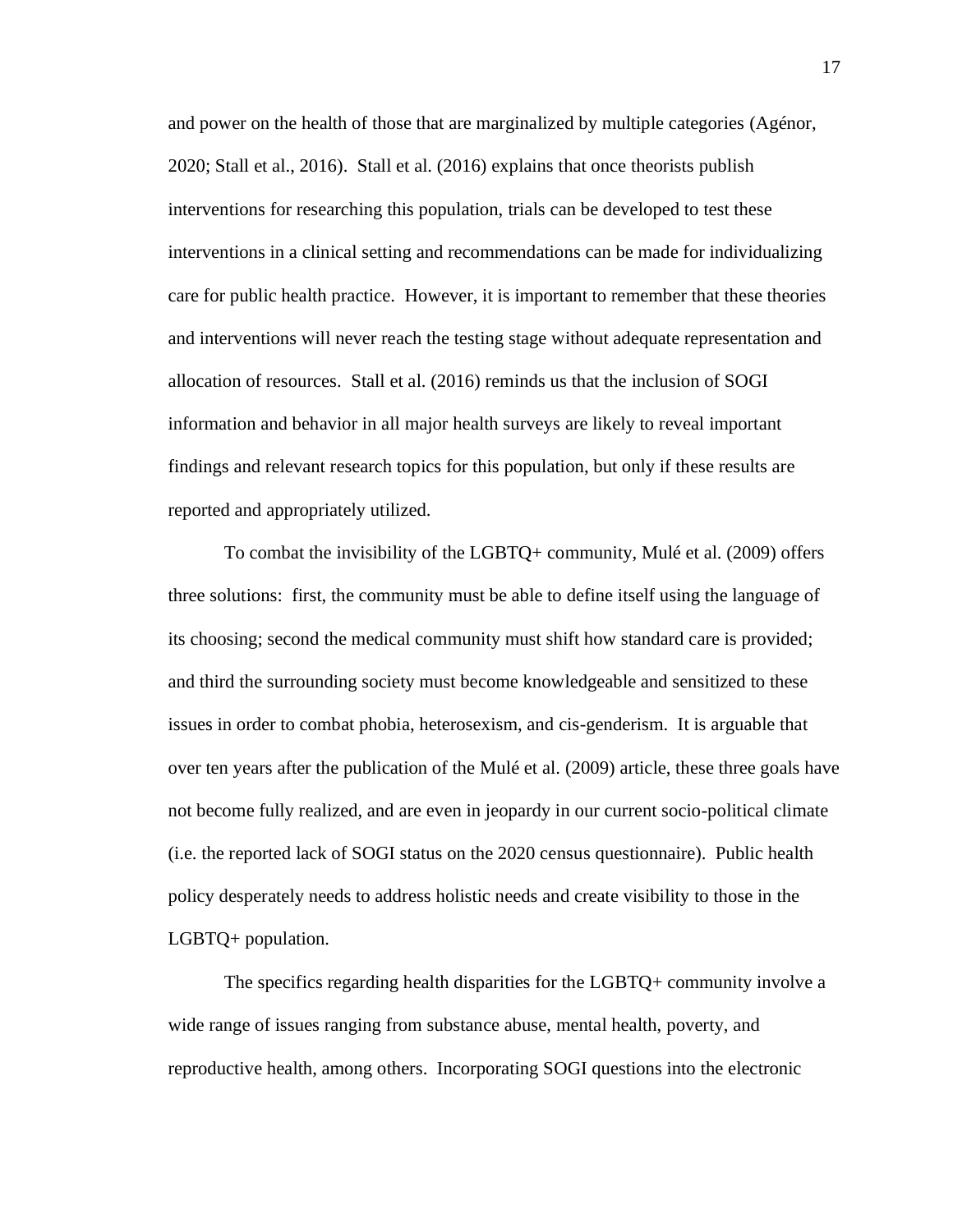health record is essential to identify risk factors specific to the LGBTQ+ community. For example, transsexual individuals are at higher risk for certain cancers as a result of hormone replacement therapies used in transitioning (Mule et al., 2009). Without knowledge that an individual has transitioned and has taken hormone replacement therapies, a provider would not be able to recommend critical screenings. Additionally, poverty and lack of access to resources is a strong reality for some LGBTQ+ individuals depending on their geographic location and individual support system. Socioeconomic factors heavily influence the ultimate well-being of the LGBTQ+ population and appropriate medical care can be cost-prohibitive to many individuals (i.e. access to HIV/AIDS medications, hormone replacement therapies, gender reassignment surgeries, etc.) (Mulé et al., 2009). Awareness of these risk factors will allow providers to promote the appropriate preventative care measures and encourage positive health behaviors.

### **Provider Education and Patient Interventions**

In an effort to bridge the gap between medical training and the realities of personalized care, various national health organizations including the CDC and the Fenway Institute have created guidelines and informational materials for providers to increase their knowledge base regarding patient interactions with LGBTQ+ individuals. It is important for providers to remember that not all patients are heterosexual and sexuality is not a concrete fixture. Some individuals self-identify as having a fluid sexuality and although they may currently be in a same sex relationship, that does not mean that they do not need to discuss birth control options for future relationships. Despite the resources provided by these organizations, it is important to recognize that mistakes in terminology and interviewing will occur, and these events should be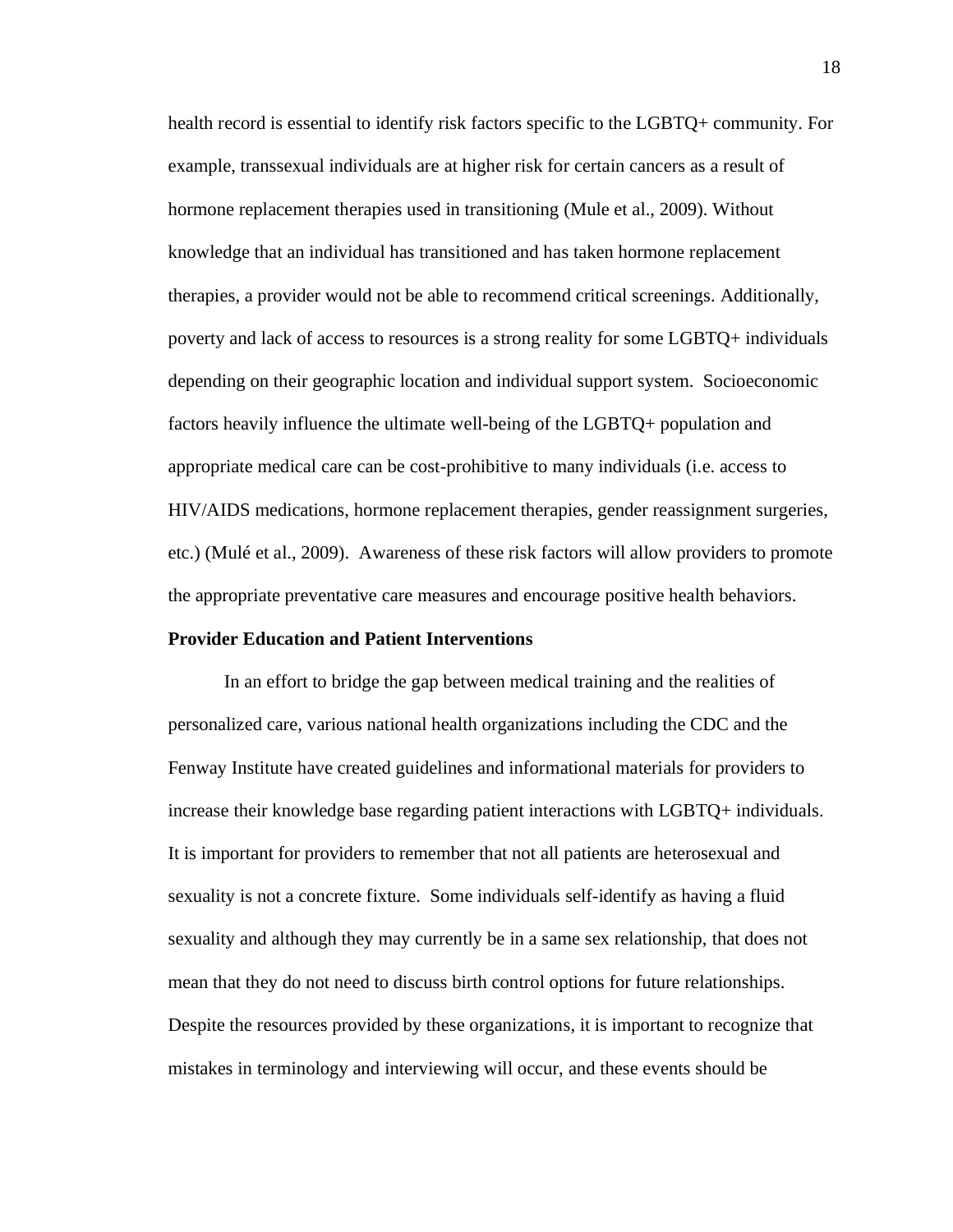acknowledged and dealt with appropriately. As Knutson et al. (2019) delicately states, "when [terminology] errors occur, it is important for [practitioners to be] selfcompassionate, appropriately apologetic, and receptive to feedback" (p. 219). Relationships between providers and patients are built over time and, as with any relationship, mistakes and missteps happen. Providers must remain open and receptive to the feedback of their patients as these relationships are navigated together (Knutson et al., 2019). In certain circumstances, LGBTQ+ patients may end up serving in multiple roles during a medical visit: patient, educator, and advocate (Knutson et al., 2019). This multi-function of the patient as both an advocate for a population and an educator to the provider can provide an additional source of stress for the patient, on top of their current medical concern. When these inevitable missteps in terminology, language, or other interactions are made, the provider must work to maintain a safe space both for feedback from the client in correcting the wrongdoing and for the patient to continue disclosing pertinent information related to their medical concerns. As Brown et al. (2020) adds, this correction can come in the form of self-recognition and acknowledgment by the practitioner, verbal reminders by the patient, and/or suggestions by the patient to make changes to existing processes (i.e. including pronouns on intake forms). Mistakes should be recognized and corrected, and the conversation should continue.

There is a clear need for continued education to all those that work in the medical practice setting: physicians, nurse practitioners, physician assistants, nurses, front office staff, laboratory technicians, and others as a way to provide affirming, non-judgmental, and personal care to each and every patient (Baldwin et al., 2018; Selix et al., 2018). This continued education is imperative especially for the transgender population as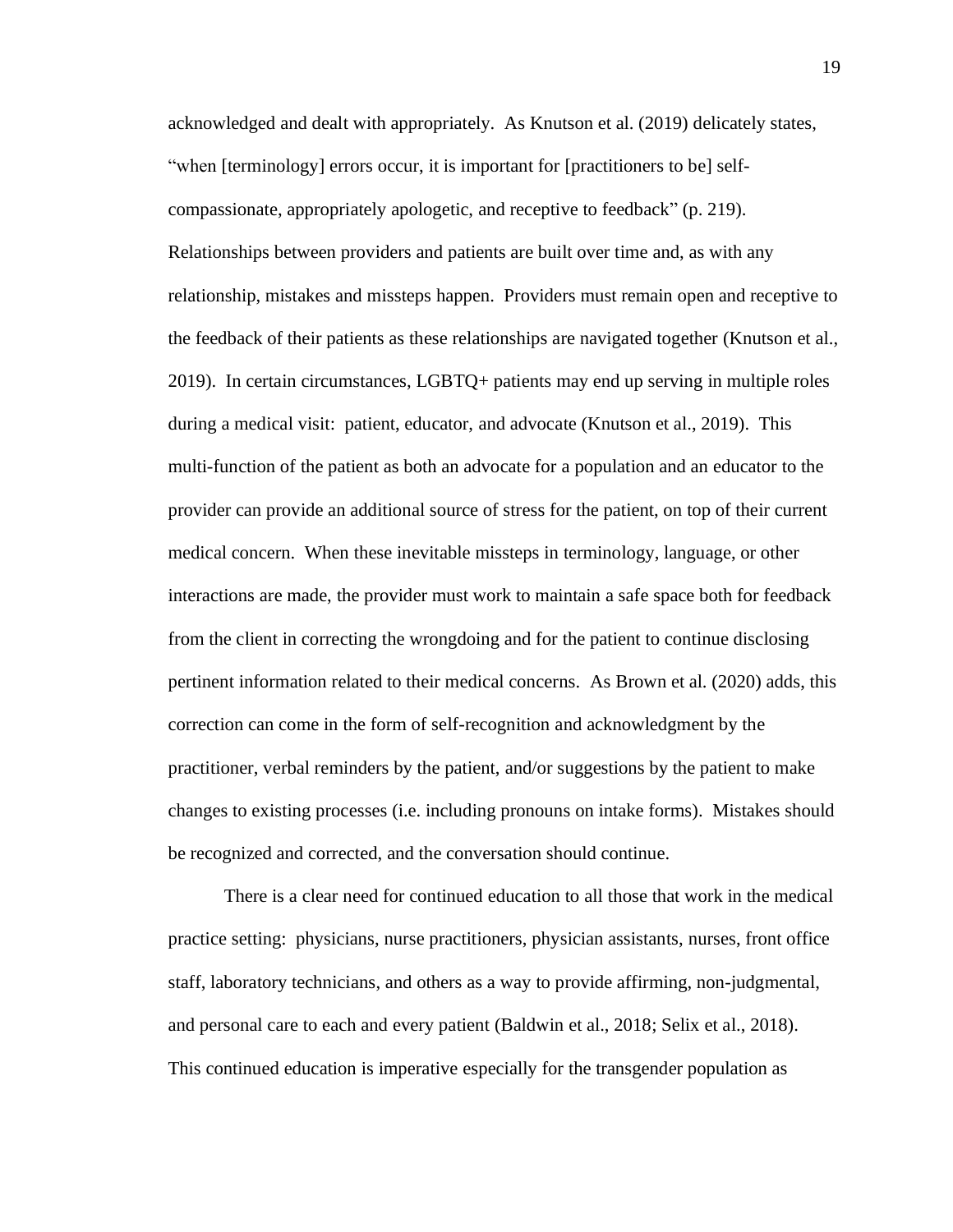specific and culturally appropriate care is not as readily available to the transgender and gender-variant population (Selix et al., 2018). One aspect of continued necessary education on the part of the provider includes ways to speak to those whose gender may not match their outward appearance or those whose sexual lifestyle may be different from what the provider may assume. Reisner, Hopwood, Goldhammer, and Makadon (n.d.) offer a variety of real-world talking points and sample conversations geared toward helping providers navigate these delicate conversations. First, it is important to establish a good rapport with all patients, whether they identify with the LGBTQ+ community or not by simply asking individuals what name they would like to use: "I would like to be respectful—how would you like to be addressed?" or "What name would you like me/us to use" (Reisner et al., n.d., p. 7). Additionally, instead of using terms such as *Sir* or *Ma'am*, getting into the practice of addressing all patients with a general question of "How may I help you today?" is one way to make language more inclusive and avoid potential embarrassment by calling a patient by the wrong gender (Reisner et al., n.d., p. 6).

### **Paperwork, Language, and Terminology**

The consensus across the body of research is that simple questions addressing SOGI status should be included on health history intake forms as a way to simplify and streamline the disclosure process (Baldwin et al., 2018; Bradford et al., n.d.; Knutson et al., 2019; Quinn et. al., 2015). The importance of including these questions on intake forms is two-fold: it saves time during the patient interview if the information is readily available on paper and allows an opportunity for engagement if the questions are left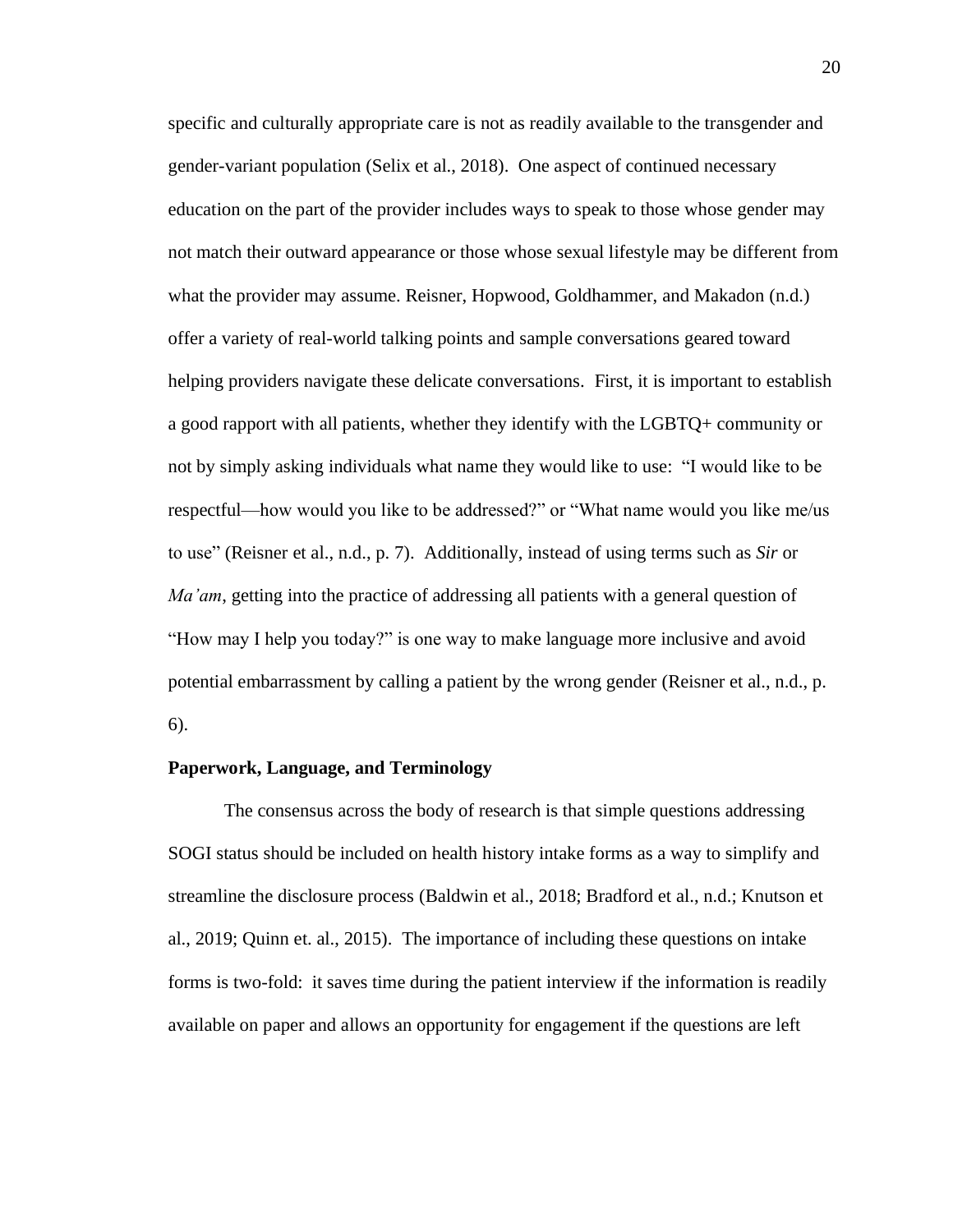blank. It is very important for practitioners to periodically ask about SOGI information as these may change over the lifespan (Bradford et al., n.d.).

Having this information easily available on intake forms can help the provider be better prepared for the patient visit, and also save the patient from having to disclose this information verbally if they are uncomfortable vocalizing this information. Regardless of how the information is disclosed, it is imperative for providers to have this information because of the connection between same-sex behavior and health disparities (Bradford et al., n.d.). Thoughtful, inclusive, and well-formulated paperwork can create the beginnings of a positive therapeutic alliance (Knutson et al., 2019). Donatone and Rachlin (2013) posit that a provider's competency is communicated by the questions they ask and the language that they use during the patient interview. The wording for these SOGI questions is very important as the answers may be complicated for certain individuals (Donatone & Rachlin, 2013). Additionally, practitioners should be aware of how gathering this SOGI information will affect the patient in the future. As Donatone  $\&$ Rachlin (2013) caution, medical records with this information could potentially threaten patient privacy, limit future access to health care, and cause future issues in terms of insurance coverage, etc. However, this information is obviously relevant and valuable to the overall respectful and holistic treatment of the patient.

While the academics and the researchers have both theorized and demonstrated that clients prefer to disclose their SOGI information on intake forms, some providers continue to believe that patients (presumably non-LGBTQ+) may find these questions offensive and intrusive (Cahill et al., 2014; Maragh-Bass et al., 2017; Rullo et al., 2018; Knutson et al., 2019). However, Rullo et al. (2018) notes that 97% of their participants

21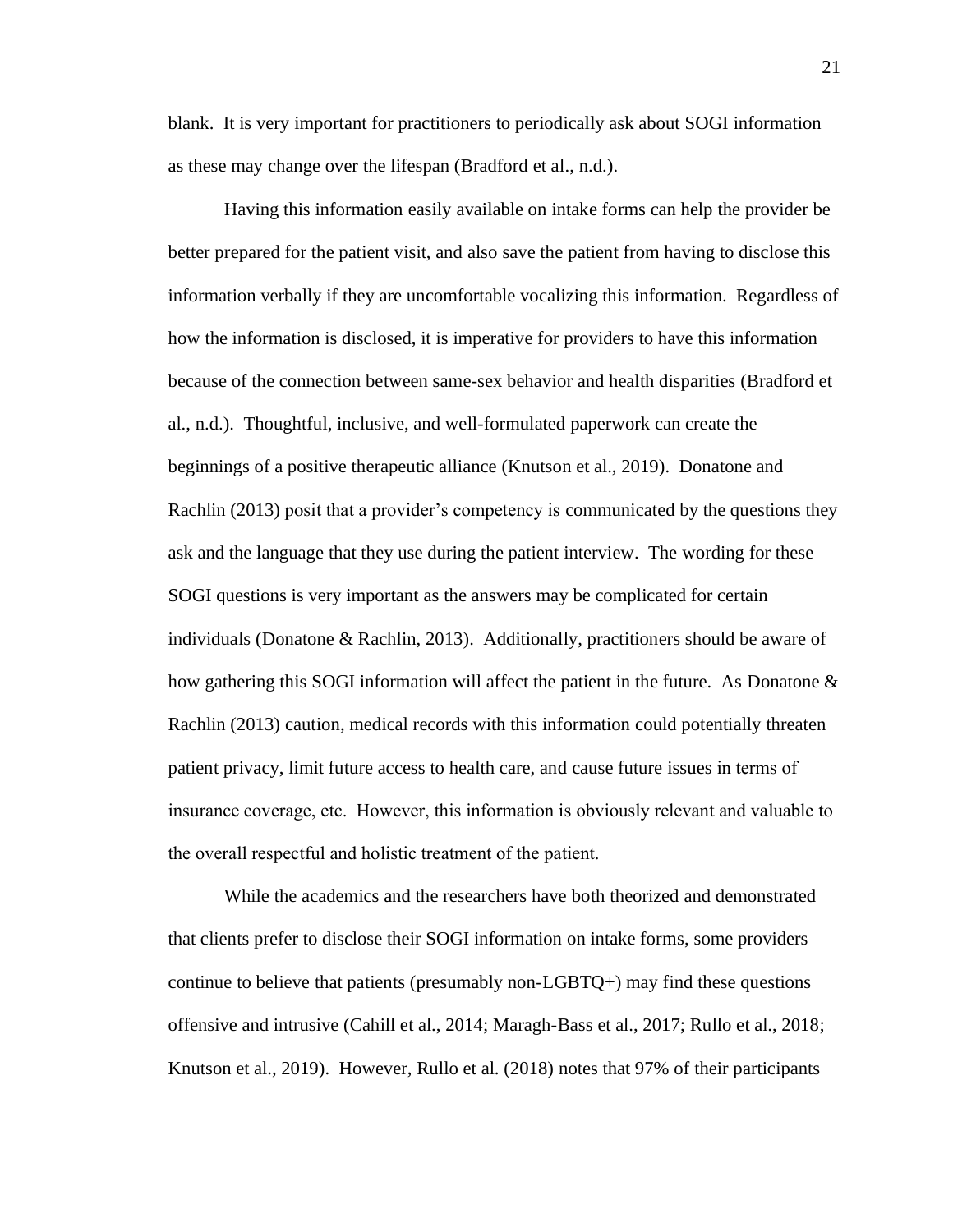were not "distressed, upset, or offended" by answering SOGI questions on an intake form. As Quinn et al. (2015) expands, disclosure of SOGI information is widely regarded as having a positive impact on the health of LGBTQ+ patients. Quinn et al. (2015) describes the Austin (2013) study in which those researchers found that lesbian women chose to disclose this information in an effort to continue building a positive rapport with their providers. Additionally, this disclosure increases overall satisfaction with the treatment provided by the practitioner and created a greater coverage of appropriate health screening (Quinn et al., 2015). Baldwin et al. (2018) incorporated a section in their discussion dedicated to the importance of treating *all* SOGI identity disclosure as routine. To summarize, patients experienced greater comfort and sense of ease when they felt as if these SOGI directed questions were a routine part of the healthcare visit. When SOGI questions were asked and answered, practitioners and support staff who affirm, acknowledge, and noted the answers were remembered with greater appreciation than those who unnecessarily dwelt on the information. If a nonapplicable question was asked the information is recorded and the interview continues such as "'When asked when I had my last period, I told the nurse that I do not get a period because I am transgender. She simply entered that information into the computer in the place of a date'" (Transgender woman, 27 years old) (Baldwin et al., 2018). This statement displays a developing relationship between the patient and the provider where the provider is open and receptive to feedback, but the misstep is not dwelt upon.

In spite of the acknowledgement that paperwork and intake forms offer an immediate positive impact of inclusion in a medical setting, the terminology and specific language to be used on these forms remains a work in progress. While organizations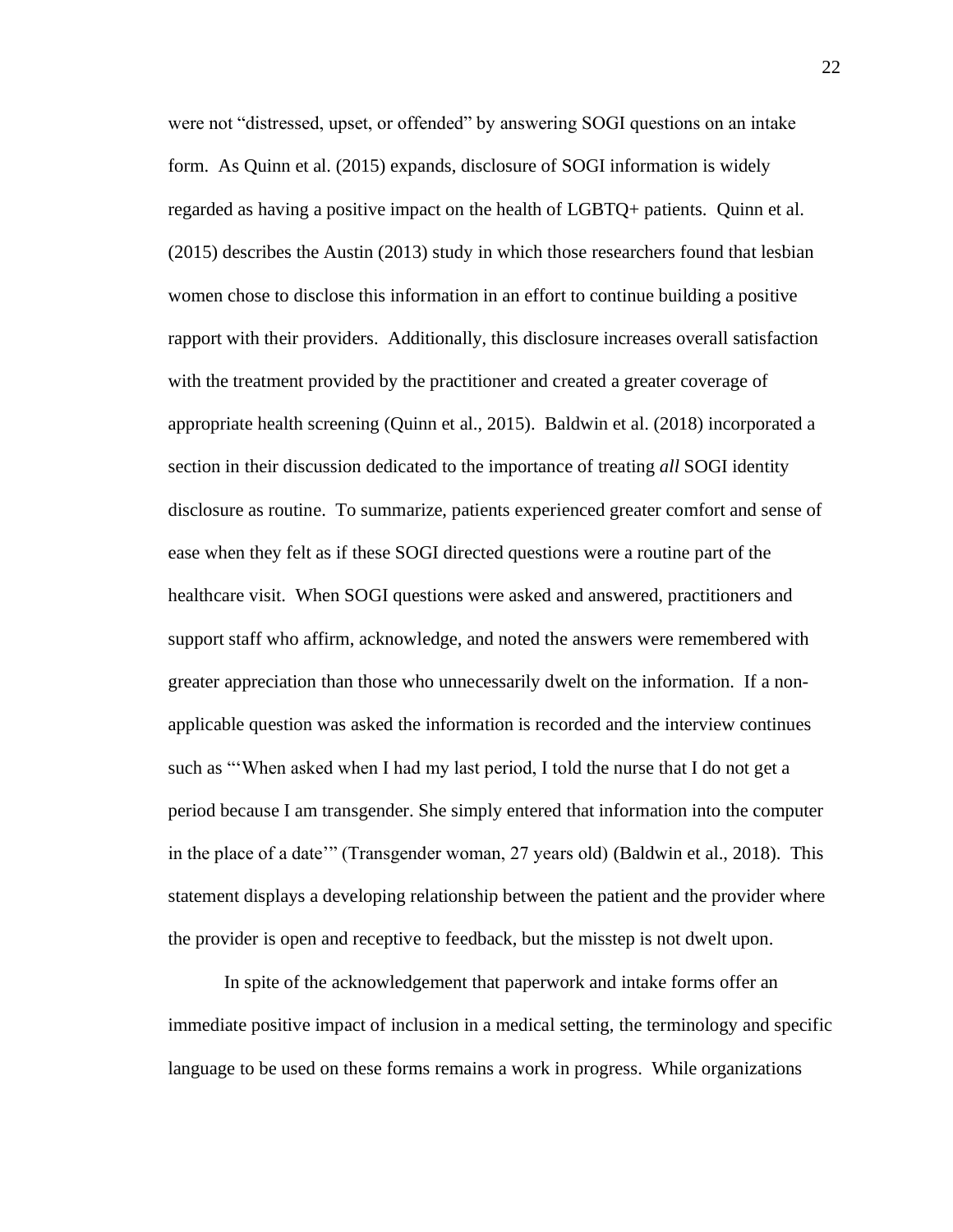such as the CDC, the Fenway Institute, the ILGA and others have published language guidelines, it is important to recognize that there is no perfect blueprint for the terminology or language used on intake forms, and that some clients will need space to discuss their reactions to these forms and processes. A revised form should never take the place of a face to face discussion regarding SOGI status, especially for a patient who may be struggling to label themselves (Knutson et al., 2019). What *is* known is that there should be more options than traditional binary choices (i.e. male/female, homosexual/heterosexual, cisgender/transgender) to allow patients adequate space for self-identification. Forcing patients to choose an option that may not fully encompass their identity can cause significant emotional distress and contributes to an overall invisibility in society (Knutson et al., 2019; Scheffey et al., 2019). Walker (2014) noted in their study that a common theme throughout the literature was the absence of terminology that allowed patients to self-categorize their identities without using medical diagnostic terminology. Knutson et al., (2019) reinforces the Walker (2014) observation when they note that 1 in 5 respondents from their study identified themselves with different terminology than what their healthcare provider used. This is significant because it highlights the fact that healthcare may be using outdated, insensitive, or inappropriate terminology or may not be allowing space for the patient to identify themselves. Walker (2014) draws on the tenets of Narrative Theory when they discuss language as a instrument people use to create their sense of self-concept. According to theorists such as Derrida (1995) and Hansen (2006), Walker (2014) mentions that language has an immeasurable impact on how we see ourselves and others, how we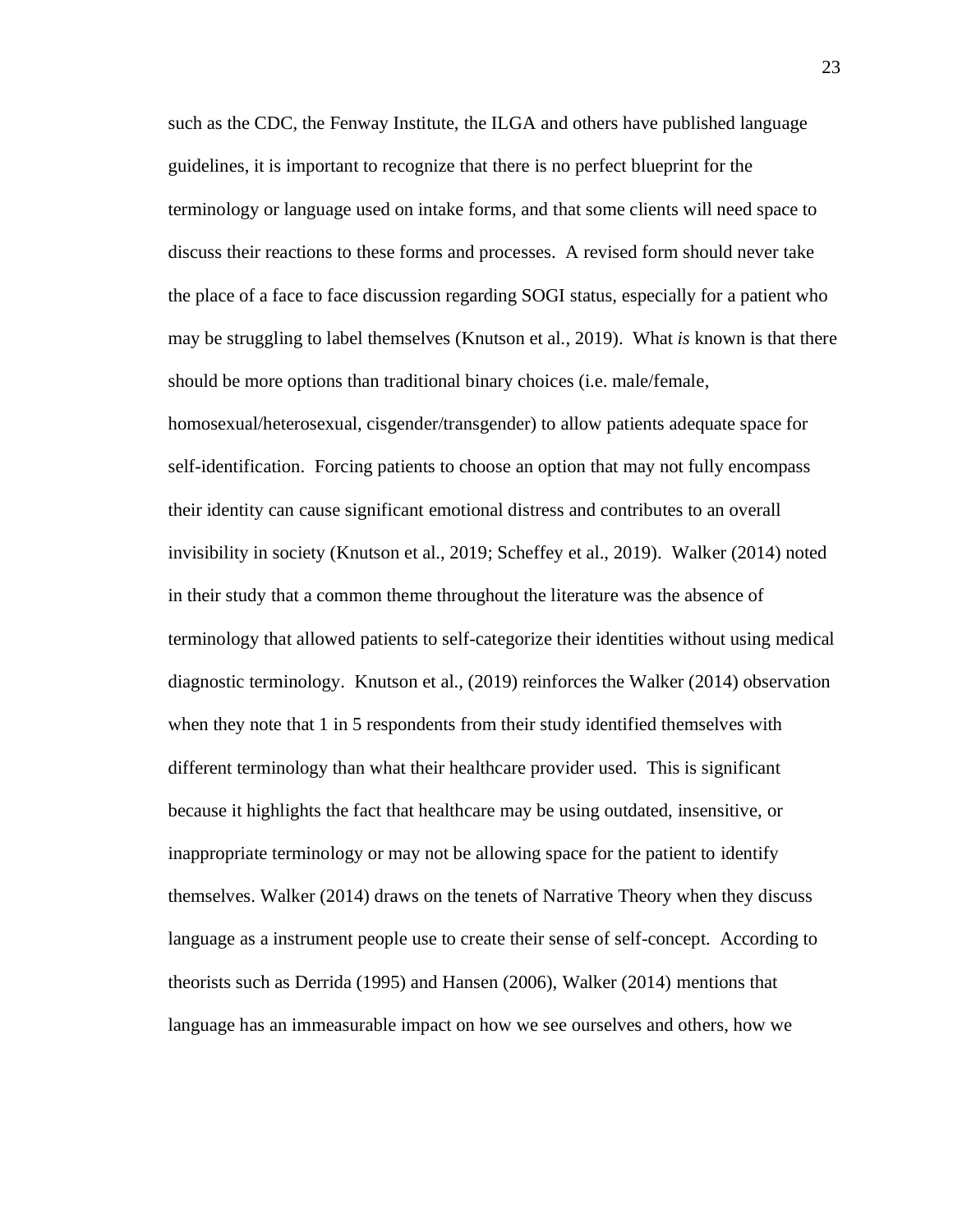interact with the world around us, and how these words create a system in which our social roles are delineated.

What researchers can agree upon is that there is a loose set of guidelines that facilities should follow in order to achieve the desired welcoming effect when inquiring about patient SOGI status. Knutson et al. (2019) recommends avoiding the phrase *other, please specify* when providing space for the patient to write in how they identify. While this phrase seems appropriate as it acknowledges a difference and allows the patient to specify exactly how they identify, it creates an othering effect on the client that can be alienating and isolating. While Scheffey et al. (2019) agrees that *other* is not a preferable term, they found in their research that patients would prefer to write in an answer in the *other* section than to be forced to select a box that is inaccurate. Lawlis et al. (2019) also recommends that gender neutral terms such as partner/spouse and parent should be used in place of heterospecific terms like husband/wife and mother/father. Additionally, separating questions regarding sexual orientation from gender identity and birth sex, and asking for personal pronouns and preferred names can help the practitioner to collect all relevant information quicky and easily (Lawlis et al., 2019). Heck et al. (2013) expands on the issues surrounding husband/wife and partner/spouse terminology and notes that intake paperwork should avoid the term *marital status* because not all states allow LGBTQ+ couples to marry. It is an unfortunate fact that many LGBTQ+ individuals have been denied certain rights (i.e. marriage, health insurance) and the use of noninclusive language can work to reinforce those social stressors even if the intent was well-meaning. In summary, not providing patients the opportunity to self-identify on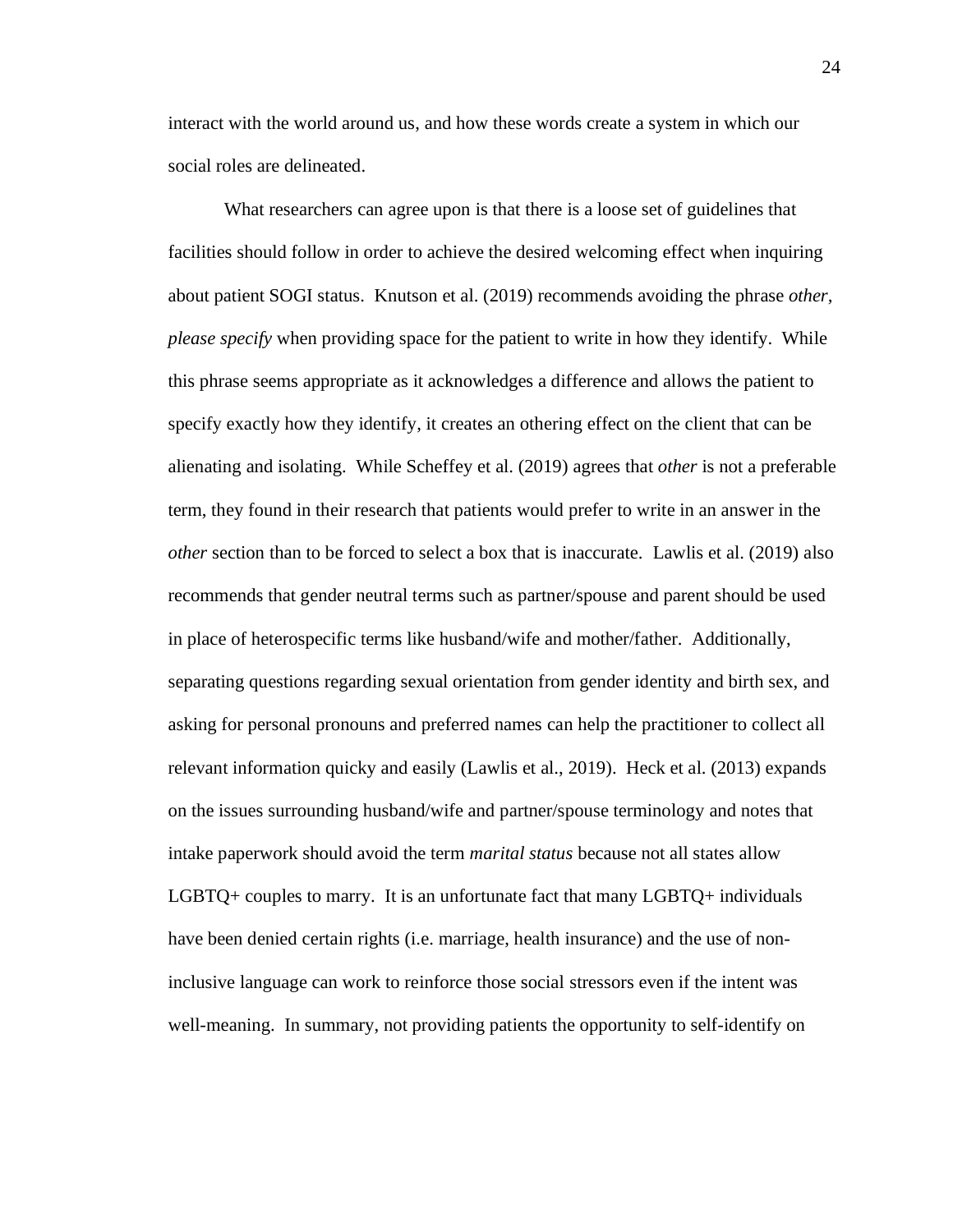medical paperwork creates an environment where the patient's true self is non-existent and unimportant (Knutson et al., 2019).

One of the most important aspects of inclusive language and terminology on paperwork involves the use of personal pronouns and preferred names. These two items are, arguably, the most central items to self-identification for any patient presenting to the health visit. Best practice guidelines promote the use of these self-chosen identifiers to help promote a sense of respect and appropriate care provided by the practitioner (Brown et al., 2020; Knutson et al., 2019). Baldwin et al. (2018) includes the following qualitative statement from their research study as a way to reinforce the importance of proper pronoun usage:

"I understand why health care providers need to know about the health of my vagina, but as a trans man, I don't like being given a form that says, "For women" on the top in order for them to get the info they need. It's discouraging and already sets up the atmosphere of not being trans friendly or trans sensitive. . . affirming and respecting my gender identity is important, especially using proper pronouns (Transgender man, 28 years old)." (p. 1310)

Patients present to healthcare facilities for a variety of reasons and it is imperative that practitioners trust in the patient's self-perception of their identity by allowing for the expression and adoption of personal pronouns and preferred names (Knutson et al., 2019).

The reality of language is that it continually evolves, and terminology regarding the LGBTQ+ experience is no different. Words that were commonly used decades ago have come in and out of favor as the LGBTQ+ community works to define the language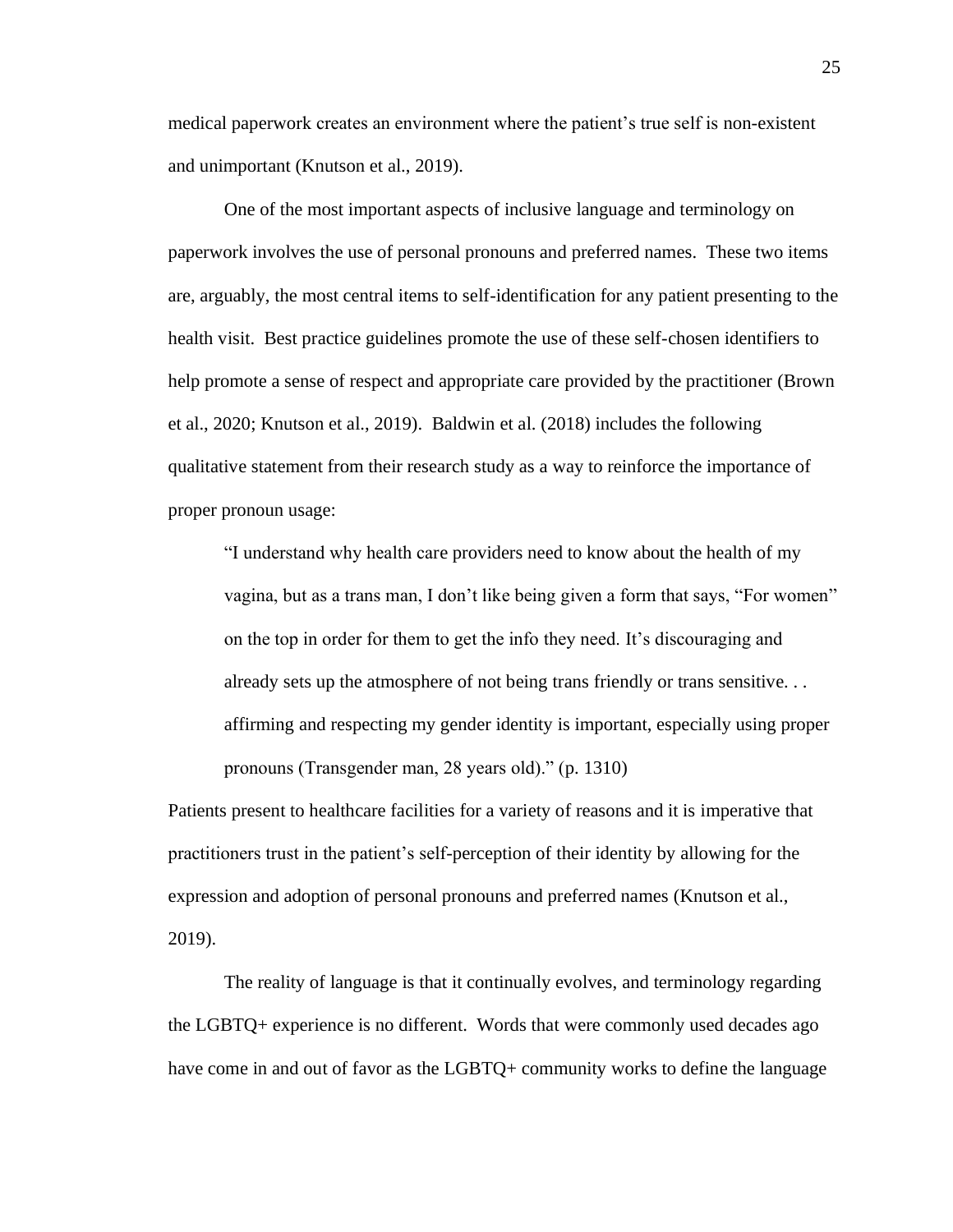that defines themselves. Appropriate and accepted language for describing the LGBTQ+ existence is most certainly on a continuum and it is important to recognize that there are limited accepted words to describe these experiences (Drill et al., 2019). Academics have been attempting to identify appropriate language and terminology since the 1990s and the works of scholars such as Judith Butler (1990), Nestle, Howell, and Wilchins (2002), Anna Corwin (2009) and Lynda Johnson (2016) are representative of the discussion of LGBTQ+ terminology in their specific timeframes (as referenced in Scheffey et al., 2019). Likewise, inclusive and open terminology and language on medical paperwork empowers the patients and provides holistic care regardless where the patient is on their continuum of development to self-discovery (Scheffey et al., 2019).

The performance of identity is a concept well known in the world of theatre scholarship and is well applied in this context as well. The basic tenet is that individuals are different people in different settings, and their personas are merely performances of their authentic selves (Walker & Caprar, 2020). In the Scheffey et al. (2019) study, the researchers reported that up to 47% of participants would change how they describe their SOGI status depending on the situation. The concept of role flexing is introduced here, where individuals might highlight certain characteristics while downplaying other characteristics depending on the context in an effort to fit in, reduce stigmatization, and work to ensure their personal safety (Bry et al., n.d.)

### **Summary**

The literature clearly shows that one of the easiest ways for medical settings to convey inclusivity and openness is to incorporate this type of language on paperwork given to all patients. As Baldwin et al. (2018) summarizes, medical visits "went well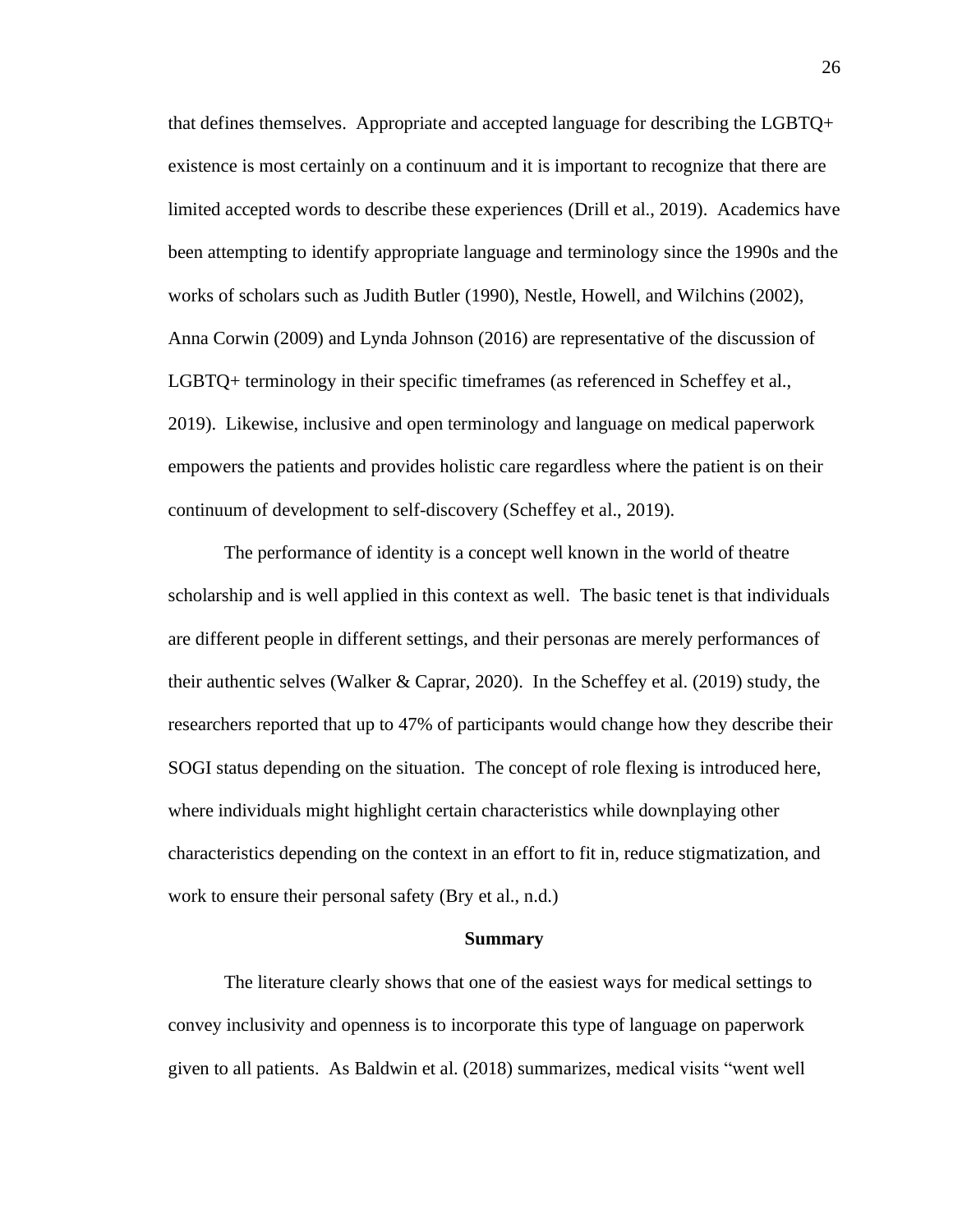when providers and staff used inclusive language, demonstrated their experience and education, and treated identity disclosure as routine. Negative interactions were characterized by misgendering, unfamiliarity with [LGBTQ+] people and health issues, and transphobic practices" (p. 1300). Essentially, not allowing space for inclusive language and paperwork creates an environment of bias against the LGBTQ+ community.

 The space that allows individuals the freedom of identity is created in part by the paperwork distributed to patients, the relative education of the provider, the attitudes of other staff, and the resources available in the physical office (i.e. posters, pamphlets, stickers representative of the LGBTQ+ population). These signifiers work together to create a sense of orientation toward or against LGBTQ+ individuals, much in the same way as the lack of ramps or elevators may go unnoticed by those able to use steps. Likewise, those that easily fit into *straight spaces* (i.e. school dances, romantic restaurants) may not notice the lack of inclusion for those who do not fit as nicely in these spaces (Heyes, Dean, & Goldberg, 2016). The Heyes et al. (2016) study cited a participant who described the ample availability of condoms but absence of dental dams as an example of a non-inclusive health environment that recognizes multiple sexual practices. Additionally, an Allies or rainbow sticker on the window does not necessarily communicate LGBTQ+ inclusivity on its own, but coupled with other specific items in the physical space can indicate that LGBTQ+ patients are not only welcome, but are *expected here* (Heyes et al., 2016).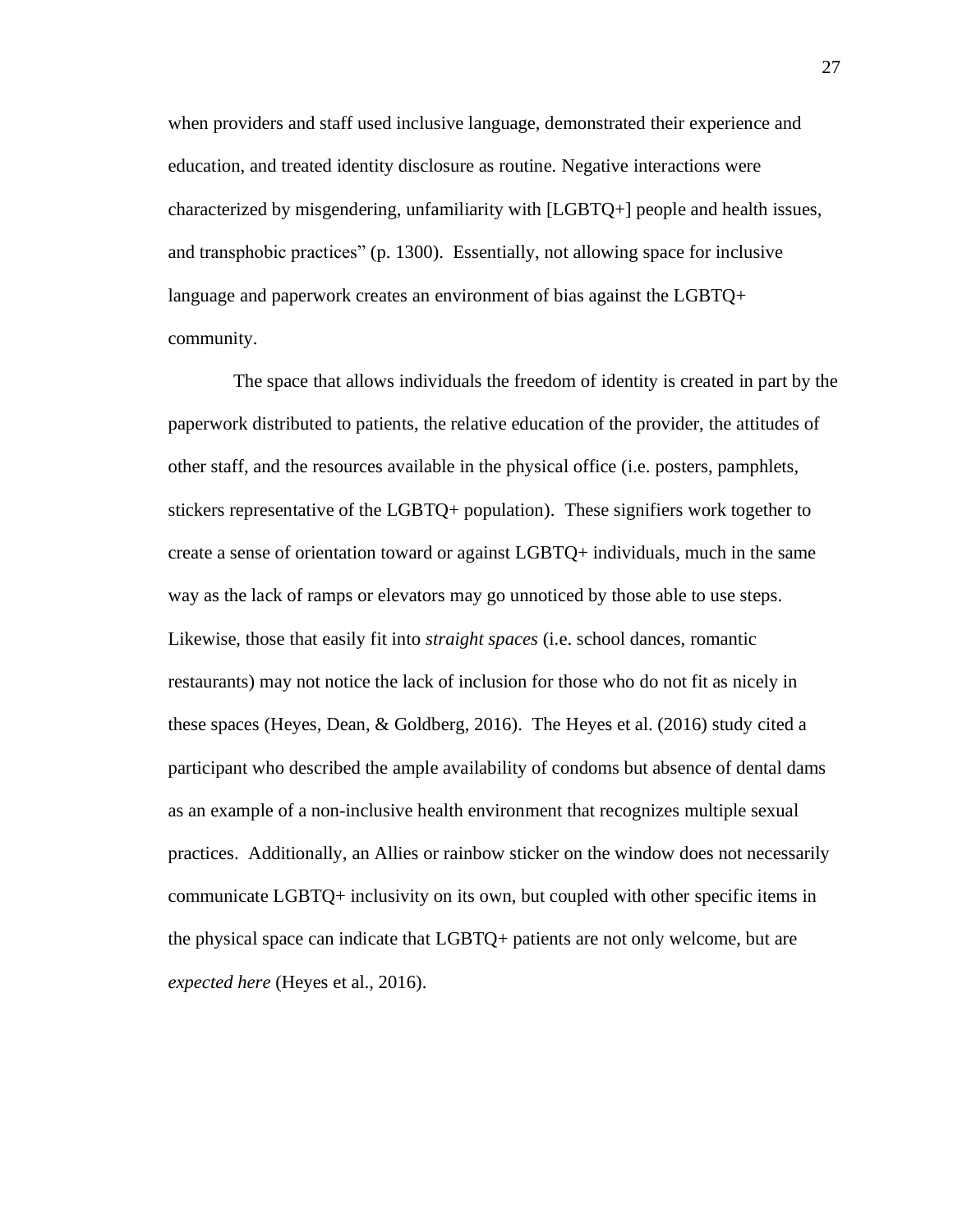### **Significance for Population and Conclusion**

It is important for providers and practitioners to educate themselves and their patients on the importance of LGBTQ+ status disclosure by creating a warm, nurturing, safe, and expected environment in which patients feel comfortable discussing personal issues. Through education and inclusion efforts on the part of providers, this vulnerable population will receive thorough health assessments that will address their whole-body needs. By incorporating the basics of queer theory and the minority stress model in daily practice, providers can begin to look at the ways in which medicine creates a heteronormative and potentially harmful environment for some patients. Simply thinking about the norms imposed on our practice and being aware that not every patient fits each norm, providers will become more competent providers for our wide variety of patients.

### **Theoretical framework**

One can trace the origins of queer theory from feminist, racial, gay and lesbian equality movements of the 1970s and 1980s as well as theoretical discussions surrounding sex and gender by academics such as Simone de Beauvoir, Michel Foucault, Monique Wittig, and others. The idea that the masculine was the general to which the feminine was the other translates to the basic tenet of early queer theory that the heterosexual is the general to which all other sexual orientations (and later gender identities) are traditionally measured against (Wittig as cited in Butler, 2007). Queer theory, in basic terms, works to breakdown this binary system of male/female, heterosexual/homosexual, etc. to include a more fluid nature of identification that allows for alterations and changes over time in terms of how individuals choose to name and label themselves. Queer theory works to debunk the pre-conceived notions set by society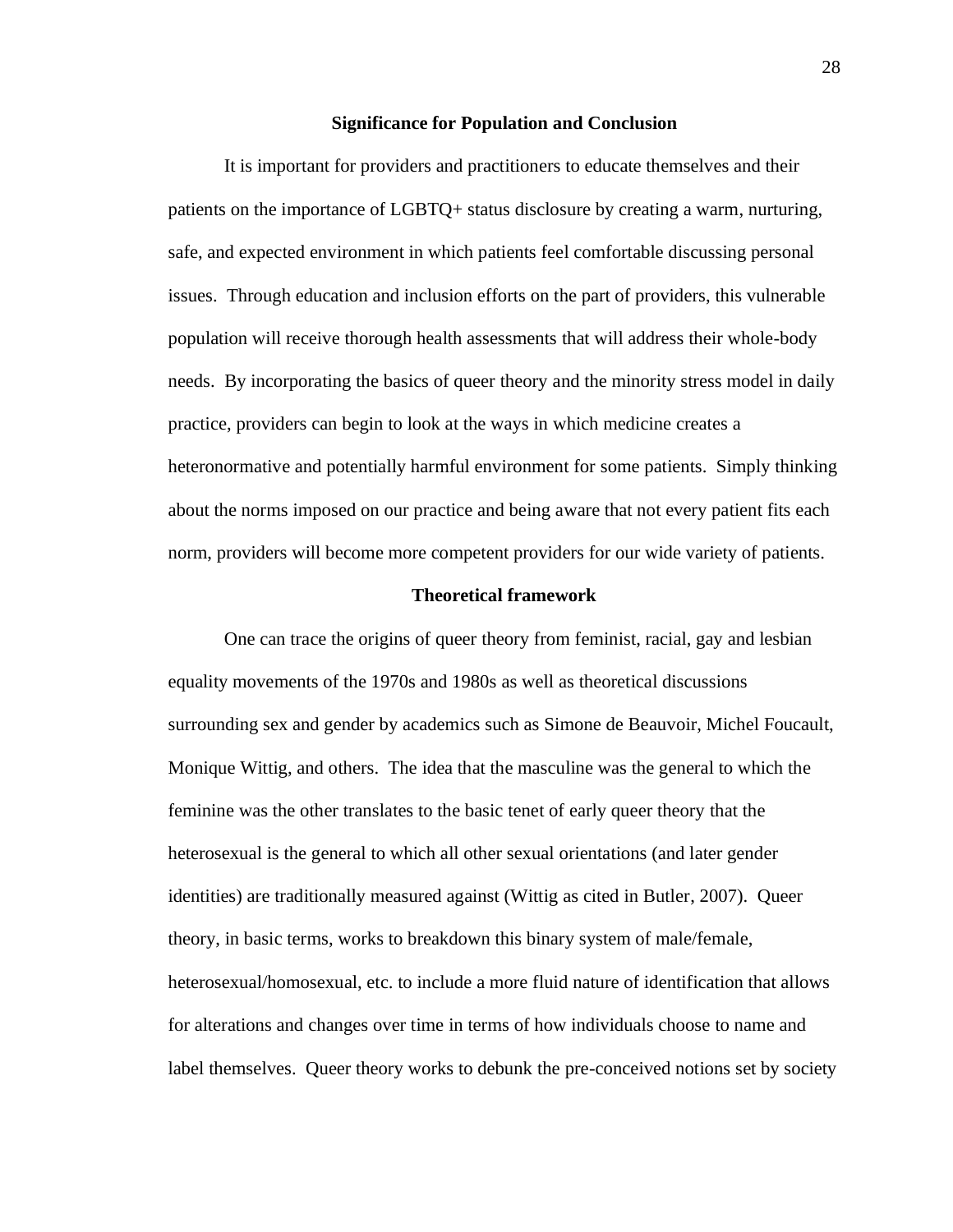and enforced through politics, to allow the individual the freedom to create and adopt their own system of naming and coding. As Hennessy (1993) contributes: "Queer theory calls into question obvious categories (man, woman, latina, jew, butch, femme), oppositions (man vs. woman, heterosexual vs. homosexual), or equations (gender  $=$  sex) upon which conventional notions of sexuality and identity rely" (p. 964).

In the late 1980s, discontent was growing among the materialist feminist movement regarding the binary categorization system in society and politics. Frustrated with the current state of thought, theorists began to develop ideas outside of the traditional definitions of gender, race, socioeconomic class, nationality, and sexual orientation system to incorporate a space between what is *sex* and what is *gender* (Sedgwick, 1990). At this time, the distinction between sex and gender was not welldefined and as Corwin (2009) explains, sex is typically considered to be defined by biology (i.e. body parts) while gender is a spectrum of masculinity and femininity. Hennessy (1993) adds that as early as the 1970s, feminists such as Charlotte Bunch, the Furies, the Pu September Staff, and Monique Wittig began to call for a more critical analysis of heterosexuality arguing that current discourse addressed sexuality in terms of personal or civil rights as a way to avoid the inherent politics of heteronormativity. In terms of *orientation*, Heyes et al. (2016), explains that this word became accepted terminology in the 1970s as a way to describe the relationship between gender and sexual desire. The term orientation shifted from a measurement of direction or trajectory, to a representation of a person's basic attitude, beliefs, and connection to a certain topic (Heyes et al., 2016).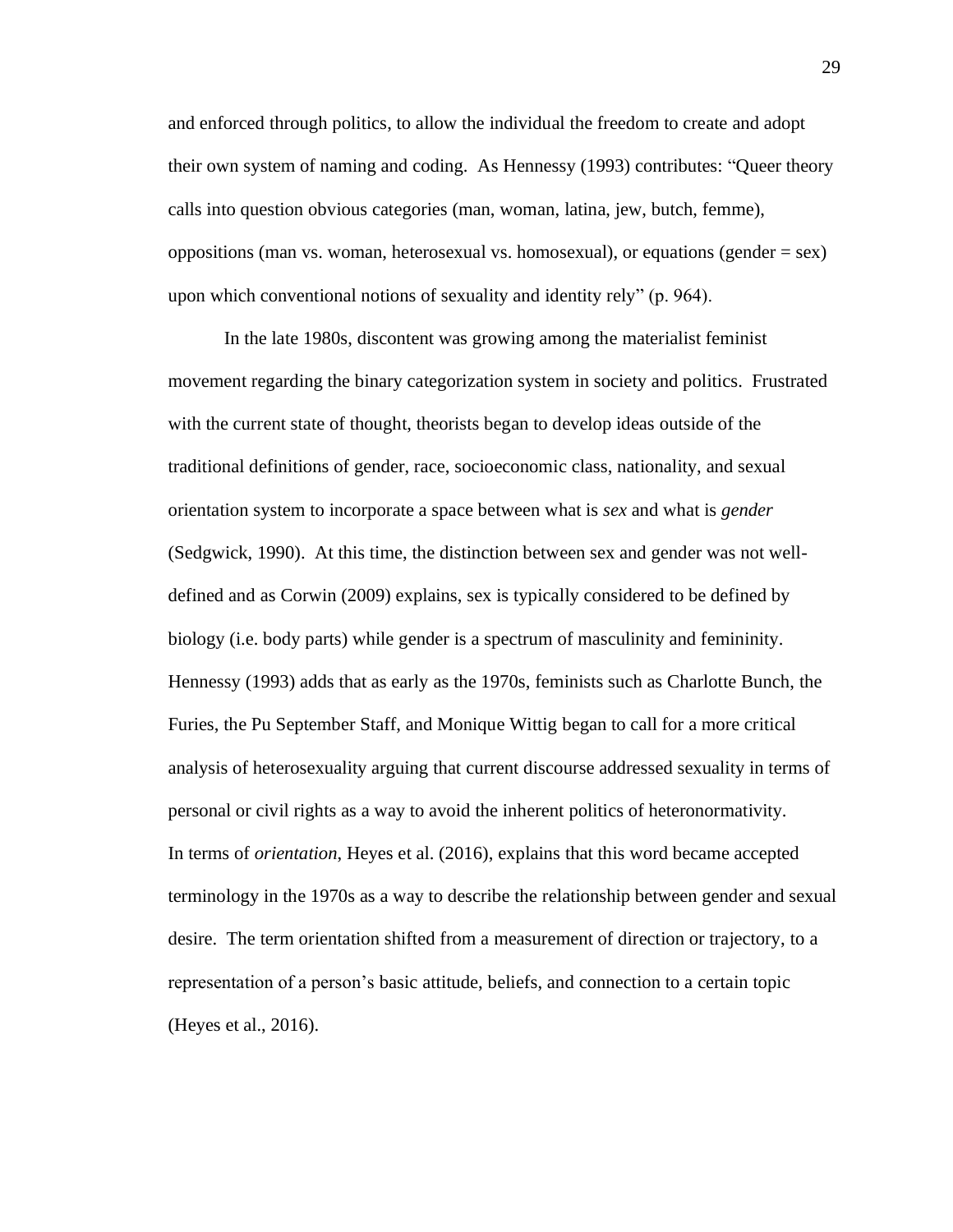Societal shifts in the 1950s initiated this change and shifted focus toward *harmful* sex in terms of prostitution and masturbation, and later toward *sex offender, child molester,* and eventually *homosexual menace* (Rubin, 1993, p. 100). In 1952 the American Psychological Association (APA) published the first version of the Diagnostic and Statistical Manual (DSM-I) and it listed all conditions that were accepted as psychiatric illnesses at the time. The term *homosexuality* was included in this manual and was described as a "sociopathic personality disturbance;" in DSM-II, published in 1968, homosexuality was reclassified as a *sexual deviation* (Drescher, 2015, p. 569). Following pressure from various academics and social movements including the Stonewall Riots in 1969, the APA removed the diagnosis of *homosexuality* in the revised DSM-II in 1973 (Drescher, 2015). While the term *homosexual* was removed from the DSM, it was replaced with *sexual orientation disturbance* (SOD) which considered homosexuality a diagnosis if the individual experienced distress and requested assistance (Drescher, 2015). This new diagnosis was dangerous as it legitimized sexual conversion practices and therapies (Drescher, 2015). The SOD diagnosis was eventually replaced in the DSM-III by a diagnosis of *ego dystonic homosexuality* which allowed space for those unhappy about their sexuality to be diagnosed with a mental illness. This diagnosis never quite fit into the standards of typical psychiatric diagnoses as it questioned whether people who are unhappy with any part of themselves (skin color, hair color, sex, height, etc.) should be diagnosed with a mental illness and was removed from the DSM-III-R in 1987 (Drescher, 2015). In 1990, the WHO removed *homosexuality* from the International Classification of Diseases (ICD), which, along with the materialist feminist movement of the 1980s and theorists mentioned in this paper, shifted the discussion of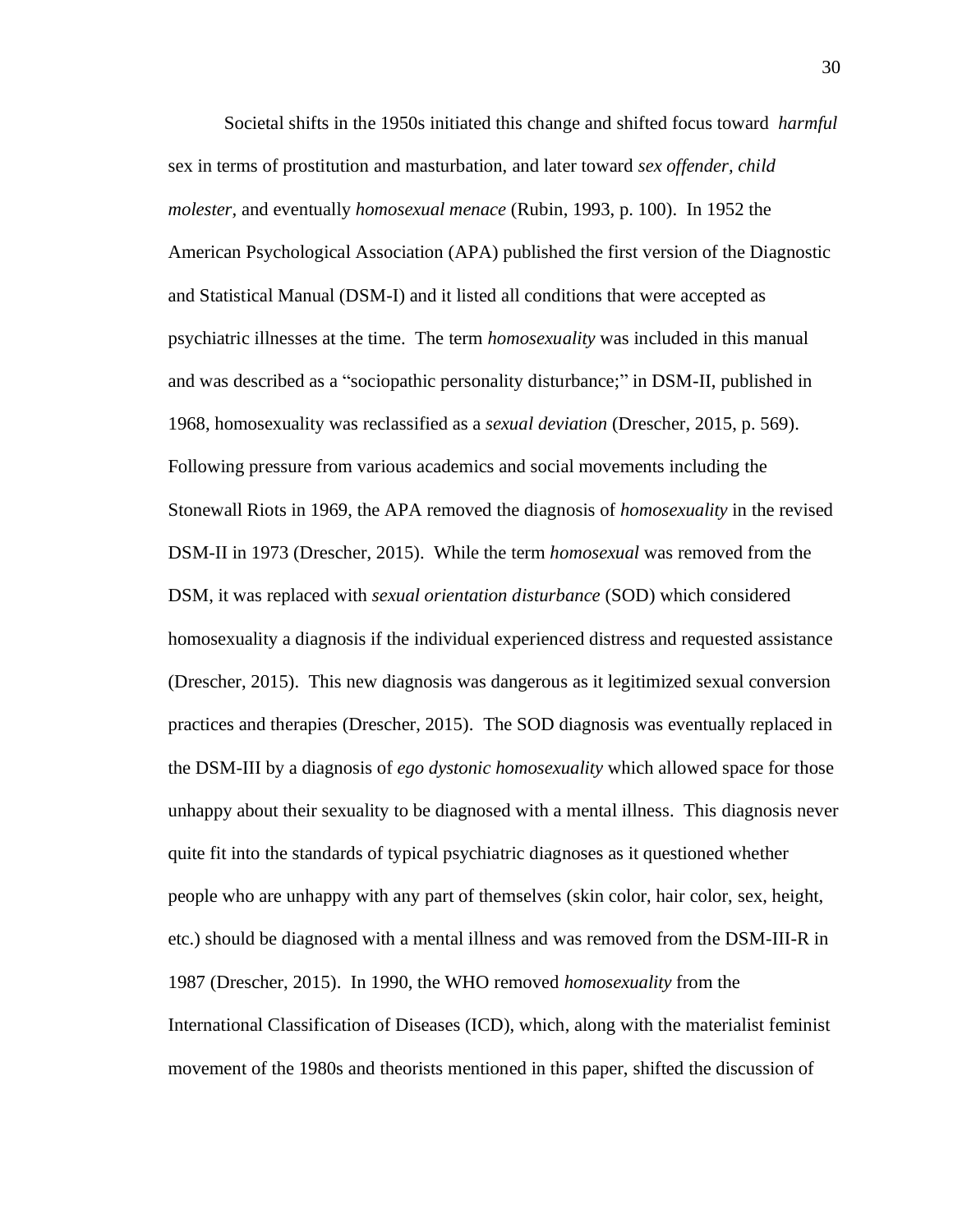homosexuality out of the medical/psychiatric arena into the social sphere (i.e. political, moral/religious, governmental) (Drescher, 2015, p. 572).

In February 1990, a conference was held at the University of California, Santa Cruz, in which scholar Teresa de Lauretis read some of her work from the introduction of the journal *d i f f e r e n c e s* and queer theory was introduced into mainstream academia. Expanding on the choice of terminology:

Today we have, on the one hand, the terms "lesbian" and "gay" to designate distinct kind of life-styles, sexualities, sexual practices, communities, issues, publications, and discourses . . . In a sense, the term "Queer Theory" was arrived at in the effort to avoid all of these fine distinctions in our discursive protocols, not to adhere to any one of the given terms, not to assume their ideological liabilities, but instead to both transgress and transcend them.

(de Lauretis, 1991, p. v)

The choosing of the term *queer* had long-reaching implications in the early 1990s. Jagose (1996) summarizes an etymological evolution of the terms gay, lesbian, and queer from George Chauncey (1994) and notes that the term *queer* predates the acceptance of *gay* among the early 20<sup>th</sup> century gay male community. The term *gay* began to gain more acceptance in the 1930s and became solidified during the following decades. In the 1960s, leaders of the LGBTQ+ movement broke with the term *homosexual* and reclaimed the term *gay* which had previously been used to describe "women of dubious morals" (Jagose, 1996, p. 72). The term *gay* was adopted to counter the political and social differences between demonized *homosexuals* and moral *heterosexuals.*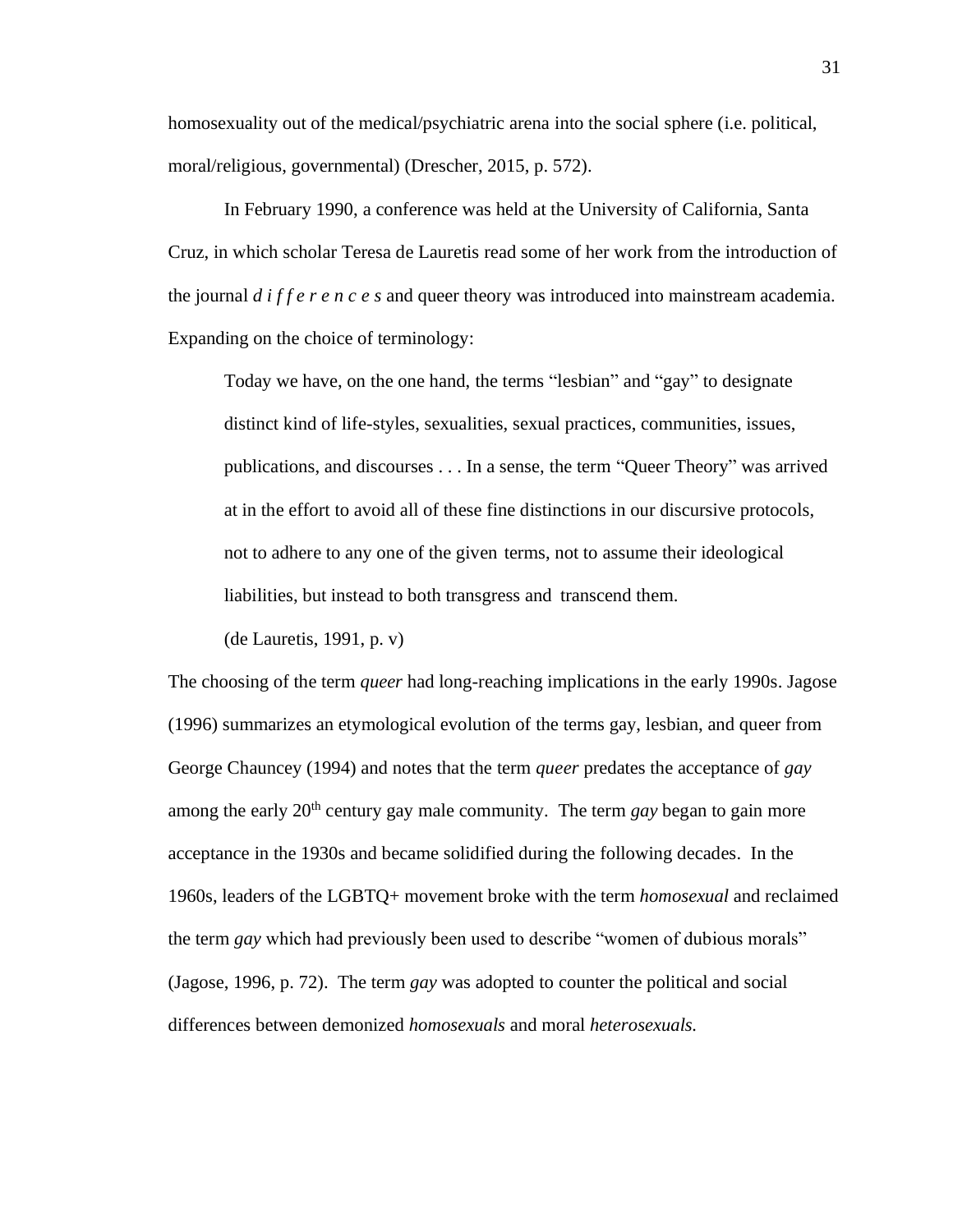Since the early 1990s, queer theory has changed and adapted as theorists grapple with the tenets, terminology, and the essence of what it means to be *queer*. Theorists such as Judith Butler, Eve Sedgwick, Gayle Rubin, Michele Foucault, and many others have contributed much of their professional lives to the work of sex and gender politics. Gayle Rubin, a cultural anthropologist, published "Thinking Sex" in 1984 and revisited that seminal work in 2011 in her article "Blood under the Bridge: Reflections on 'Thinking Sex.'" As the vantage of time often offers many insights and reflections, Rubin (2011) writes, "Despite initial controversy and some persistent arguments, the major assumptions of social construction now form the familiar ground on which most queer scholarship takes place" (p. 18). Kemp (2009) adds that *queer* implied both imitating the norm and exploring alternatives to what is traditionally accepted.

In 1993, Rubin posited that one must recognize the impossibility of a full analysis of social and political constructs of sex and gender if biology was to remain the primary axis on which it is measured. Rubin (1993) further explains her concepts of the construction of sex and gender when she states, that *sexuality* is a creation of society similar to social norms, transportation, division of labor, and methods of oppression. Hennessy (1993) adds that the primary objective of queer theory is to provide another discourse regarding how we think about sexuality (i.e. outside of limited binary terms of *straight* and *gay*). By focusing on the social construction of these identities and labels, queer theory incorporates a variety of critical frameworks to conceptualize symbols and relationships as a matter of representation (Hennessy, 1993). The mere act of incorporating of the term *queer* in discourse functions as a reclaiming of a previously derogative term (used to refer to sexual deviants cast out by society and demonized in the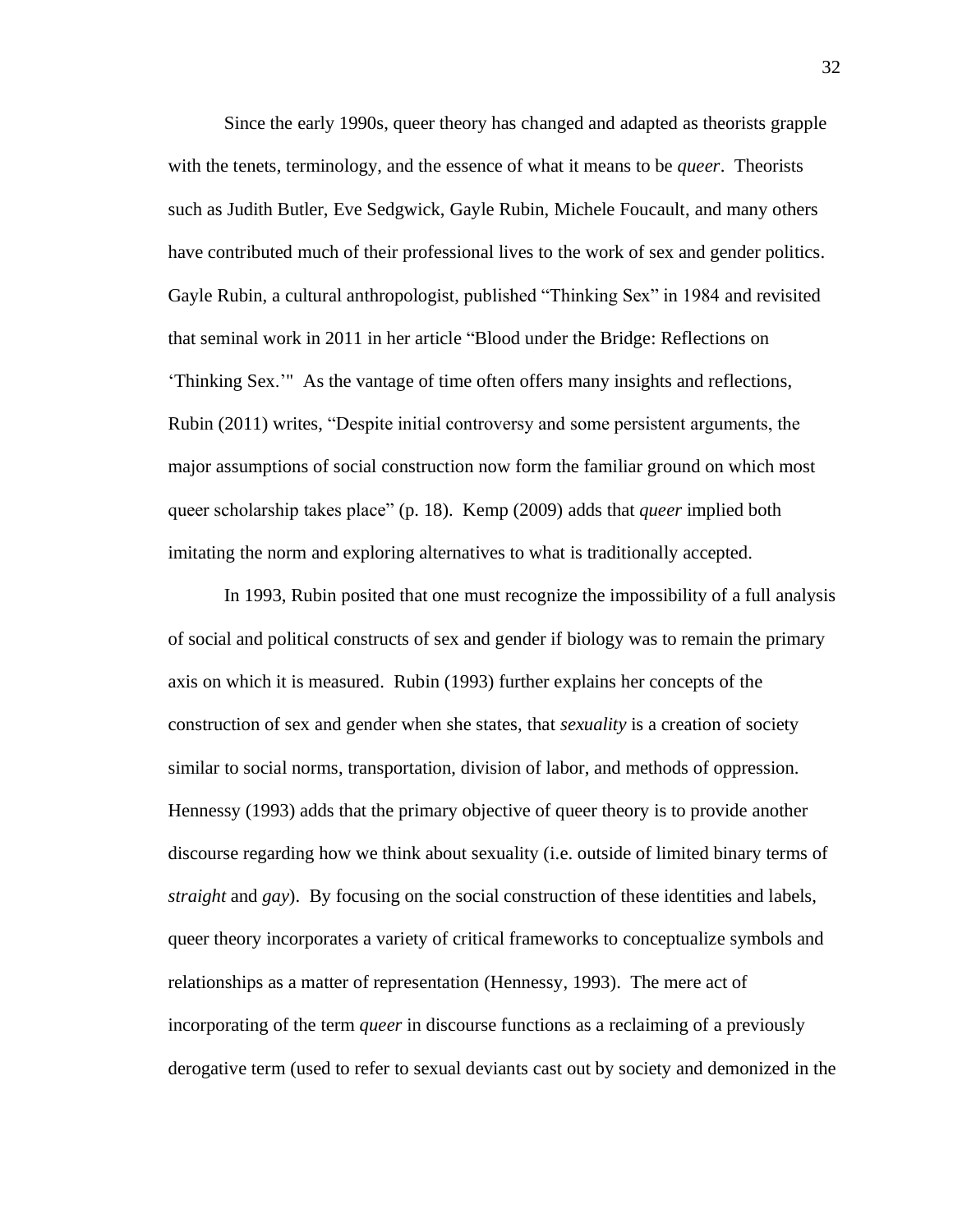1950s) and creates an air of rebellion against societal pressure to be either normal, invisible, or apologetically abnormal (Hennessy, 1993). Despite the variations of theories attributed to queer theory in the last 30 years, the early versions of queer theory focused on some common themes including queer identities, symbolism in society, and the eroticism of sexuality (Hennessy, 1993). These themes summarized in 1993 will form the basis for the following discussion of queer theory and how it relates to this DNP project. The basic tenets of queer theory are fundamental to understand in order for the medical community to realize why routine disclosure of SOGI status for all patients is essential to appropriate and patient-centered care.

Judith Butler is a philosopher well-known for her work with feminism and sex and gender theory. Butler is one of the founding influential theorists in queer theory and is heavily influenced by other academics including Michel Foucault and Simone de Beauvior. Butler's books *Gender Trouble: Feminism and the Subversion of Identity* (1990) and *Bodies That Matter: On the Discursive Limits of "Sex"* (1993) are considered foundational texts of early queer theory. The notion that gender is a social construct and not a biological assignment is central to Butler's theories in *Gender Trouble* (2007), which questions whether gender is something that we are said to *have* or is it something we are supposed to *be?* Butler (2007) questions how the construction of gender arises through forms of "social determinism" and postulates,

When the relevant "culture" that "constructs" gender is understood in terms of such a law or set of laws, then it seems that gender is as determined and fixed as it was under the biology-is-destiny formulation. In such a case, not biology, but culture, becomes destiny. (pp. 10-11, emphasis in original)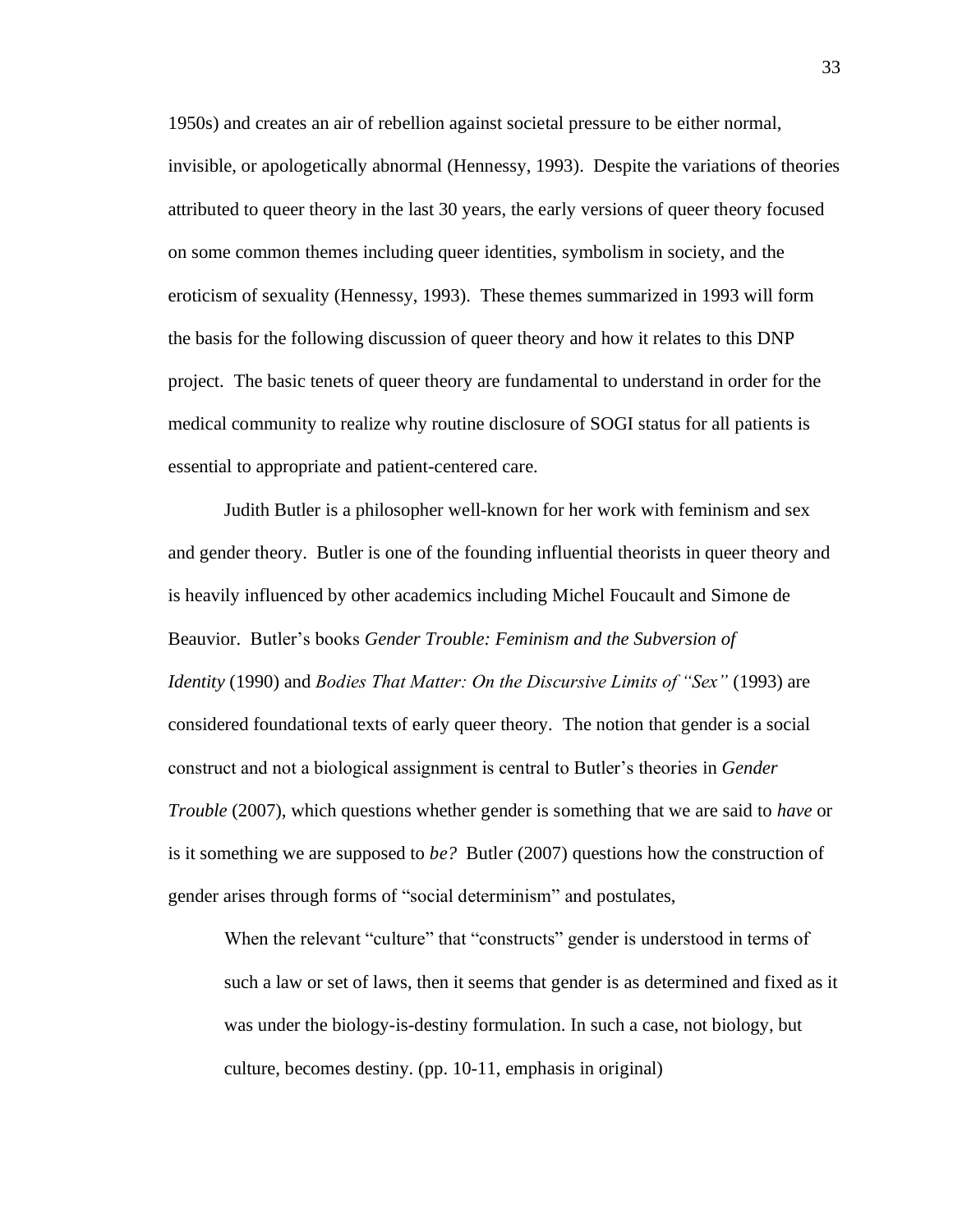As Nagington (2016) explains, Butler's writings during the 1990s were a radical shift in thinking, especially in terms of feminist theory. Butler argues that the characteristics of the physical body cannot be delineated into male versus female, and that the need to understand gender in terms of physical anatomy is also a social construct. This social construction essentially begins at birth (or before, i.e. gender reveal parties), and examples such as the clothing that one wears, which bathroom they use, what toys they play with as children, etc. is influenced by those around them. Butler believes that individuals are not as free as they think they are to make many of these personal choices and instead are constantly policed by various social and political institutions that dictate what is and is not appropriate (Nagington, 2016). Butler (2007) expands to say that social scientists agree that gender is used as a dimension of analysis, and yet these terms also serve to mark persons with biological and cultural differences. Butler (2007) argues that the knowledge of a person's biology influences how society treats them in terms of gender expression and reinforces the male/female binary. This reinforcement delegitimizes deviations from the male/female binary especially in terms of intersex, transgender, other non-binary expressions (Jagose, 1996; Nagington, 2016).

As previously mentioned, the idea of performativity or role flexing is the incorporation of certain actions or attributes that a person exhibits depending upon the situation. Butler discusses the idea of performativity at length in her writing and says that performativity can be understood as a constant set of actions and discourses which are specifically designed to be observed and understood by outsiders in a particular way (Butler & Salih, 2004; Nagington, 2016). This performance is constantly repeated and reinforced by both the performer and the social sphere, and this concept helps dictate how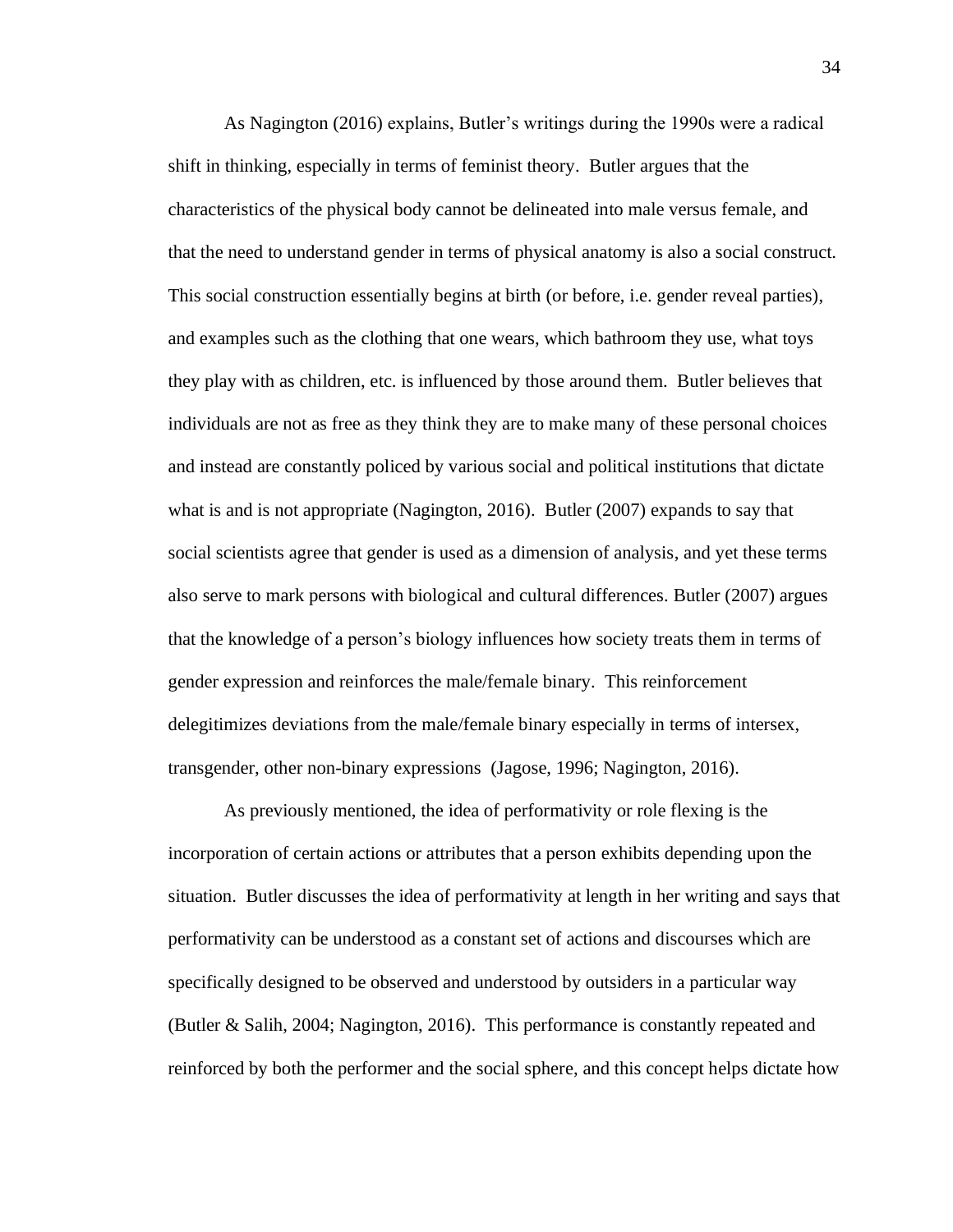we act in certain social situations such as school, the doctor's office, the playground, work, etc. (Nagington, 2016). This constant policing by, and engagement with, the social sphere offers an insight into the conceptualization of minority stress theory which will be discussed later in this paper. Minority stress theory engages well with Butler's theories regarding social constructedness of binary gender and how non-binary individuals are thus unfairly minoritized and discriminated against (Nagington, 2016).

Butler, and others in the queer theory movement, were influenced by French philosopher Michel Foucault and his work with sex, power, and knowledge theory. Foucault, best known for his works *Discipline and Punish* (1975) and *The History of Sexuality* (1976), viewed the medical and psychiatric models of the *homosexual* (i.e. the DSM-I diagnosis) as a way for the state to expand power from the public realm into the private (Kemp, 2009). As Kemp (2009) explains, the policing of bodies and sexual desire extended into the bedroom and the invention of the *homosexual* was actually an artificial and constructed way to enforce accepted behavior. Additionally, Foucault argues that once the *homosexual* label was coined in the 1860s, a new psychology was invented that began to criminalize sex in new ways (Kemp, 2009). As Schmidt (2010) explains, "The criminalization of sex did more than delimit actions; it also named and categorized people. People did not merely engage in same-sex acts; people were homosexuals . . . Their meanings were solidified when people used the new terms to identify, categorize, and monitor themselves and others." (p. 317). Foucault (1988), in his third volume of the *History of Sexuality* series, questions this shift in thinking and posits these developments caused people to categorize themselves, their relationships, their desires, and their position in society in new ways. In essence, the shifts in how sex,

35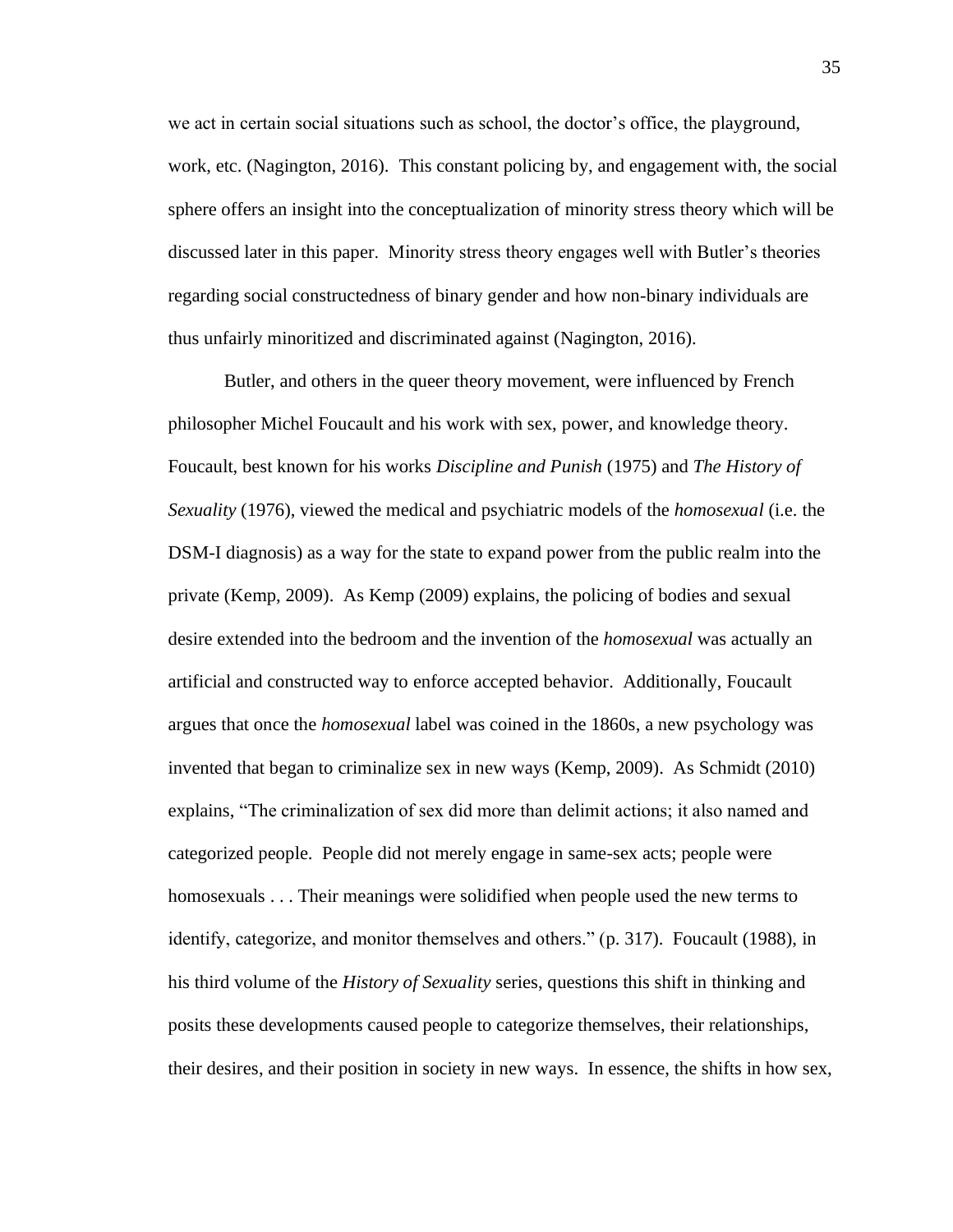power, and knowledge are conceived, discussed, categorized, and performed influence every aspect of one's life from the personal to the political.

Eve Sedgwick is another founding philosopher of the queer theory movement, influenced by Foucault and a contemporary of Butler in the early 1990s. Sedgwick's works *Between Men: English Literature and Male Homosocial Desire* (1985) and *Epistemology of the Closet* (1990) helped lay the groundwork for the discussion of sex vs. gender and how the queer lens alters heteronormative readings. Like Butler, Sedgwick (1990) theorized that *chromosomal sex* (biological sex) is the base upon which the social construction of gender is built. In contrast to chromosomal sex, the meaning of gender is variable, relationable, and "inextricable from a history of power differentials between genders" (Sedgwick, 1990, p. 27). For Sedgwick, and other queer theorists, a discussion regarding sex and gender eventually leads to a discussion regarding physical intimacy and heterosexuality vs. homosexuality and here she introduces the *minoritizing*  view, and the *universalizing* view. As Kemp (2009) explains, the minoritizing view suggests that homosexuality is of interest only to a select few, or the minority. However, the universalizing view sees homosexuality, as an issue of importance across the spectrum of sexuality (Sedgwick, 1990; Kemp, 2009). By thinking of sex and gender through the queer lens as described by Rubin, Butler, Foucault, Sedgwick, and others, one can easily see how society has actively worked to maintain a distinct separation between the heteronormative and the *other*. By changing the lens in which individuals and SOGI information is viewed, expected, and anticipated, a realm of other possibilities and identities is revealed, but only if medical professionals actively address it. As a way to ground the philosophical ruminations of queer theory for this DNP project, a second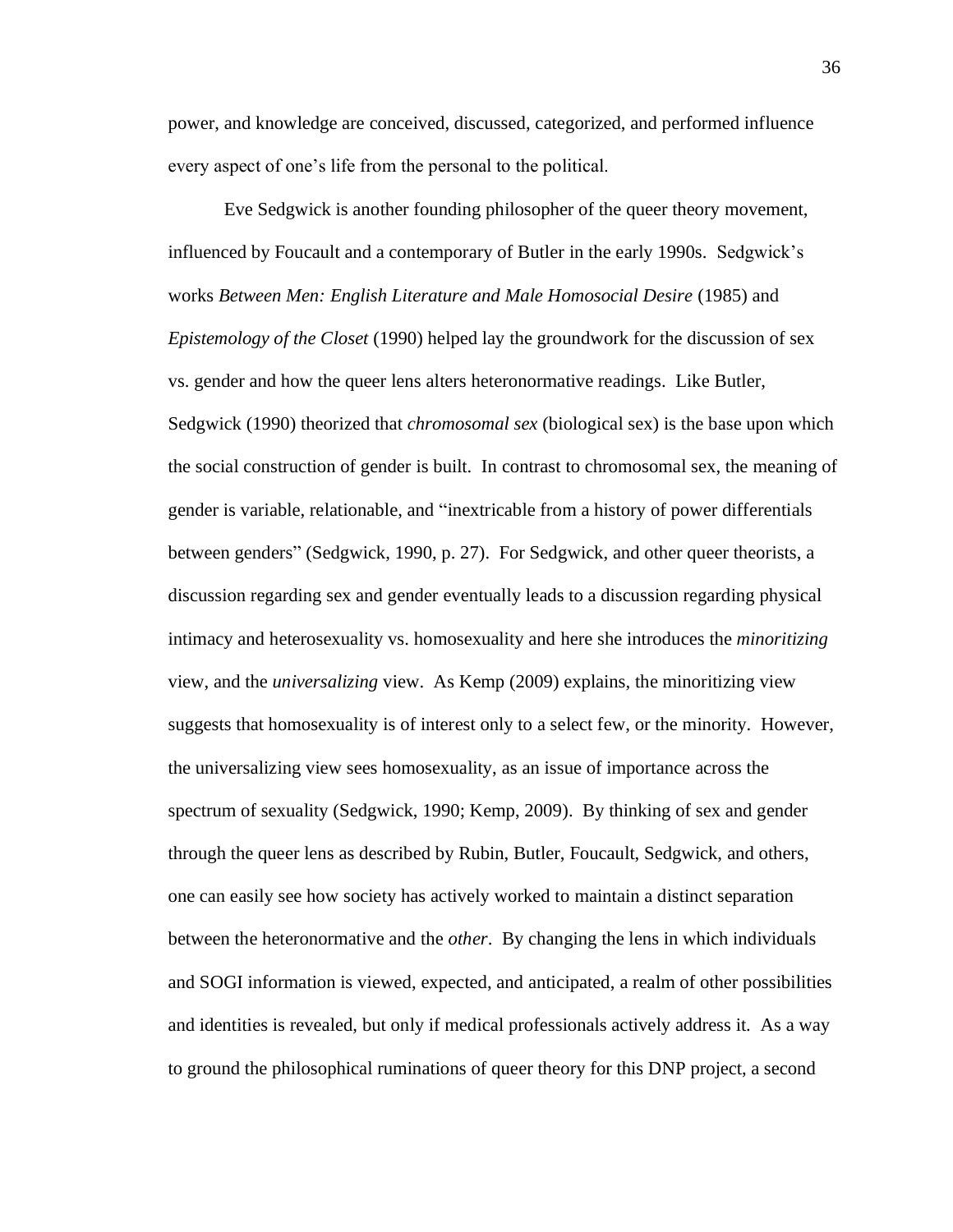theoretical framework will be introduced in the following paragraphs: minority stress model. The minority stress model fits quite nicely as a grounding theory to the work in the field of queer theory to translate these high-level philosophies into real, practical, examples of how the LGBTQ+ suffer grave health disparities.

The idea of the minority stress model, first theorized by Meyer in 1995, proposes that health disparities among minorities (i.e. high blood pressure in African Americans, mental health disturbances in LGBTQ+) can be at least partically explained by the constant stressors placed upon these individuals by systematic discrimination and homophobia leading to a constantly hostile living environment (Dentato, 2012). As Meyer (2013) explains, the basis for minority stress theory is grounded in several psychological and sociological theories. Meyer (2013) outlines LGBTQ+ health disparities (primarily mental health) in terms of the minority stress model and explains that the minority individual is likely to be at odds with society because the dominant culture, social expectations, and other norms are not inclusive of the minority group (i.e. inclusive options for homosexual marriage and child bearing/rearing). Meyer (2013) offers the following tenets of minority stress theory:

In developing the concept of minority stress, researchers' underlying assumptions have been that minority stress is (a) unique—that is, minority stress is additive to general stressors that are experienced by all people, and therefore, stigmatized people are required an adaptation effort above that required of similar other who are not stigmatized; (b) chronic—that is, minority stress is related to relatively stable underlying social and cultural structures; and (c) socially based—that is, it stems from social processes, institutions, and structures beyond the individual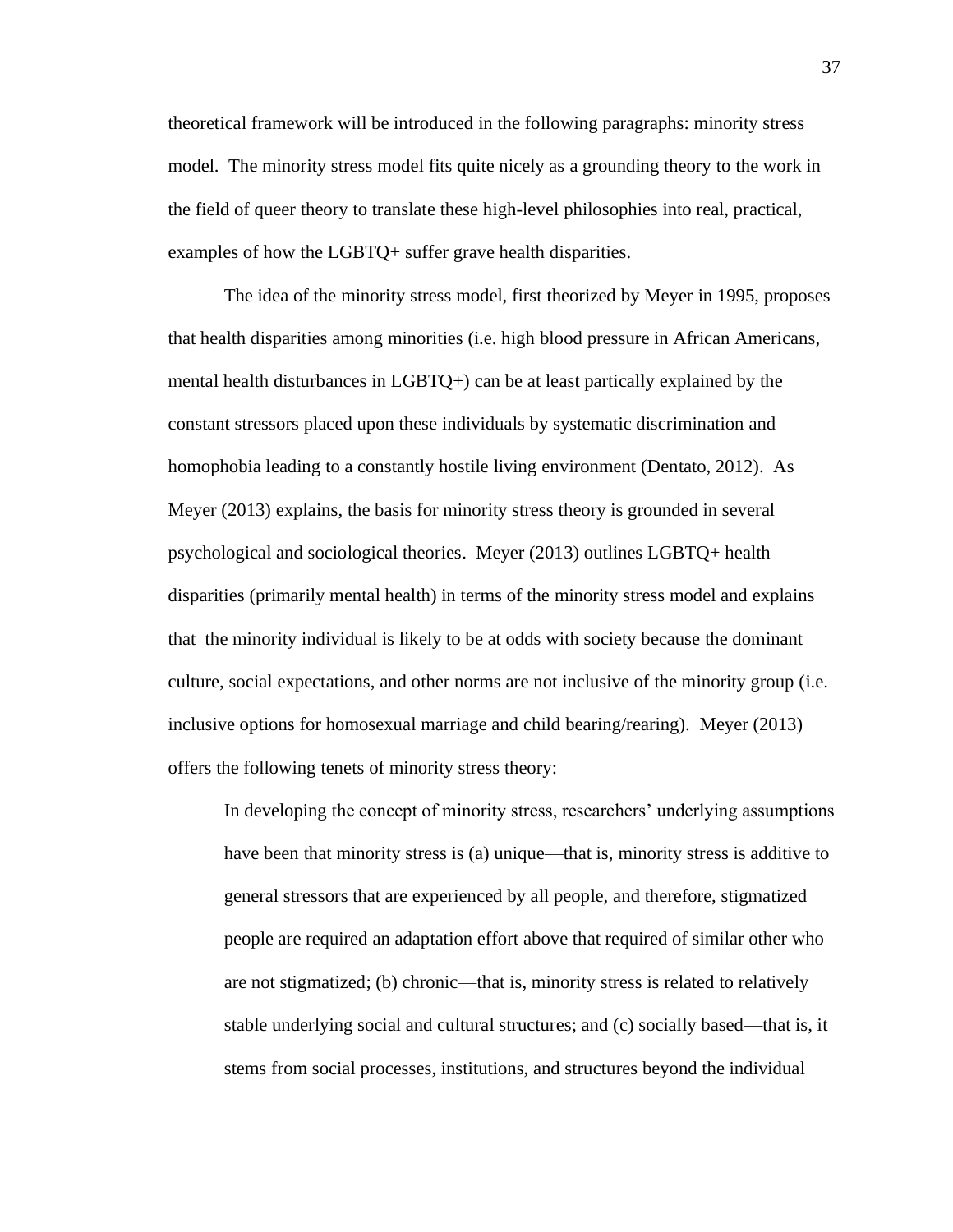rather than individual events or conditions that characterize general stressors or

biological, genetic, or other nonsocial characteristics of the person or group. (p. 5) From here, there are three processes of minority stress: (a) external, objective stressful events and conditions (chronic and acute), (b) expectations of such events and the vigilance this expectation requires, and (c) the internalization of negative societal attitudes (Meyer, 2013). Meyer (2013) notes that other researchers have added a fourth process to this list which is a disclosure of one's sexual orientation or gender identity. Others have theorized that concealment of one's SOGI status can be a proximal stressor due to internalized psychological stress (Meyer, 2013). Proximal stressors are subjective to each individual as self-identity plays a central role. Manzer et al. (2018) cites the American Psychological Association (2012); Mayer et al. (2008); Morrison (2011); and Rutherford, McIntyre, Daley, & Ross (2012) as evidence of minority stress theory in practice: There is growing evidence that the constant homophobia and sexism experienced by those in the LGBTQ+ community is the greatest cause for harm and leads to psychological stressors including anxiety, depression, substance abuse, violence, and suicidal ideation.

Minority stress theory is important to discuss as it grounds research focusing on self-disclosure of SOGI status. For example, a woman may be in a same-sex relationship but not self-identify as a lesbian (proximal stress). However, others may interpret her actions as *homosexual* and apply a minority label, thus contributing to distal minority stress (Meyer, 2013). These proximal and distal stressors in terms of SOGI status can have drastic effects on the LGBTQ+ individual, thus it is imperative for medical providers to provide safe space of disclosure with their patients. By queering the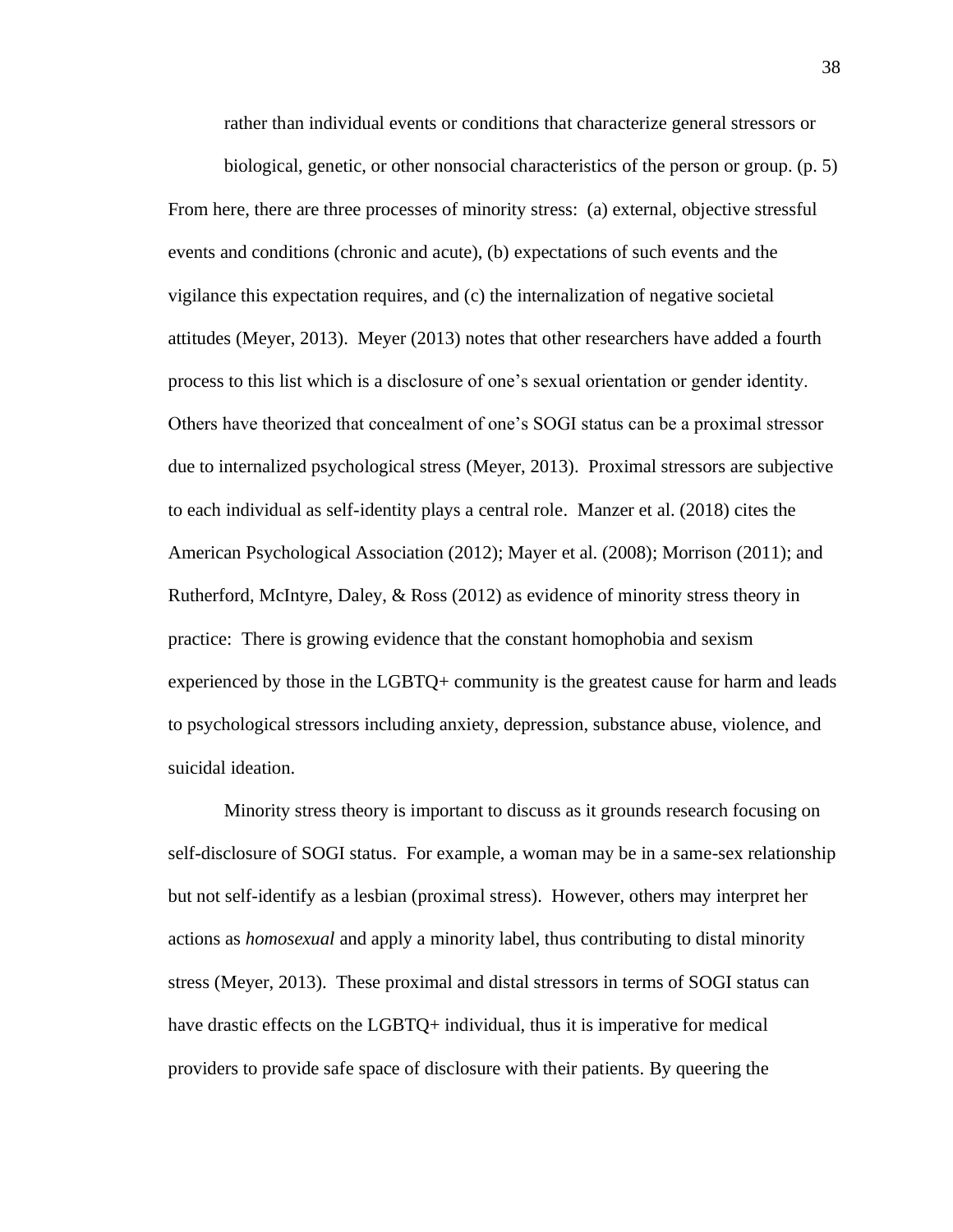heteronormative view of medicine and acknowledging the minority stress placed upon members of the LGBTQ+ community, it becomes obvious that incorporation of SOGI information in healthcare visits helps to provide for the universal care of these individuals across the lifespan.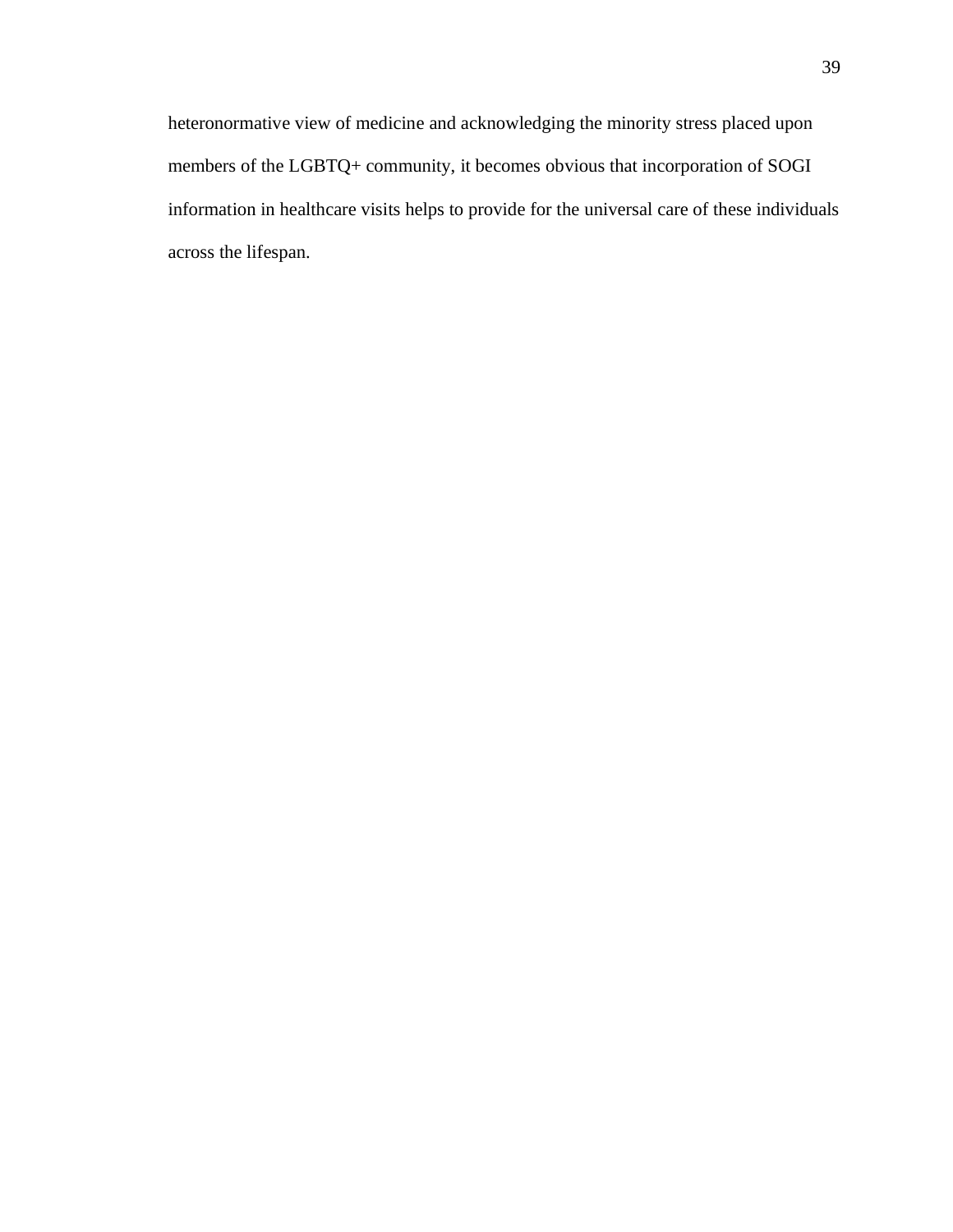## **Chapter 3**

# **Introduction**

In the fall of 2019, the student researcher contacted the health center at the university inquiring about potential DNP project topics. The office manager conveyed that a new physician was working on editing the health history intake forms to include SOGI data. The intent was to have the form finalized and in circulation at the beginning of the winter 2020 semester. This provided the perfect opportunity for this student researcher to become involved in measuring how the inclusion of SOGI questions on an intake form influence the patient experience. Data collection for this study was designed to be as quick and unobtrusive as possible. The use of an emailed survey through the Qualtrics survey system was agreed upon as the quickest and most efficient method for collecting data. The health center already used the Qualtrics survey system and was familiar with establishing anonymous links, emailing the survey, and obtaining the results. The survey was designed to assess the overall patient experience including attitude, preferences, and knowledge base regarding the collection of SOGI data.

## **Sample and Setting**

Inclusion criteria for this study was the participant had to be 18 years of age or older, a student at the local rural midwestern university, and a patient at the student health center during the winter 2020 and fall 2020 semesters. Patients from the entire SOGI spectrum were invited to participate. The sampling technique for this study was convenience sampling, and the anonymous online survey was sent to all patients who fit the inclusion criteria. A minimum of 10 participants were necessary to fulfill the requirements of the DNP scholarly project.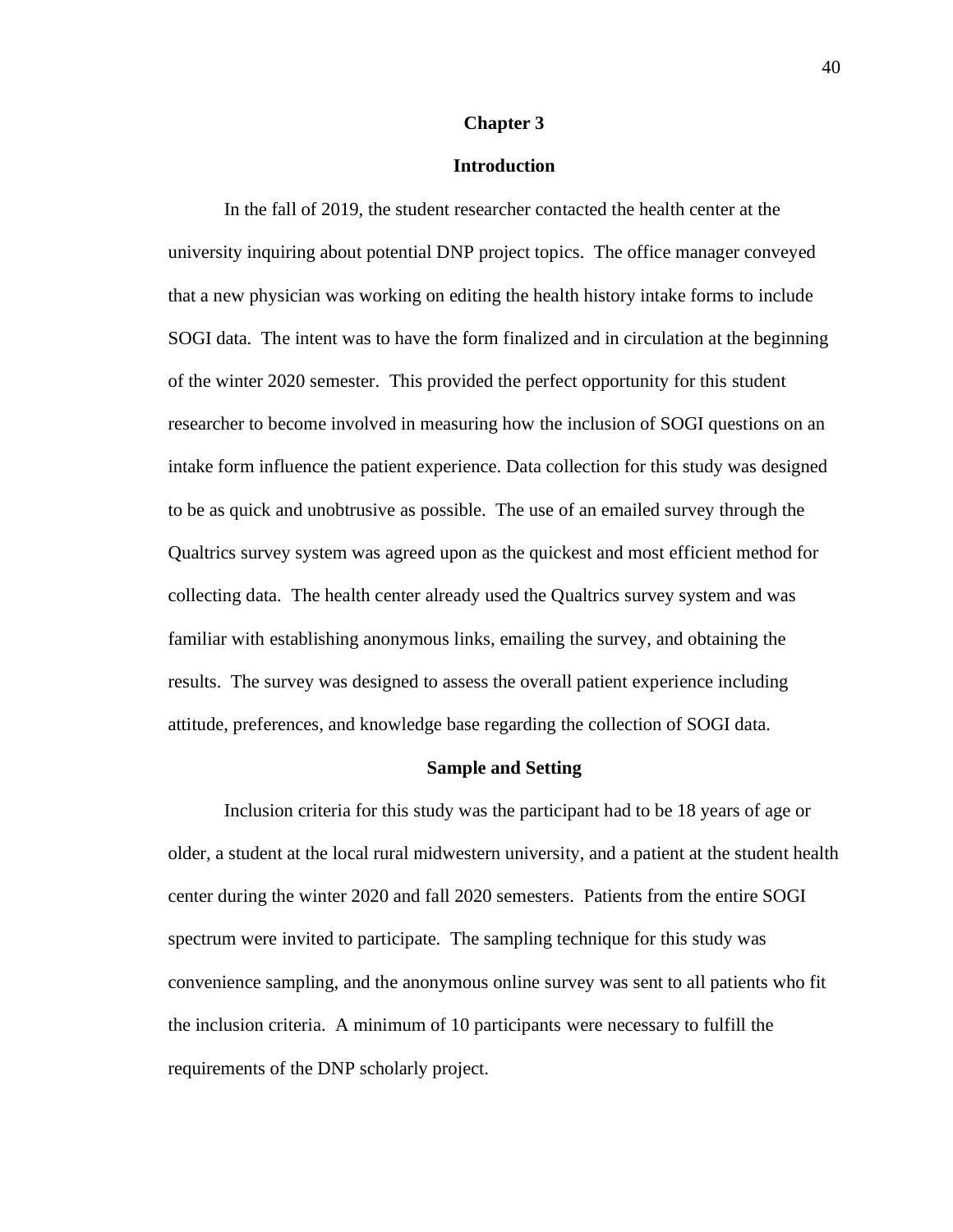## **IRB Process/Approval**

Limited IRB approval was obtained at the university at the beginning of the winter 2020 semester (a copy of the IRB approval document can be found in Appendix A). Data was collected through the use of the Qualtrics survey system, which is currently used by the health center to collect patient satisfaction surveys. Qualtrics provides the researcher with an anonymous survey link to email to participants to maintain confidentiality and anonymity in results. The Qualtrics survey management system automatically de-identifies the participant data when results are made available to the researcher. This student researcher created the survey and provided the health center office manager with an anonymous link, who then included that link in an email to student patients who had visited the health center in the designated time period. The landing page of the Qualtrics survey included the consent, which was accepted and implied once the participant clicked the arrow button to proceed to the survey. A copy of the consent is found in Appendix B. The only identifying information from the surveys are questions regarding birth sex and age, which was delineated into check boxes for age ranges (i.e. 18-25, 26-35, etc.). A copy of the survey questions can be found in Appendix C.

### **Design and Procedures**

The intake procedure at this particular health center involved patients filling out an updated health history form before their visit with the provider. This updated health history form asked for general information regarding chief complaint, medical and surgical history, allergies, personal habits/lifestyle practices, and other pertinent information. The goal was to collect SOGI information before the patient meets the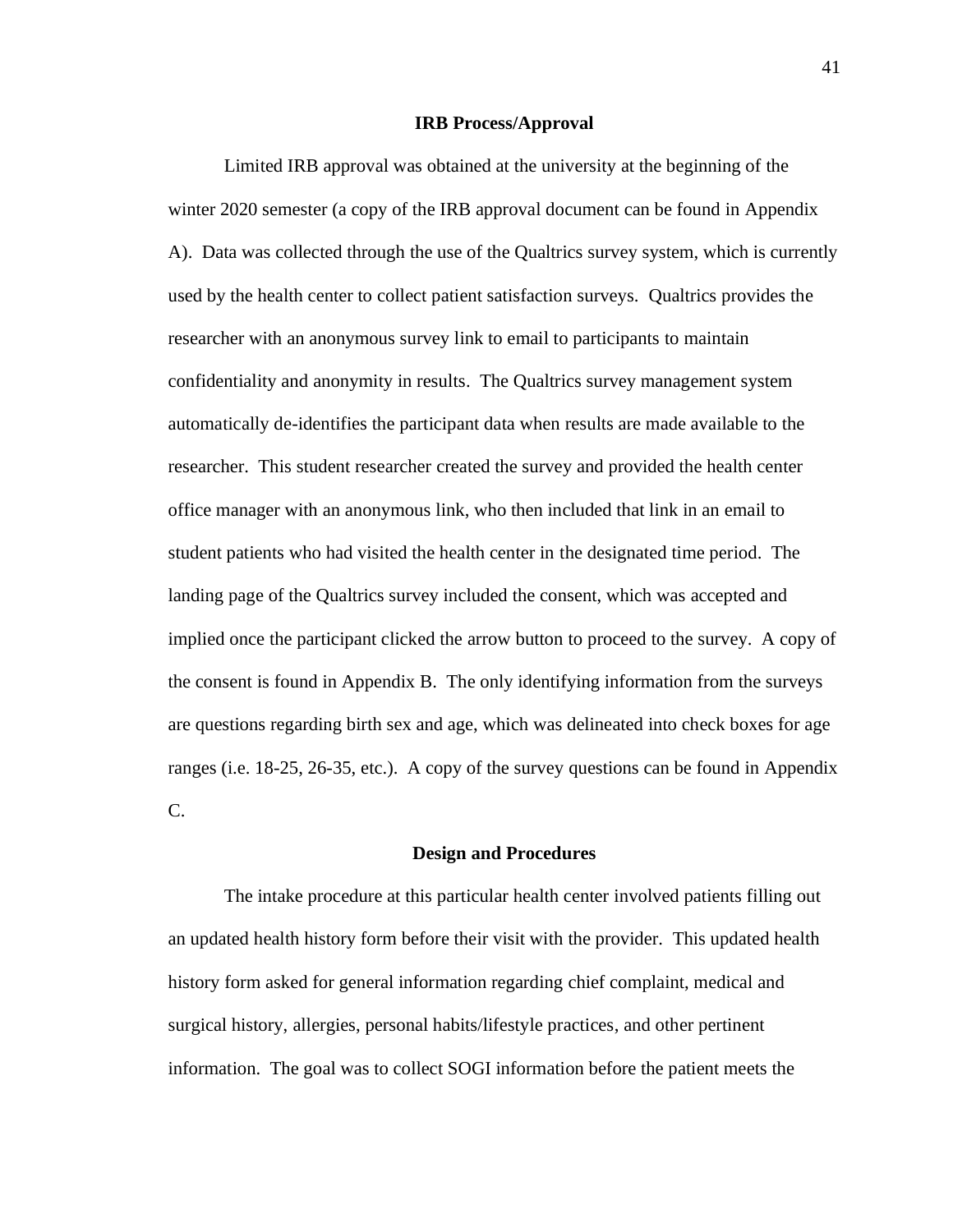## Table 1:

| Name:                        | Preferred Name:                                                                                                                                            |
|------------------------------|------------------------------------------------------------------------------------------------------------------------------------------------------------|
| Birth Sex:                   | Do you consider yourself to be: (patient able to choose multiple<br>options)?<br>Heterosexual, homosexual, bisexual, transgender, queer, something<br>else |
| In a sexual<br>relationship? | Partner(s) are: (patients able to choose multiple options)<br>Men, women, both                                                                             |

*Updated SOGI questions on intake form:*

provider so the practitioner would be able to review the information and address the patient with appropriate preferred names, personal pronouns, background information, and questions. This updated form (table 1) was given to both new and established health center patients as a way to update all medical records. Patients were able to write in answers as applicable, selecting multiple options or filling in additional options as necessary.

This was a mixed-methods research study that included two demographic questions, mostly nominal data in the form of yes/no questions, and two questions that allowed for qualitative answers. Data collection was originally set to occur only in the Winter 2020 semester with two rounds of surveys emailed to qualifying patients. The first round of surveys were emailed in late February to those students who had visited the health center during the months of January and February 2020. The second round of surveys were emailed to students in late April to cover those patients visiting the student health center in March and April 2020. However, this data collection timeline was modified to include the Fall 2020 semester, as the SARS-CoV-2 pandemic closed the university in which this study was taking place in March 2020. By May 2020, only nine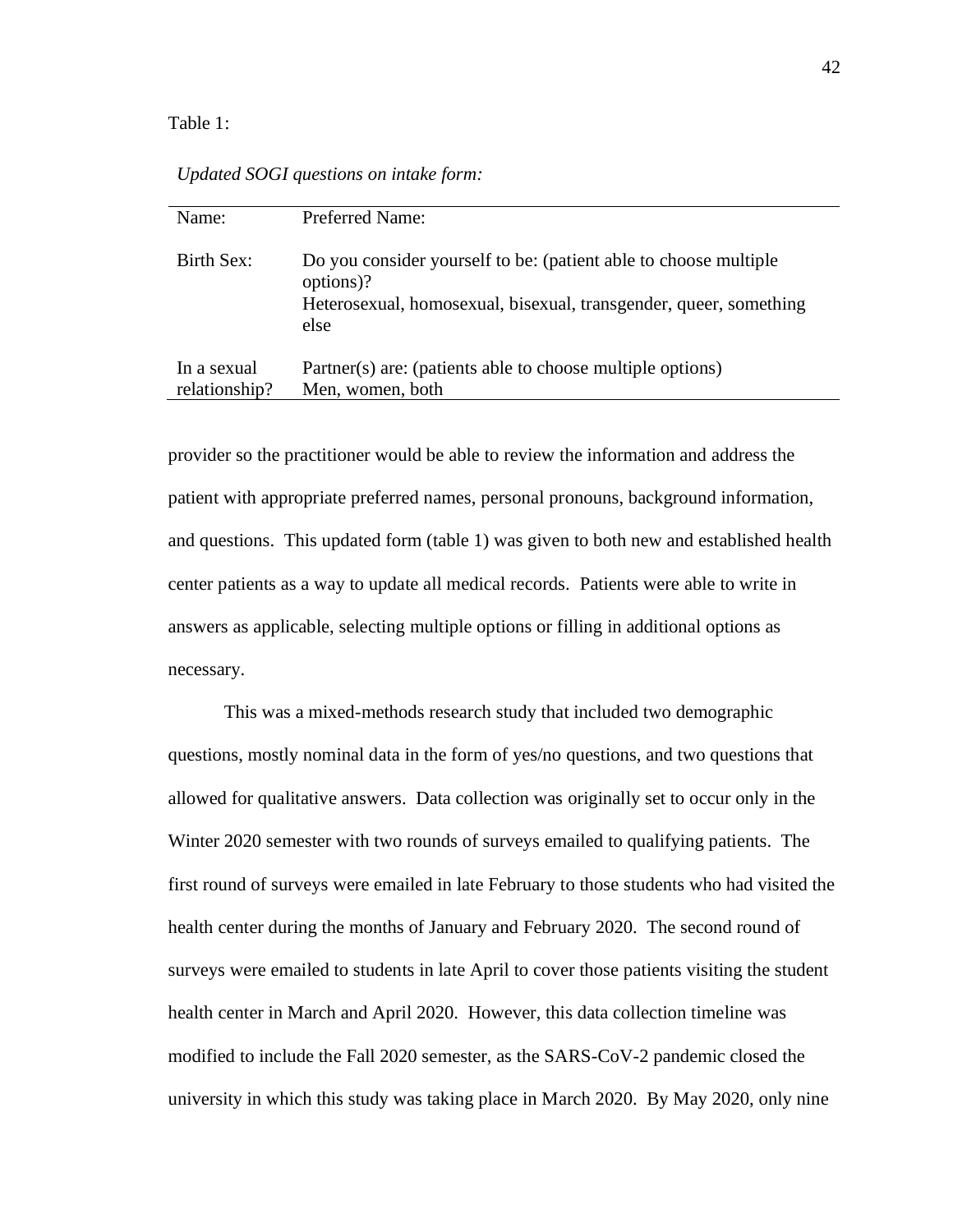participants submitted answers to the survey which did not complete the minimum requirement of the DNP project. An extension through the IRB committee was approved for data collection to continue through the end of the Fall 2020 semester. Therefore, additional surveys were sent at the end of September and again at the end of November (memo of IRB extension can be found in Appendix D).

# **Measures**

There is no established tool to collect data regarding this change in clinical practice, so all the research questions included on the patient survey were from the researcher. Some questions were modeled after forms used by organizations such as the State of Michigan, the Fenway Institute, and others. All questions were approved by the researcher's DNP project chair, the medical director of the health center, and the IRB committee of the university. Since these are new questions, there is no data regarding the reliability and validity of the survey instrument. This is a limitation of the study that will be discussed further in chapter four.

### **Data Analysis**

Nominal data predominated the type of data collected for this study. Data analysis included the use of simple summary statistics in the form of frequency tables (means, frequencies, percentages). The answers for qualitative data were analyzed for common themes and recorded in quotation marks from participating respondents. All data is de-identified when made available to the researcher by Qualtrics, nevertheless, the data will be also stored on a password locked computer in the personal possession of the researcher for a period of seven years and then will be destroyed.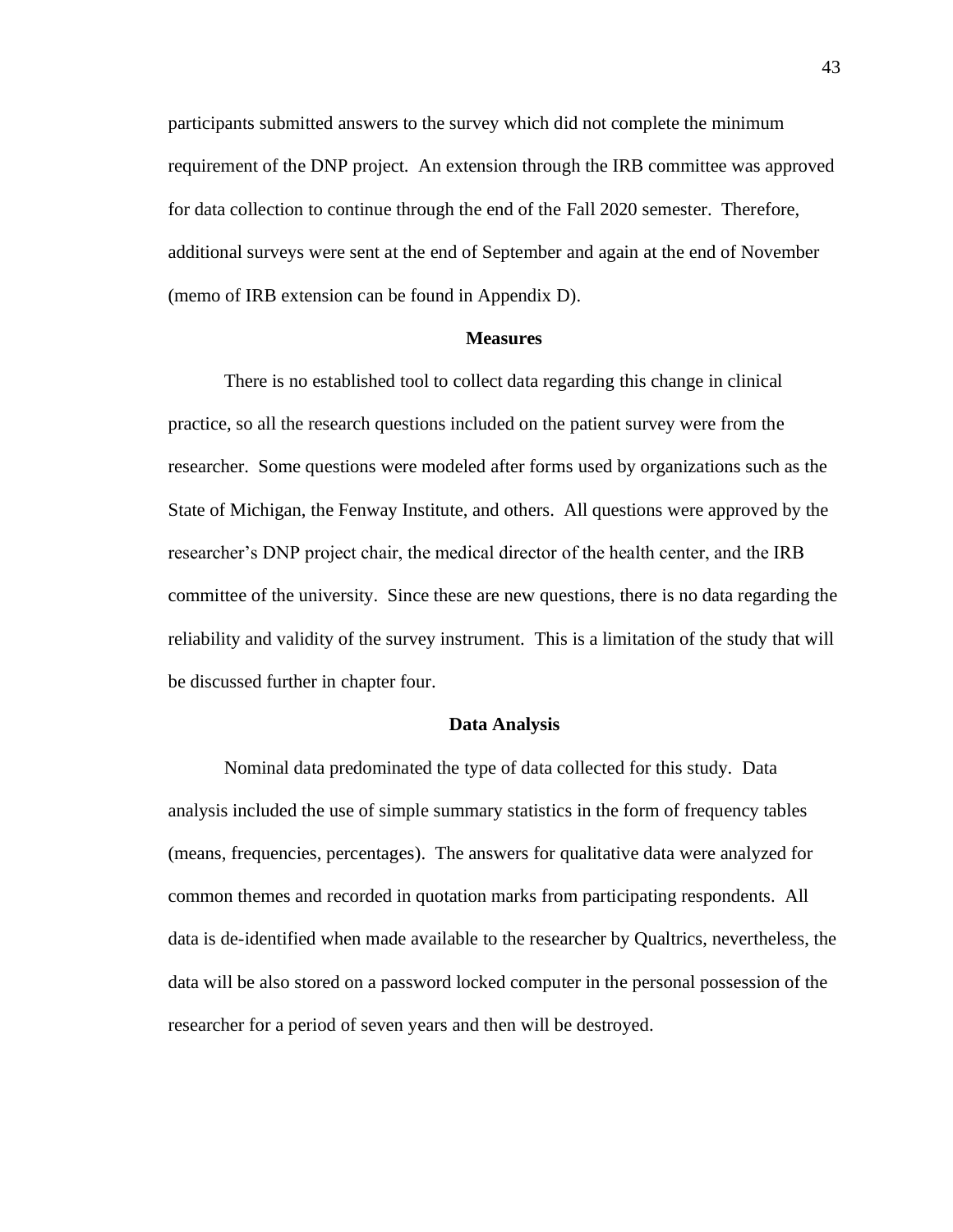Because the sample size is small (23 participants) and the data is predominately nominal, classical statistical tests are most appropriate for this analysis. Chi-square tests are typically used for this type of data analysis as it allows the researcher to consider the distribution of observations between two groups and how they compare to expected outcome values. The problem with the traditional chi-square test in this instance is that the results can be unreliable when the sample size is small or there are values of one or zero in the contingency table. Thus, the Fisher's Exact test is more appropriate for analyzing the data in this study. The Fisher's Exact test allows the researcher to calculate all possible probabilities and works with data in almost all contingency tables.

### **Summary**

Data collection for this project was sent by email through the Qualtrics survey system to all student patients visiting the university health center during the winter 2020 and fall 2020 semesters. The benefits of Qualtrics includes ease of use, anonymity and de-identification of the participant, basic analysis, among others. Data collection for this project was complicated by the SARS-CoV-2 pandemic and data collection was extended to include both the winter and fall semester of 2020. In order to adapt to quickly changing recommendations by the CDC and the Michigan Department of Health, the university health center shifted to a primarily telehealth-based source of access for providing care. While some patients continued to be seen in person, a large number of patients were seen by telehealth, which was not anticipated by the researcher at the beginning of the data collection period. A further discussion of the impact of the SARS-CoV-2 pandemic will be discussed in chapter four in the limitations section.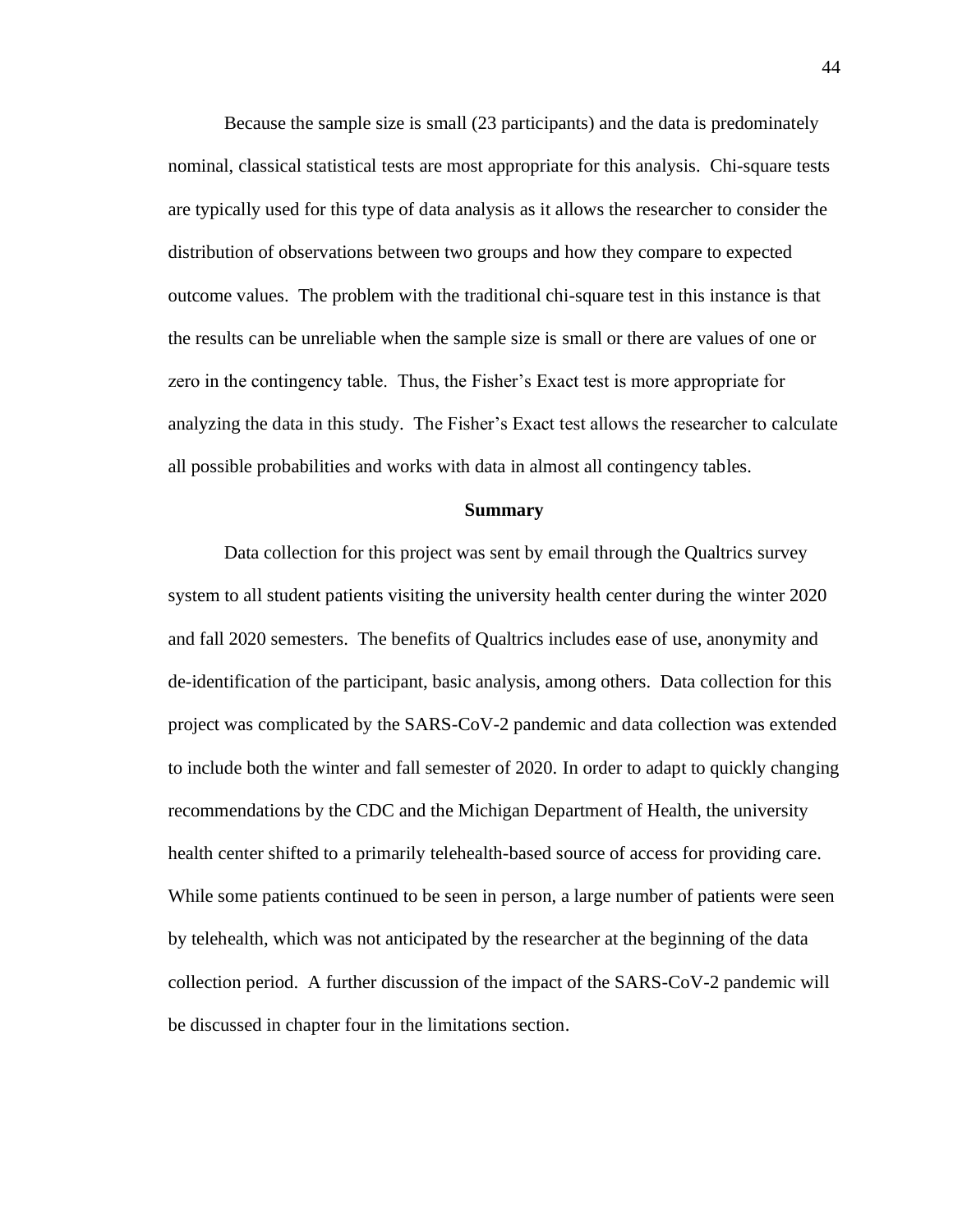# **Chapter 4**

# **Introduction**

This DNP project was designed to assess how the patient experience is influenced by the addition of SOGI related questions on a health history intake form. In effect, does answering questions influence the impending encounter with the provider? Research questions included: *How does answering sexual orientation and gender identity (SOGI) questions on a pre-visit form impact the patient experience in a Midwestern, rural university healthcare setting across different sexual orientation and gender identities?* 

- *Do patients feel a greater sense of inclusivity?*
- *Do patients feel a greater sense of openness to discuss SOGI and other sensitive topics?*
- *Do patients feel SOGI is important to their healthcare?*
- *Do patients generally disclose their SOGI status?*
- *Do patients prefer alternative methods of SOGI disclosure?*

This DNP project aims to gauge the perceptions of patients in terms of written SOGI disclosure before the healthcare meeting. Despite the vast research synthesized in this paper regarding the importance of acquiring this sensitive information, it is prudent for practitioners to understand what their patients believe in terms of their SOGI status and the disclosure of such status. By obtaining baseline data from a spectrum of ages and SOGI statuses, practitioners are able to understand their patient-base and begin the task of normalizing these conversations.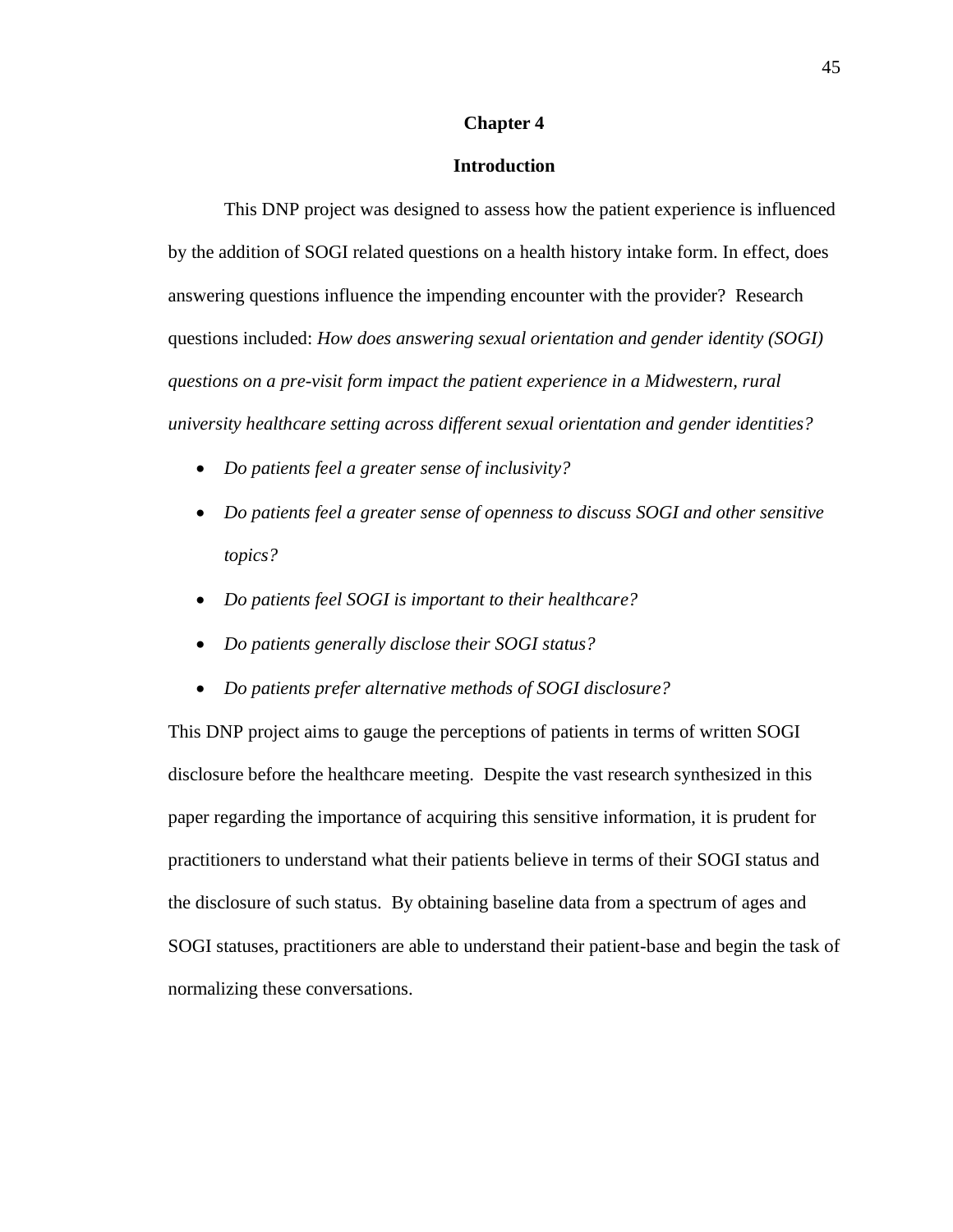**Results**

The survey was emailed in four batches to patients who visited the student health center in the winter semester of 2020 and the fall semester of 2020. A total of 124 emails were sent to eligible participants, 23 surveys were started and submitted, 18 surveys were completed in full. The results and analysis discussion is divided into five sections, one for each of the research subsections and a final section for the other survey questions. Demographics will be discussed in each research subsection, but overall there were 16 females at birth, two males at birth, 11 individuals identifying as heterosexual, one identifying as homosexual, five identifying as bisexual, one identifying as transgender, one identifying as queer, and one identifying as something else. Due to the small sample size and for simplicity in analysis, the SOGI groups have been combined into the following four categories: heterosexual; bisexual; homosexual, transgender; and queer, something else. Combining these categories gives a clearer picture in terms of data presentation, however nuances between these different SOGI groups is lost and a full discussion of those identifying as homosexual, transgender, queer, something else is not provided. It is not the intent of this project to silence these voices and delete differences, but it is a byproduct of a small sample size and low participation in the overall project. There were two questions where respondents were able to write in answers which will be discussed further in a later section.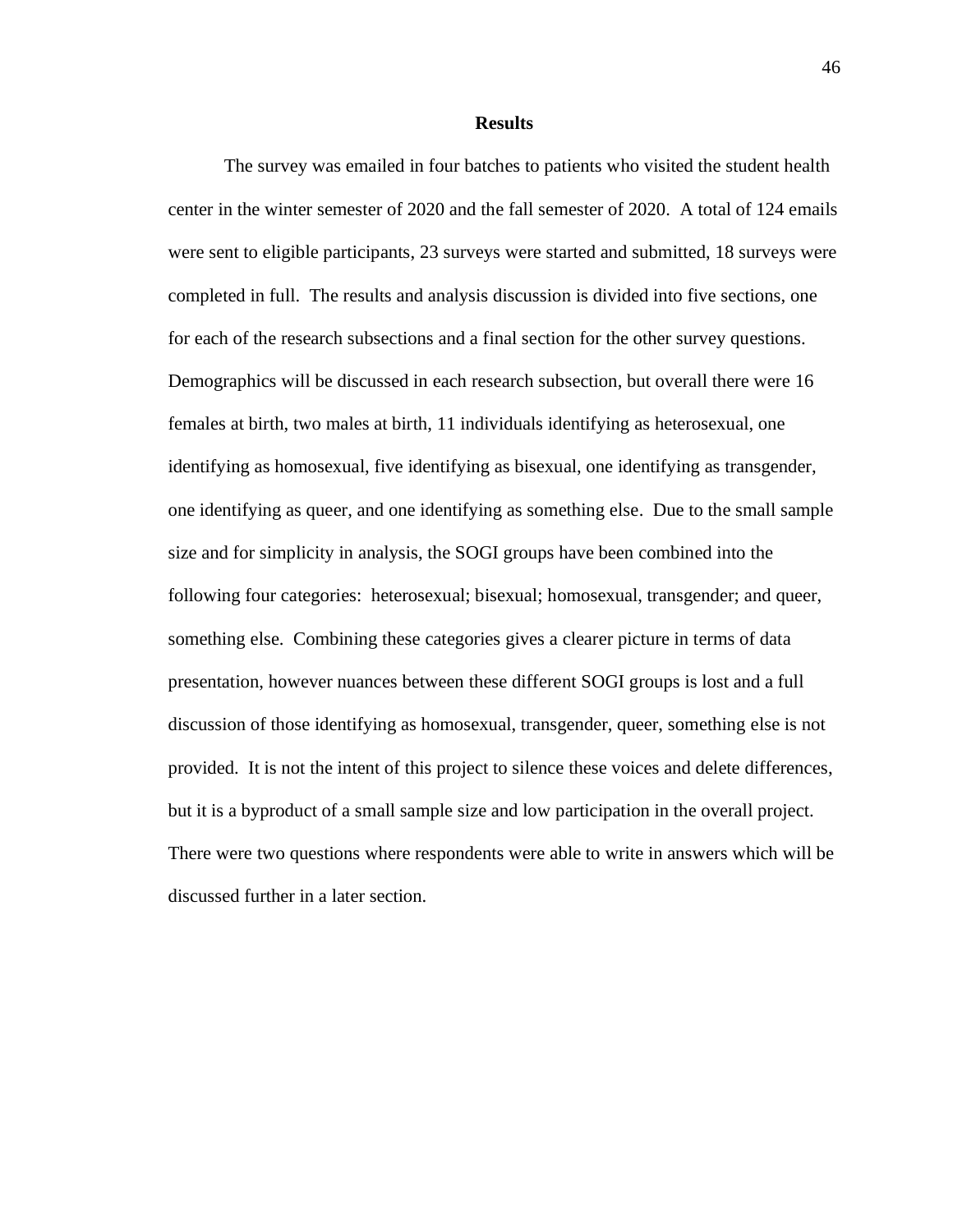Table 2:

*Demographic comparison of patient attitudes toward disclosing SOGI information.* 

| Demographic characteristic                                                                                  | Yes            | N <sub>o</sub>   |  |
|-------------------------------------------------------------------------------------------------------------|----------------|------------------|--|
|                                                                                                             |                |                  |  |
| Subsection question 1: Do patients feel a greater sense of inclusivity?                                     |                |                  |  |
| All participants ( $N = 18$ )                                                                               | $11(61\%)$     | 7(39%)           |  |
| Age                                                                                                         |                |                  |  |
| 18-25                                                                                                       | 10 (58.82%)    | 7(41.18%)        |  |
| 45-49                                                                                                       | $1(100\%)$     | $\boldsymbol{0}$ |  |
| <b>Birth sex</b>                                                                                            |                |                  |  |
| Female                                                                                                      | 10(62.5%)      | 6(37.5%)         |  |
| Male                                                                                                        | $1(50\%)$      | $1(50\%)$        |  |
| <b>SOGI</b> status                                                                                          |                |                  |  |
| Heterosexual                                                                                                | 8(66.67%)      | 4(33.33%)        |  |
| Non-heterosexual                                                                                            | $3(50\%)$      | $3(50\%)$        |  |
| <b>Bisexual</b>                                                                                             | $2(50\%)$      | $2(50\%)$        |  |
| Homosexual, Transgender                                                                                     | $\overline{0}$ | $1(100\%)$       |  |
| Queer, Something else                                                                                       | $1(100\%)$     | $\theta$         |  |
|                                                                                                             |                |                  |  |
| Subsection question 2: Do patients feel a greater sense of openness to discuss SOGI                         |                |                  |  |
| and other sensitive topics?                                                                                 |                |                  |  |
| All participants ( $N = 18$ )                                                                               | 12(67%)        | 6(33%)           |  |
| Age                                                                                                         |                |                  |  |
| 18-25                                                                                                       | 11 (64.71%)    | 6(35.29%)        |  |
| 45-49                                                                                                       | $1(100\%)$     | $\boldsymbol{0}$ |  |
| Birth sex                                                                                                   |                |                  |  |
| Female                                                                                                      | 11 (68.75%)    | 5 (31.25%)       |  |
| Male                                                                                                        | $1(50\%)$      | $1(50\%)$        |  |
| <b>SOGI</b> status                                                                                          |                |                  |  |
| Heterosexual                                                                                                | 8(66.67%)      | 4(33.33%)        |  |
| Non-heterosexual                                                                                            | 4(66.67%)      | 2(33.33%)        |  |
| <b>Bisexual</b>                                                                                             | 3(75%)         | 1(25%)           |  |
| Homosexual, Transgender                                                                                     | $\theta$       | $1(100\%)$       |  |
| Queer, Something else                                                                                       | $1(100\%)$     | $\overline{0}$   |  |
|                                                                                                             |                |                  |  |
| Subsection question 3: Do patients feel SOGI is important to their healthcare?<br>All participants $(N=18)$ | 11 (61%)       |                  |  |
|                                                                                                             |                | 7(39%)           |  |
| Age                                                                                                         |                |                  |  |
| 18-25                                                                                                       | 10 (58.82%)    | 7(41.18%)        |  |
| 45-49                                                                                                       | $1(100\%)$     | $\overline{0}$   |  |
| <b>Birth sex</b>                                                                                            |                |                  |  |
| Female                                                                                                      | 10(62.5%)      | 6(37.5%)         |  |
| Male                                                                                                        | $1(50\%)$      | $1(50\%)$        |  |
| <b>SOGI</b> status                                                                                          |                |                  |  |
|                                                                                                             |                |                  |  |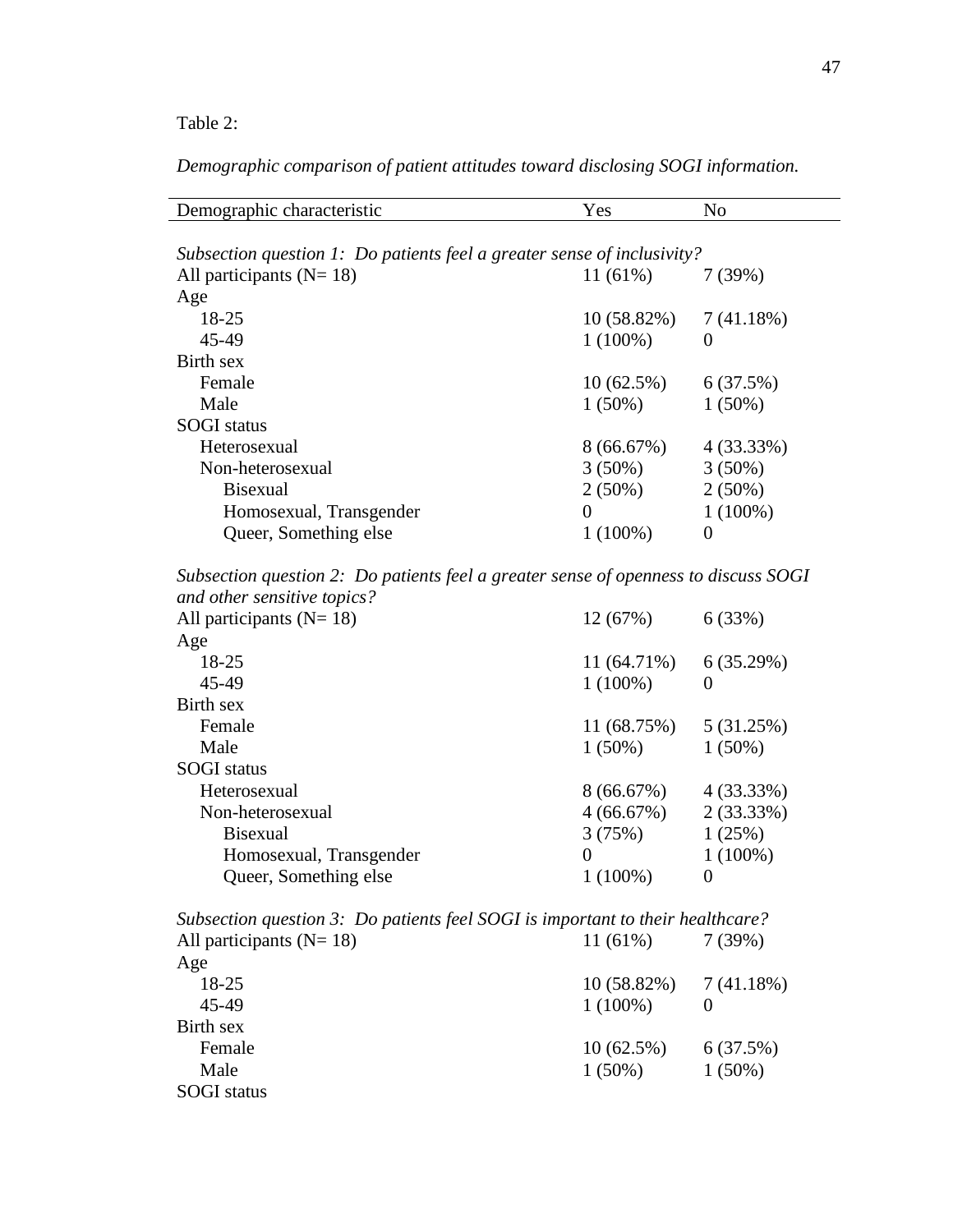| Heterosexual            | 8(66.67%)  | $4(33.33\%)$ |
|-------------------------|------------|--------------|
| Non-heterosexual        | $3(50\%)$  | $3(50\%)$    |
| <b>Bisexual</b>         | 1(25%)     | 3(75%)       |
| Homosexual, Transgender | $1(100\%)$ |              |
| Queer, Something else   | $1(100\%)$ |              |

| Subsection question 4: Do patients generally disclose their SOGI status? |            |              |
|--------------------------------------------------------------------------|------------|--------------|
| All participants ( $N = 18$ )                                            | $9(50\%)$  | $9(50\%)$    |
| Age                                                                      |            |              |
| 18-25                                                                    | 8 (47.06%) | $9(52.94\%)$ |
| 45-49                                                                    | $1(100\%)$ | $\theta$     |
| Birth sex                                                                |            |              |
| Female                                                                   | $8(50\%)$  | $8(50\%)$    |
| Male                                                                     | $1(50\%)$  | $1(50\%)$    |
| <b>SOGI</b> status                                                       |            |              |
| Heterosexual                                                             | $6(50\%)$  | $6(50\%)$    |
| Non-heterosexual                                                         | $3(50\%)$  | $3(50\%)$    |
| <b>B</b> isexual                                                         | 1(25%)     | 3(75%)       |
| Homosexual, Transgender                                                  | $1(100\%)$ | $\Omega$     |
| Queer, Something else                                                    | $1(100\%)$ | $\theta$     |
|                                                                          |            |              |

*Subsection Question 1: Do patients feel a greater sense of inclusivity?*

This research question correlates to the following survey question: *The NMU student health center has recently incorporated sexual orientation and gender identity (SOGI) status on their health history intake forms. Do you feel a greater sense of inclusivity by answering this question on the initial form for your healthcare visit?*

For this subsection question, 61% of participants agreed that they felt a greater sense of inclusivity from being asked these SOGI questions, and 39% felt they did not. In terms of demographic analysis regarding SOGI, there is a difference in agreement among heterosexual versus non-heterosexual participants. The Fisher's Exact test is used to estimate the strength of associations between SOGI status and the sense of inclusivity. For this analysis, the null hypothesis (the expectation if there is no difference between sexual orientation groups) is that SOGI status is not associated with a greater feeling of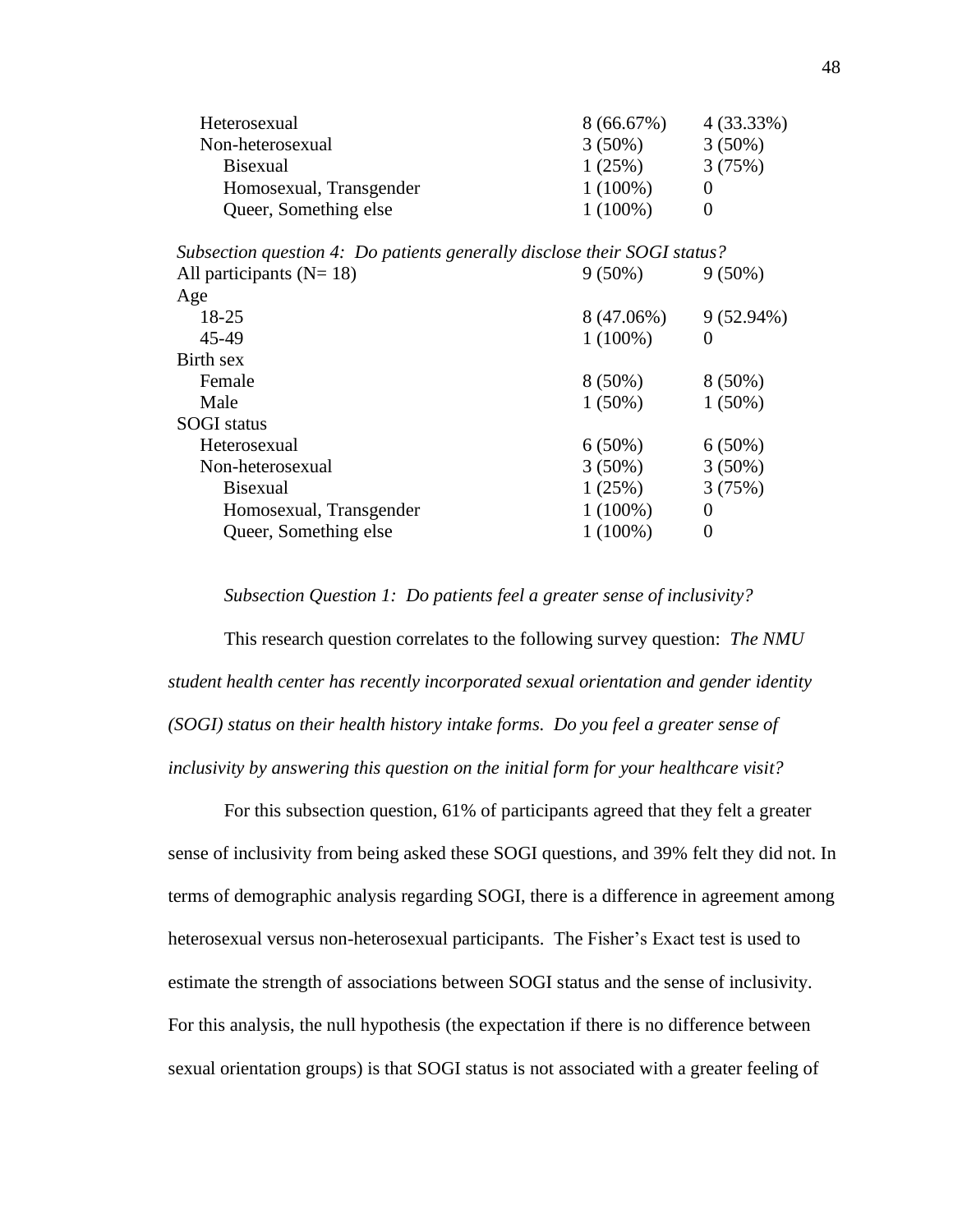inclusivity, and we would expect an odds ratio different from 1. The results of the Fisher's Exact test on this question gives a sample odds ratio of 1.922, with a 95% confidence interval of (0.173, 22.393), and a *p-* value of 0.627. This estimated odds ratio implies that the odds of a heterosexual patient feeling more inclusivity is 1.922 times greater than the odds of a non-heterosexual patient feeling the same. Another way to think about this is that the odds ratio is the estimated odds of a heterosexual participant feeling a greater sense of inclusivity is 92.2% larger than the odds of a non-heterosexual participant feeling the same. It is creates an interesting question when considering this data—why do heterosexuals feel more included by answering their SOGI status on health forms when heteronormativity is so present in our society? Is there a sympathetic or empathetic response for SOGI inclusion among heterosexual patients? Are individuals in the LGBTQ+ community skeptical of these questions because of past negative experiences? Further research into these questions would be enlightening.

The *p-* value is the probability of seeing test results as more extreme than observed, so an odds ratio further away from one in either direction given the null hypothesis is true. Therefore, with  $p = 0.627$  and a confidence interval containing 1, there is little to no evidence of an association between SOGI status and a feeling of greater sense of inclusivity. While there is a rather strong association present, there is not enough evidence to claim that there actually is a true association here.

For the remaining demographics for this question, the focus will be on descriptive analysis. For birth sex, there is a higher proportion of females than males saying they feel a greater sense of inclusivity, but it is important to note that there were only two males who completed the study. In terms of age demographics, there is a similar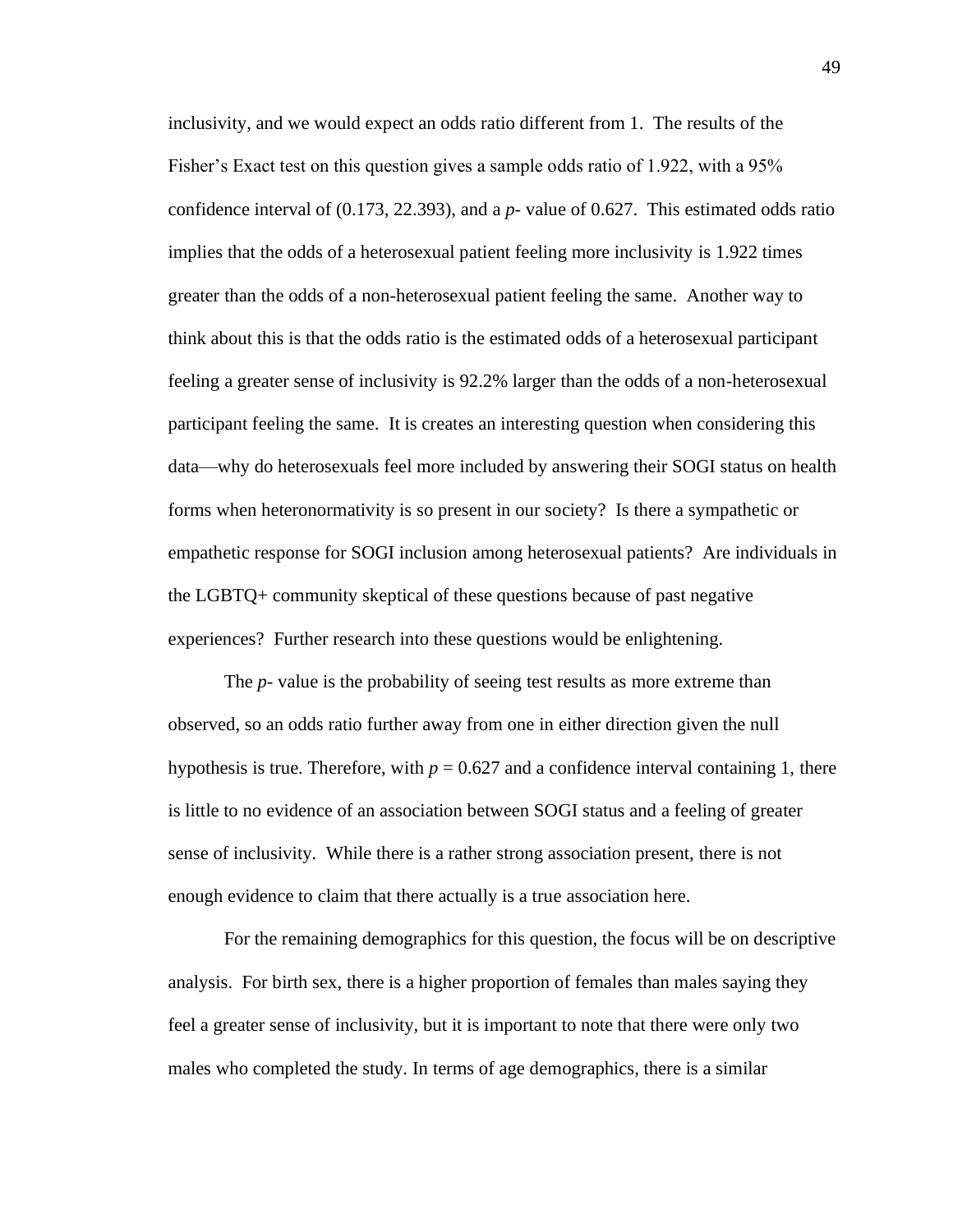distribution to birth sex, with disparate counts by age groups. The majority of those in the 18-25 age group agreed that they felt a greater sense of inclusivity, and the lone participant in the 45-59 age group agreed as well. It is worth noting that all participants fell into these two age brackets with no one in the 26-44 age group or 60+ age group. To conclude the analysis for this section, the responses for this question are disaggregated by all SOGI groups. These results are very similar to what was seen by considering orientation by heterosexual or not-heterosexual, so these results are included for completion, but not discussed. A follow up question asked participants *"If you answered 'Something Else,' please write what you consider yourself to be."* A free text box was included to allow participants to write in their own answers. Two participants wrote in answers, one was non-sensical and is not included in this analysis. The other participant wrote that they identified as "Pansexual."

*Subsection Question 2: Do patients feel a greater sense of openness to discuss SOGI and other sensitive topics?*

This research question correlates to the following survey question: *Do you feel a greater sense of openness to discuss SOGI and other sensitive healthcare topics by answering this question on the initial form for your healthcare visit?*

For this question, 67% of respondents agreed that they feel a greater sense of openness to discuss other sensitive health care topics when compared to 33% who said they did not. Comparing responses of participants by orientation, we see there is no difference in proportion on answer counts. As there is no difference in groups the Fischer's Exact test will not be used. With birth sex, the male participants are split in their responses and there is a sizable proportion of females responding yes. For age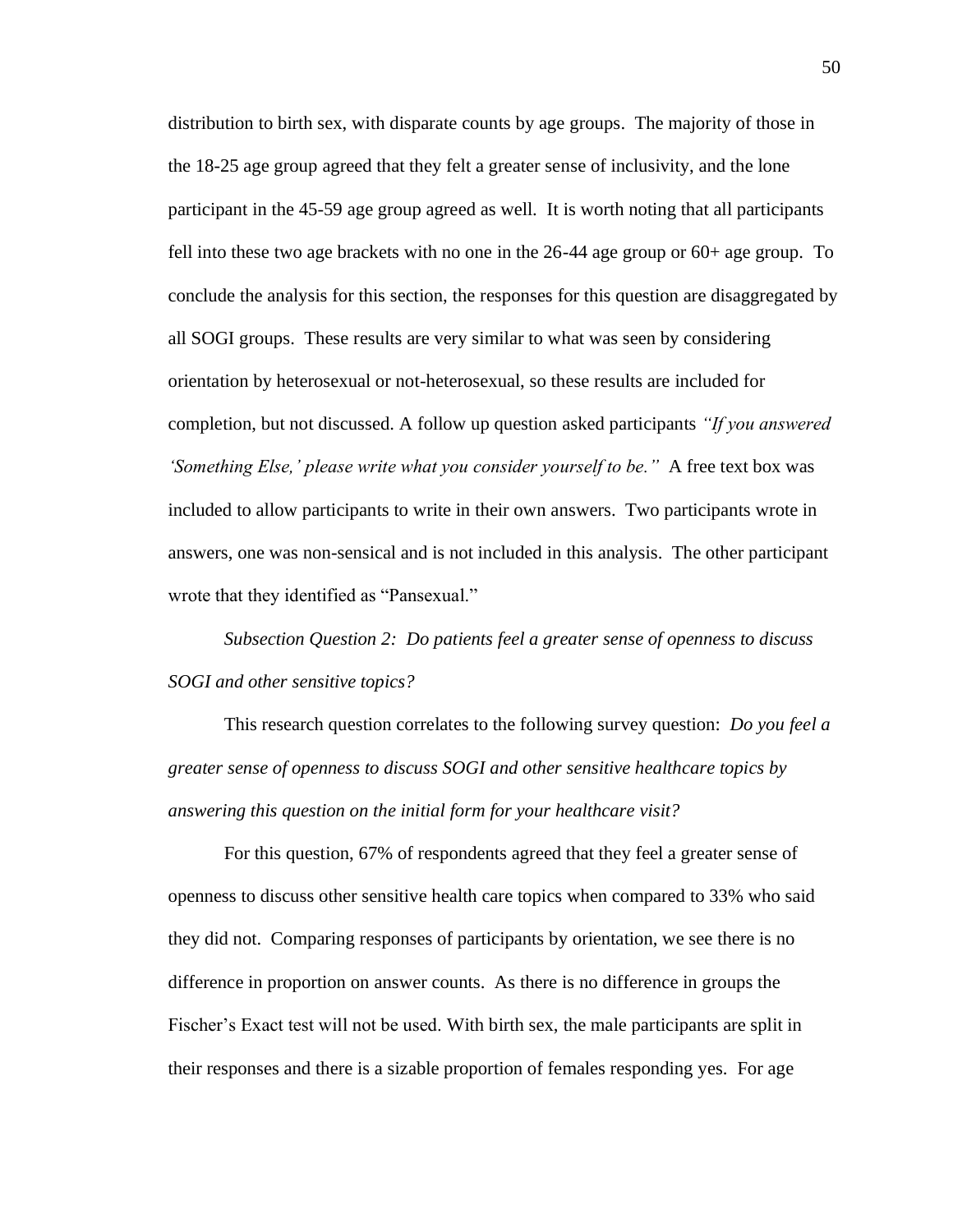group, the majority of the participants in the 18-25 age group agree that they feel a greater sense of openness in discussing SOGI status, much like in the inclusivity analysis. Finally, in terms of all SOGI groups, bisexual participants had a higher rate of agreement with this question when compared to heterosexual participants. However, with the small sample size, the inference in limited.

*Subsection Question 3: Do patients feel SOGI is important to their healthcare?*

This research question correlates to the following survey question: *Do you believe that disclosing your SOGI status is an integral part of your healthcare background and visit?*

This question had a breakdown very similar to the other overall results that we have seen with the previous questions. There was roughly a 60/40 split in yes/no responses for this question. The first subgroup analysis on general sexual orientation breakdown shows the same results as seen in the first sub-question (*Do patients feel a greater sense of inclusivity?)* and therefore, the entire section of results and interpretations applies here as well. To review, the Fisher's Exact test gives us a sample odds ratio of 1.922, with a 95% confidence interval of (0.173, 22.393) and a *p-* value of 0.627. In terms of gender identity, there is a slight change in the views of birth females on the *importance* of disclosing their SOGI status when compared to their *openness* of disclosure, but it is still above 60%. The two birth males are once again split on the issue. Age demographics are a bit closer to a 50/50 split in the 18-25 age group on the importance of disclosing SOGI status, but essentially 60% of participants agree with the question overall. When the data is disaggregated by SOGI status, the bisexual participants did not think it was as important as the other non-heterosexual participants.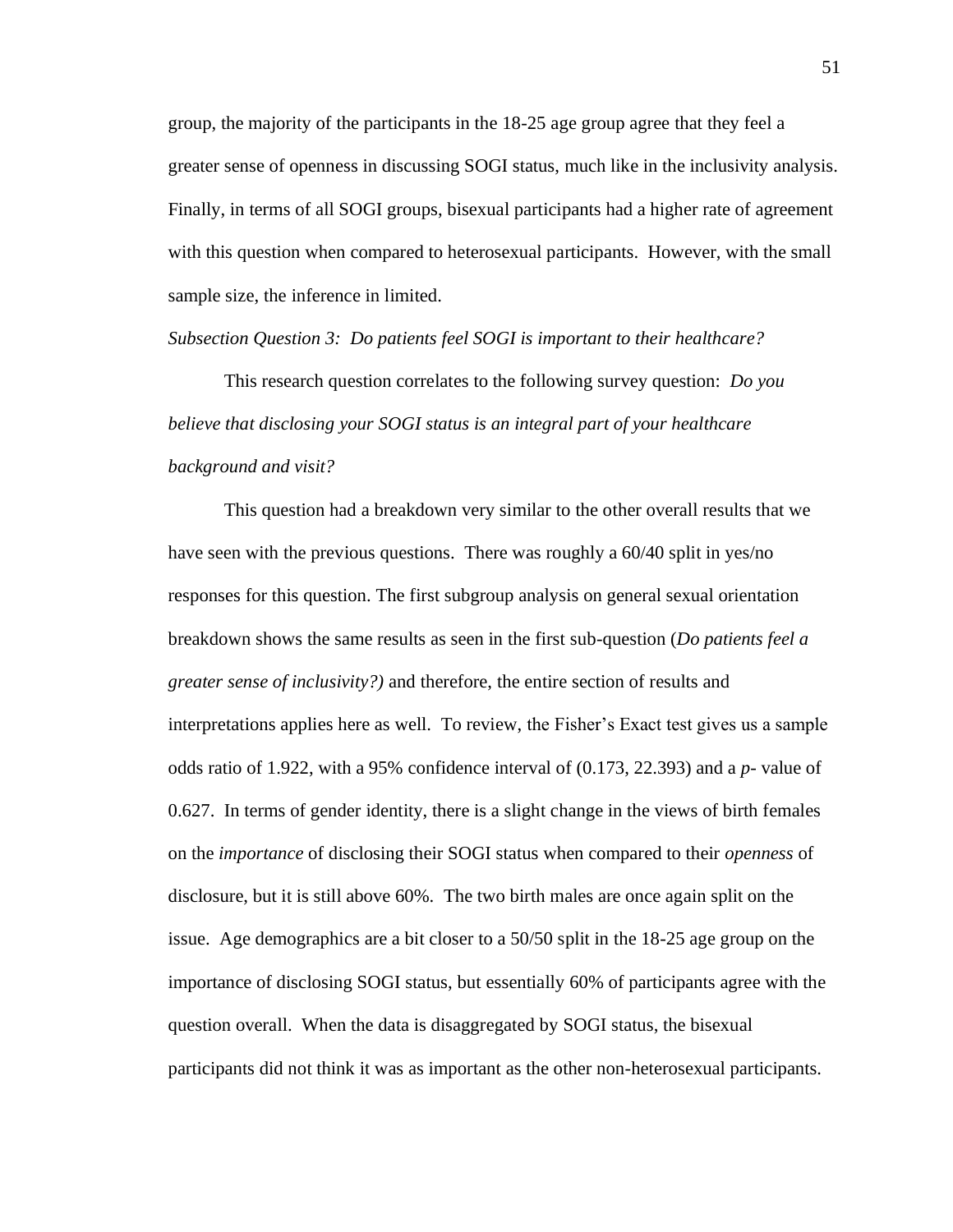As has been the case through the rest of the data, the majority of heterosexual participants have been in agreement about the importance of SOGI status on the pre-visit questionnaire.

# *Subsection Question 4: Do patients generally disclose their SOGI status?*

In this last question, there is an even split in those that typically disclose their SOGI status and those who do not. Surprisingly, this split continues through disaggregating the data by sexual orientation. Because there are equal counts for each group, there is an odds ratio of 1 and an uninteresting result from the Fisher's Exact test. Comparing responses by birth sex also results in a 50/50 split. The 18-25 age group almost repeats the pattern, but there is a slight preference to not disclosing SOGI status. We conclude the look at the survey results by comparing all SOGI groups an see that most bisexual participants do not disclose their status.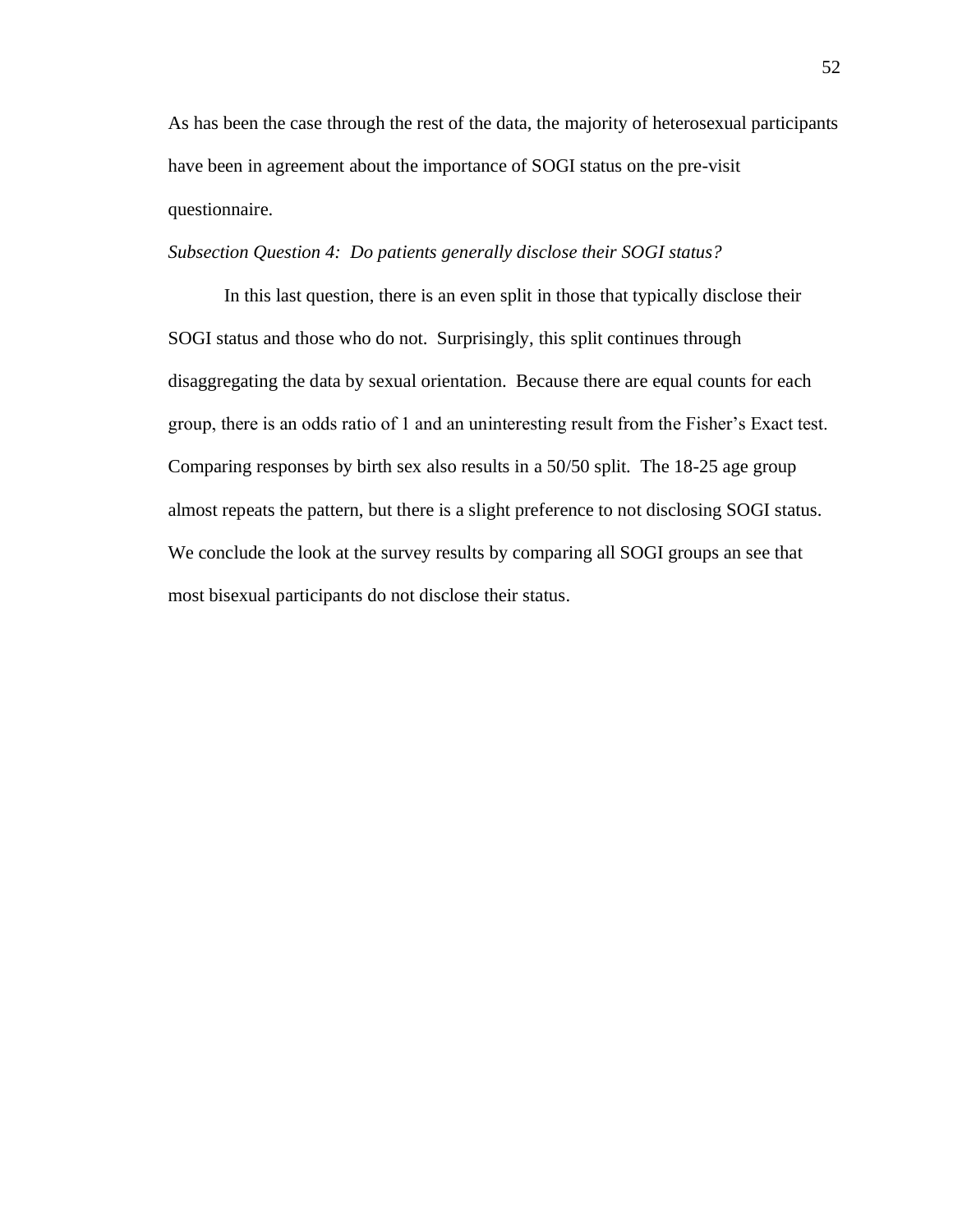## Table 3:

# *Comparison of preferred method of SOGI disclosure*

| Demographic characteristic                                                        | Intake form | Face to     | Another     | <b>Not</b>       |  |  |  |  |
|-----------------------------------------------------------------------------------|-------------|-------------|-------------|------------------|--|--|--|--|
|                                                                                   |             | face        | way         | disclose         |  |  |  |  |
|                                                                                   |             |             |             |                  |  |  |  |  |
| Subsection question 5: Do patients prefer alternative methods of SOGI disclosure? |             |             |             |                  |  |  |  |  |
|                                                                                   |             |             |             |                  |  |  |  |  |
| All participants $(N=18)$                                                         | 13 (72%)    | $2(11\%)$   | $2(11\%)$   | 1(6%)            |  |  |  |  |
| Age                                                                               |             |             |             |                  |  |  |  |  |
| 18-25                                                                             | 12(70.59%)  | 2(11.76%)   | 2(11.76%)   | $1(5.88\%)$      |  |  |  |  |
| 45-49                                                                             | $1(100\%)$  | $\Omega$    | 0           | 0                |  |  |  |  |
| Birth sex                                                                         |             |             |             |                  |  |  |  |  |
| Female                                                                            | 13 (81.25%) | 1(6.25%)    | 2(12.5%)    | $\boldsymbol{0}$ |  |  |  |  |
| Male                                                                              | $\Omega$    | $1(50\%)$   | 0           | $1(50\%)$        |  |  |  |  |
| <b>SOGI</b> status                                                                |             |             |             |                  |  |  |  |  |
| Heterosexual                                                                      | 9(75%)      | $1(8.33\%)$ | $1(8.33\%)$ | $1(8.33\%)$      |  |  |  |  |
| Non-heterosexual                                                                  | 4(66.67%)   | 1(16.67%)   | 1(16.67%)   | $\overline{0}$   |  |  |  |  |
| <b>Bisexual</b>                                                                   | 3(75%)      | $\Omega$    | 1(25%)      | 0                |  |  |  |  |
| Homosexual,                                                                       | $\Omega$    | $1(100\%)$  | 0           | $\theta$         |  |  |  |  |
| Transgender                                                                       |             |             |             |                  |  |  |  |  |
| Queer, Something else                                                             | $1(100\%)$  | $\theta$    | 0           |                  |  |  |  |  |

## *Subsection Question 5: Do patients prefer alternative methods of SOGI disclosure?*

This research question correlates to the following survey question: *If you had the opportunity to disclose your SOGI status in a healthcare visit, how would you prefer to disclose that information?*

The data in this section was not notable in terms of the Fisher's Exact test, so only data summaries will be examined here. The overwhelming majority of participants chose the intake form as their preferred method of SOGI status disclosure. Not disclosing SOGI status was the least preferred option (which only one participant chose) and is a clinically significant finding that will be discussed a bit later. Breaking down responses by sexual orientation shows that the majorities of both heterosexual and non-heterosexual participants were in agreement that an intake form was their preferred method of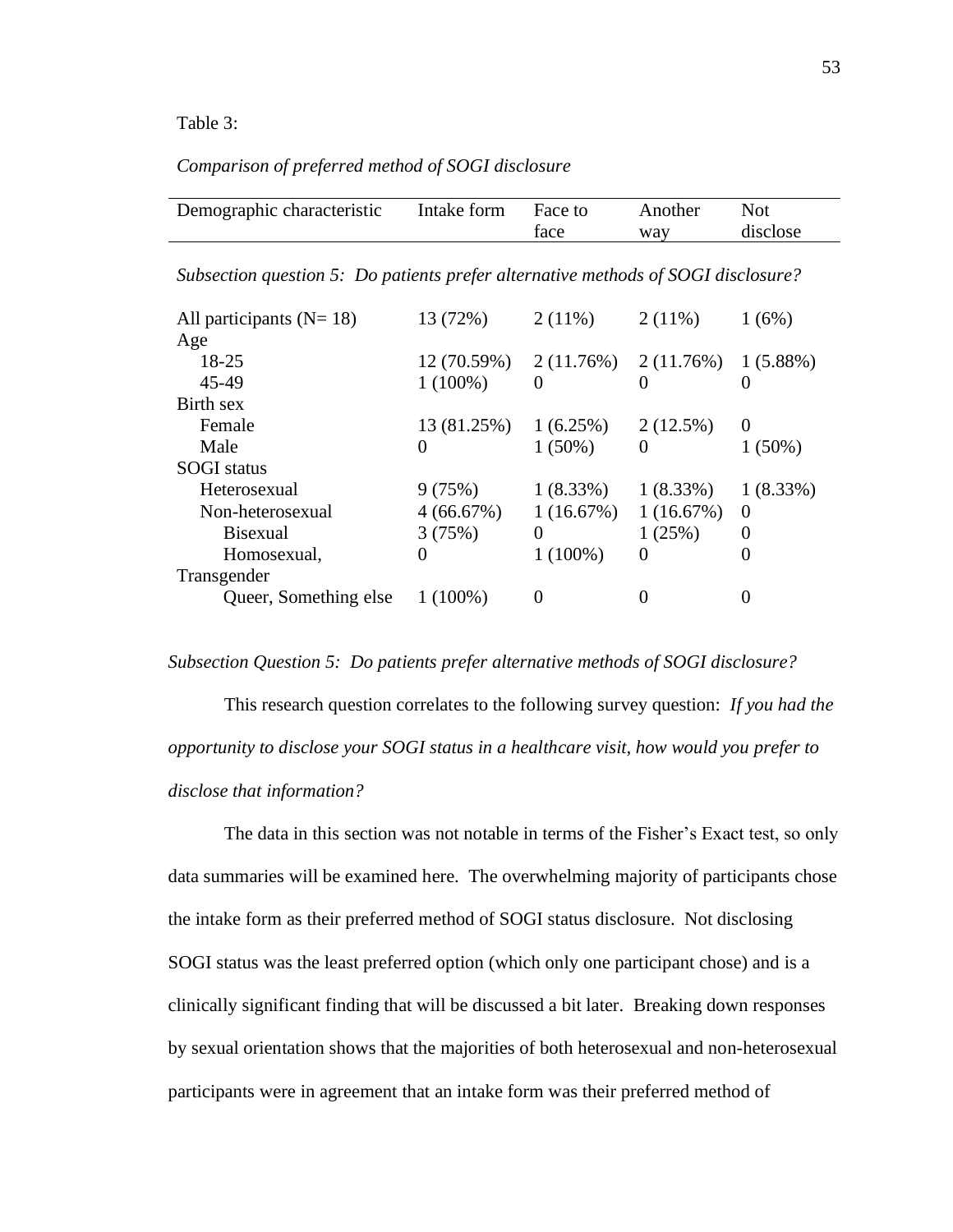disclosure. In terms of birth sex, 80% of birth females preferred an intake form for SOGI disclosure while birth males were split between face-to-face disclosure and not disclosing this information at all. There is also a fairly even spread of responses across the 18-25 age group. In terms of gender identity, the one transgender participant is one of two individuals who prefer face to face disclosure, but the expected distribution of disclosure methods follows expectations from previous breakdowns.

A follow up survey question is *"If you answered that you prefer to disclose SOGI information in another way, please write how you prefer to disclose it"* and a free text box was provided to allow patients to type in responses. There were two responses, one was non-sensical and is not included in this analysis. The other response is insightful: "If it arises in conversation or is pertinent to the medical issue I'm there for, I will tell the doctor. But I would rather them not know if it is not relevant to why I am visiting."

## **Discussion**

This was an observational study and had neither a random sample nor random assignment, so the researcher can only claim that the effects seen are associations within the sample and should not say that this is representative of all patients at this rural university's health care center. The self-selection of participants in this study means there are plenty of unaccounted for variables that could mean these individuals are not representative of the population of interest. What makes a random sample random is that within the sample, there is an equal probability for individuals to participate in the study. Since this study lacked randomness, the researcher cannot try to extend the statistical results of the study to patients outside of this study. Additionally, due to the lack of random assignment, the researcher can only claim the results shown here are associations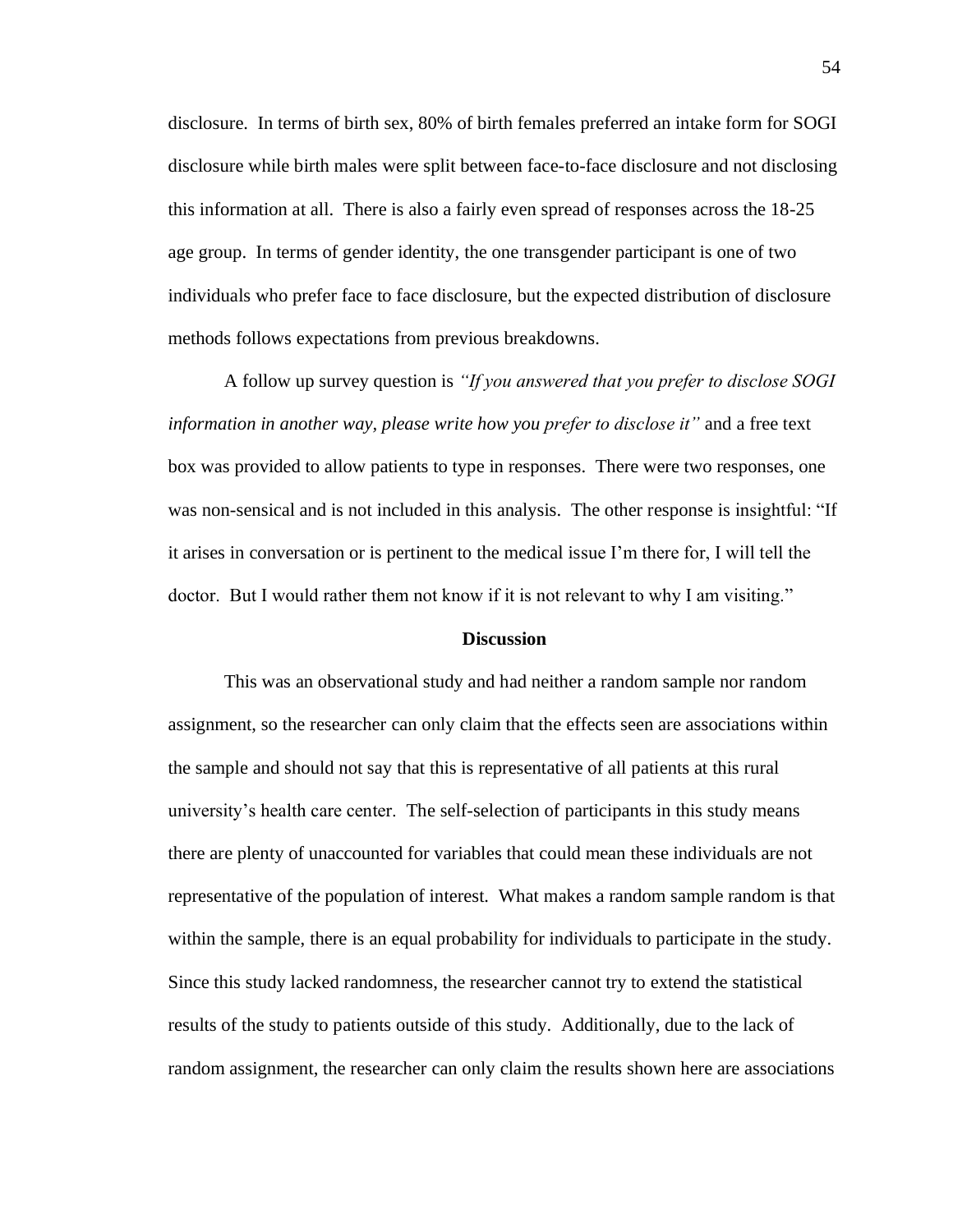and not causal relationships. The statistical analysis of the data in this study is too narrow to offer generalizability beyond the participants in this study.

Interestingly, the survey analysis shows that the opinions of respondents were consistent through the series of questions as evidenced by similar breakdowns of responses on multiple questions. It is reasonable to think that based on the responses, asking these questions on a pre-visit intake form is something to at least track further depending on how the health care practitioner will use the information. An interesting observation is that heterosexual participants largely agreed with many of the questions asked, which was unexpected not in the sense that they would be opposed to these questions, but rather that they may not perceive this information as relevant to their overall health. As a group, it seems that these SOGI questions were more important to heterosexual patients than non-heterosexual patients and further research would be warranted to see why this is the case. In terms of birth sex, a significant limitation in this study is the fact that only two birth males participated. Birth females seemed to follow a distinct trend majority agreeing with most questions, but there is not enough data to understand how birth males would respond. Perhaps the most interesting question to follow up on would be the preferred disclosure method. The responses to this question were the most one-sided of all questions with 72% of participants preferring the intake form for disclosure. Further investigation into why this is the case would be warranted as health centers shift toward more inclusive language and environments.

Only one participant in the study indicated that they do not prefer to disclose their SOGI status at all. This is important in terms of clinical practice. As health centers and providers work on inclusivity, it is clinically relevant to understand that a majority of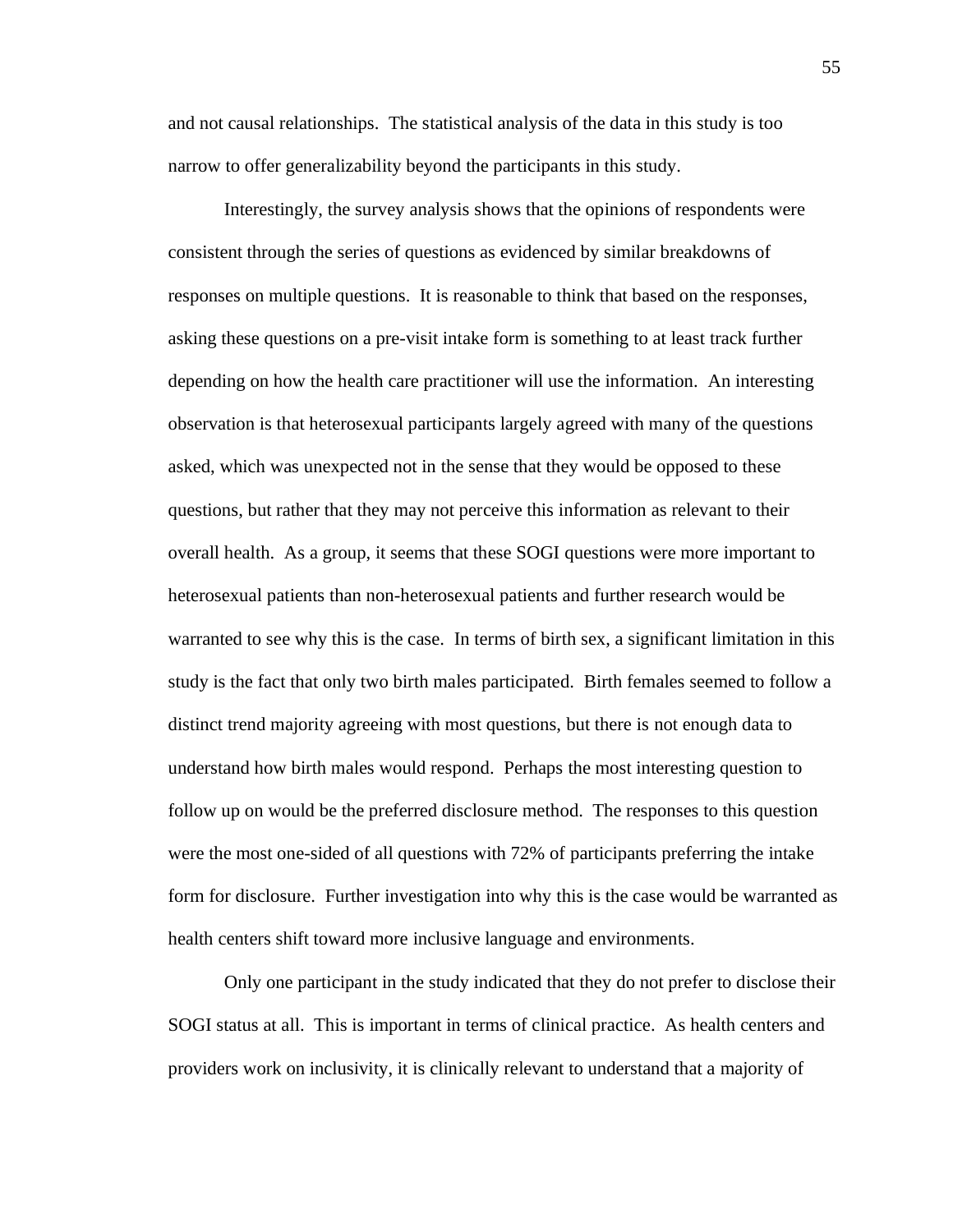patients believe this information is relevant to their health needs and are comfortable sharing that information with their healthcare provider. Therefore, barriers to disclosing this information do not lie with the patient, but rather with the health care system.

## **Clinical Implications for Practice**

This DNP project contributes to the conversation regarding the importance of inclusive language in an institutional medical setting. Communication forms the basis of all human interaction, and that language can be both helpful and harmful. The incorporation of inclusive language into all intake forms, sets the precedent that patients are more than their chief complaint. Questions regarding SOGI status provide the patient with an opportunity to maintain control over their identity and dictate who is privy that information. Inclusive language also sets the tone that individuals from the spectrum of SOGI status are welcome and accepted in that particular practice. This DNP project specifically contributes information regarding patient perceptions of SOGI information disclosure. Most patients surveyed felt that their SOGI status was pertinent information to disclose during a healthcare visit (65% vs. 35%), which is in line with the research presented in this paper. The 35% of patients who did not feel as if their SOGI status was integral information is an important representation of society. Not everyone is comfortable discussing these intimate details of their lives, and that is important to recognize and respect as well. The important thing is to continue to normalize these conversations for all patients and should work toward normalizing these conversations in each and every patient encounter. It is important for practitioners to look inward and reconcile their own attitudes and perceptions of individuals on the SOGI spectrum. It is also imperative that practitioners work to maintain familiarity with adapting terminology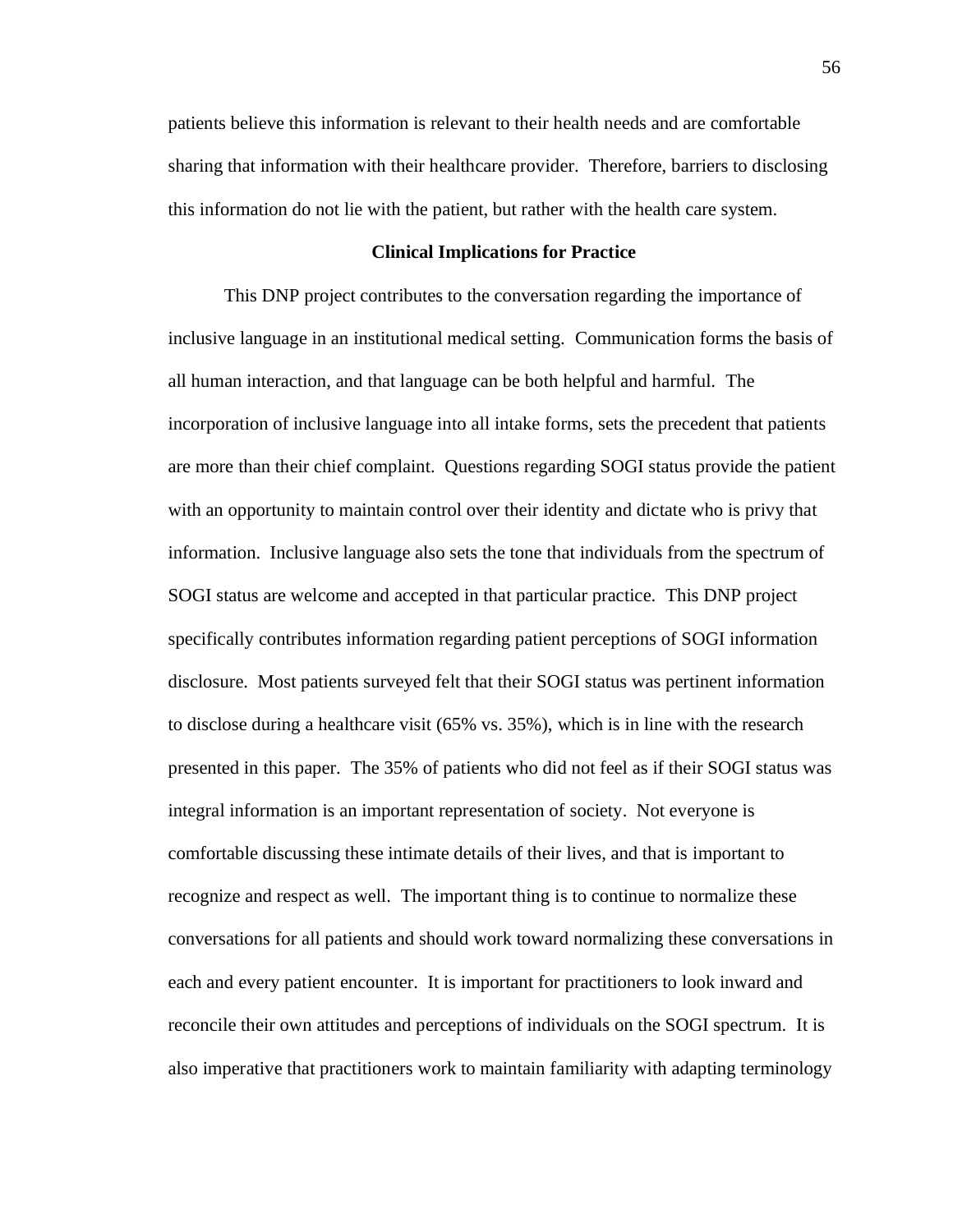and incorporate inclusive language into their patient interviews. As more practitioners incorporate this inclusive language into their practice, patients will begin to expect to have these types of conversations and disclose this information on a regular basis.

# **Recommendations for Future Research**

Recommendations for future research should focus on normalizing the disclosure and discussion regarding SOGI status. The results of this DNP project indicate that work needs to be done in terms of general education of the public. There is a disconnect between the researchers promoting SOGI disclosure during healthcare visits and the 35% of patients who do not believe that this information is relevant in this setting. Future work and research should be focused on educating the public in terms of why this information is important to collect on a health history intake form. Additionally, effort should be spent in establishing terminology that accurately and adequately describes those who identify on the SOGI spectrum. Work should also continue to focus on the standardization of wording on printed materials provided to patients. Further studies into the attitudes and perceptions of both practitioners and patients should continue as a way to monitor the gap between research and implementation as evidenced in this DNP project.

# **Strengths**

Strengths of this study include the study design in terms of patient anonymity and sampling. All patients meeting the requirements (over the age of 18 and a student at the university) were invited to participate in the study through an email invitation. The medical office manager of the student health center managed the email list to potential respondents so there is no breach of HIPPA confidentiality both in terms of who attended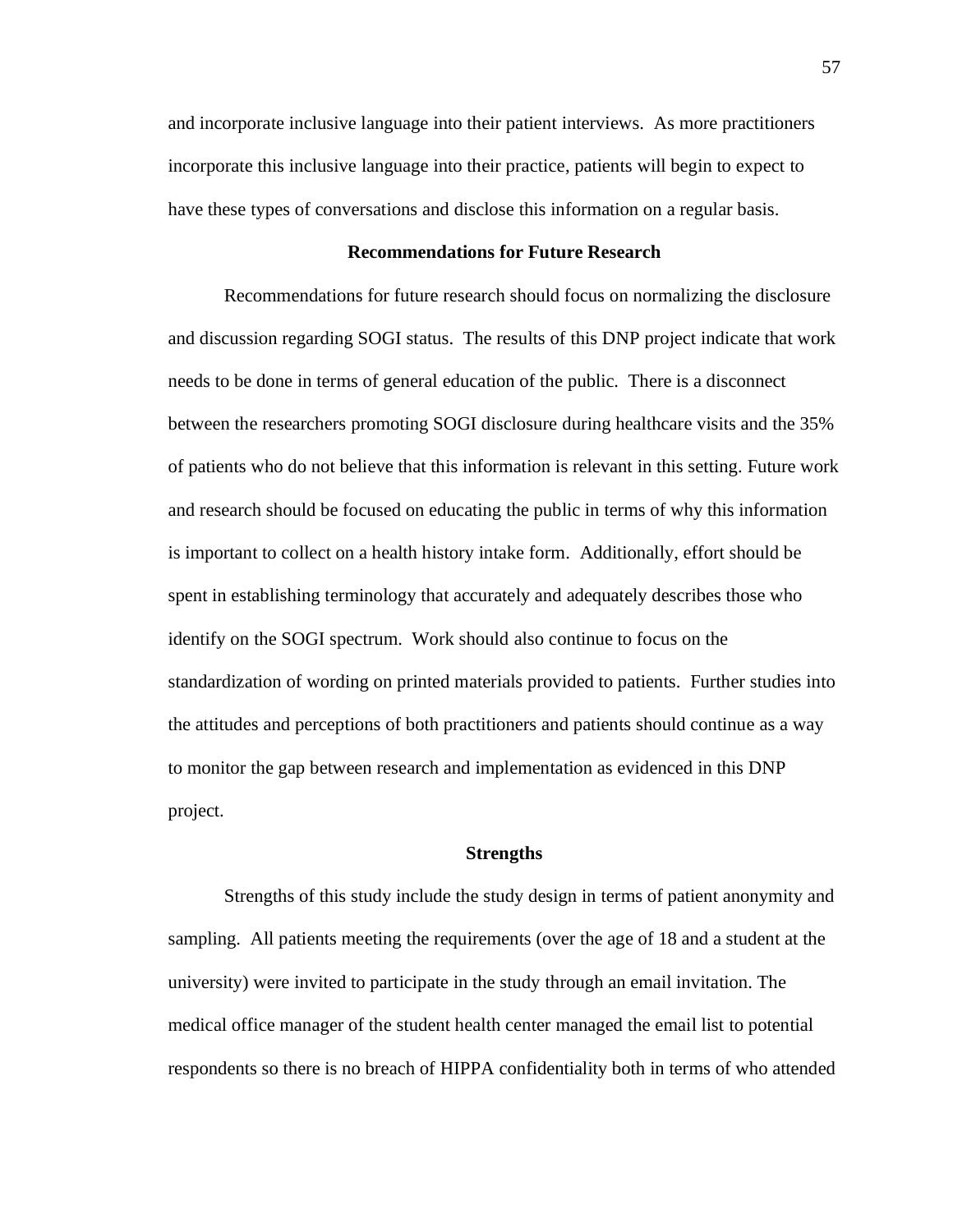an appointment at the health center and who would potentially answer the survey. As a result, a larger spectrum of respondents were invited to participate. An additional strength includes the mixed method of responses that were available to the respondent. All questions allowed for multiple options to be selected, and two questions allowed for respondents to write in their own responses and expand on their answers to previous questions. Unfortunately, only two out of the 23 respondents wrote in any qualitative answers and only one of those individuals provided relevant answers. A more qualitative study would prove beneficial in terms of further understanding the reservations held by some individuals to disclose their SOGI status.

# **Limitations**

Despite the sizable base for potential respondents (124 emailed surveys) only a small portion of patients completed their survey (18 were completed, 23 were submitted). This small response rate could be explained by a variety of factors including timing of the emailed surveys (twice per semester), method of survey engagement (lost in email, or easily deleted/forgotten), environmental (global pandemic), and academic stressors among other reasons. This small sample size (and only two respondents identifying as male) make it difficult to generalize responses in any meaningful way. As such, this study is only applicable to this rural midwestern university, and further research in other settings would prove prudent. Additionally, the SARS-CoV-2 pandemic surged in the same month when the first round of surveys were sent out. The first batch of surveys were emailed at the end of February 2020 to all patients who had visited the health center from the beginning of the semester (mid-January) to that point (about six weeks). The surveys were sent out the week before spring break as the United States was beginning to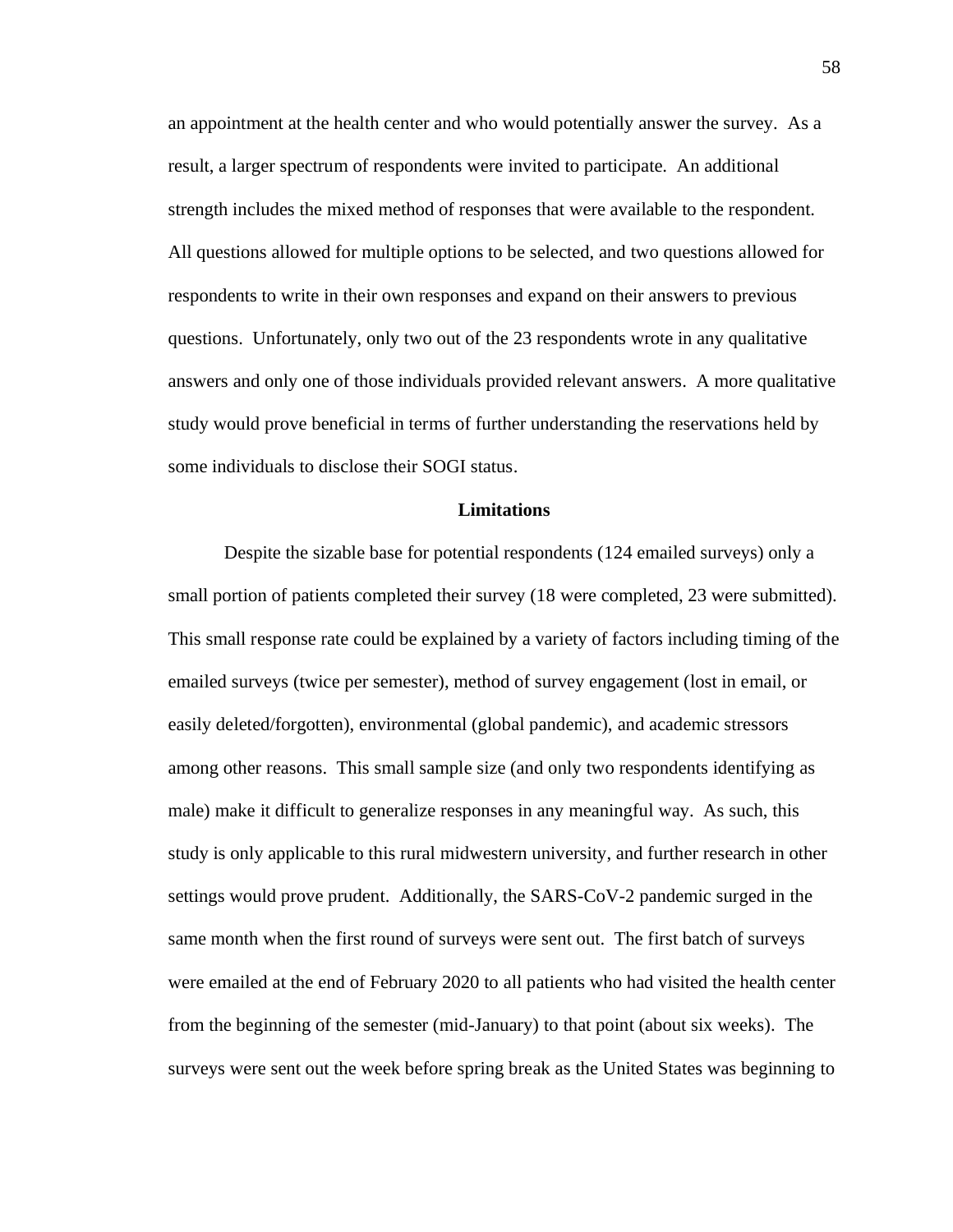realize the severity of the SARS-CoV-2 virus. It is reasonable to assume that some patients had already gone home for spring break and did not answer the survey when they returned to campus because they either did not want to, did not see the email in their inbox, or believed that the survey was no longer available for them to take. The home state for the university placed restrictions for mandatory quarantine in mid-March of 2020 and the university quickly closed all in person classes and transitioned to remote learning. As such, the health center also pivoted their interactions with patients, moving to mostly telehealth access. The second round of surveys were sent out during finals week of April 2020. Only nine patients responded to the survey following these two rounds. It is reasonable to assume that some potential respondents did not answer the survey questions for the reasons listed above. One also has to assume that the closing of the university had a significant impact on the number of students accessing care at the health center. Assuming that most students went home during this time, and were not local to the area, the available pool of potential patients and respondents was drastically cut. Because of the poor response rate, an extension through the university IRB was approved to extend the data collection period to the end of the fall 2020 semester. Unfortunately, the intake form that was sent to telehealth patients was different from the physical form that was given to patients at the beginning of the data collection period. Sections for preferred name and birth sex were not included on the telehealth form emailed to patients before their virtual visit. This change was made by health center staff without the researcher's knowledge. This change impacts the answers provided by patients with a virtual visit because they did not have an opportunity to answer those questions. This change creates obvious discrepancy in the standardization of the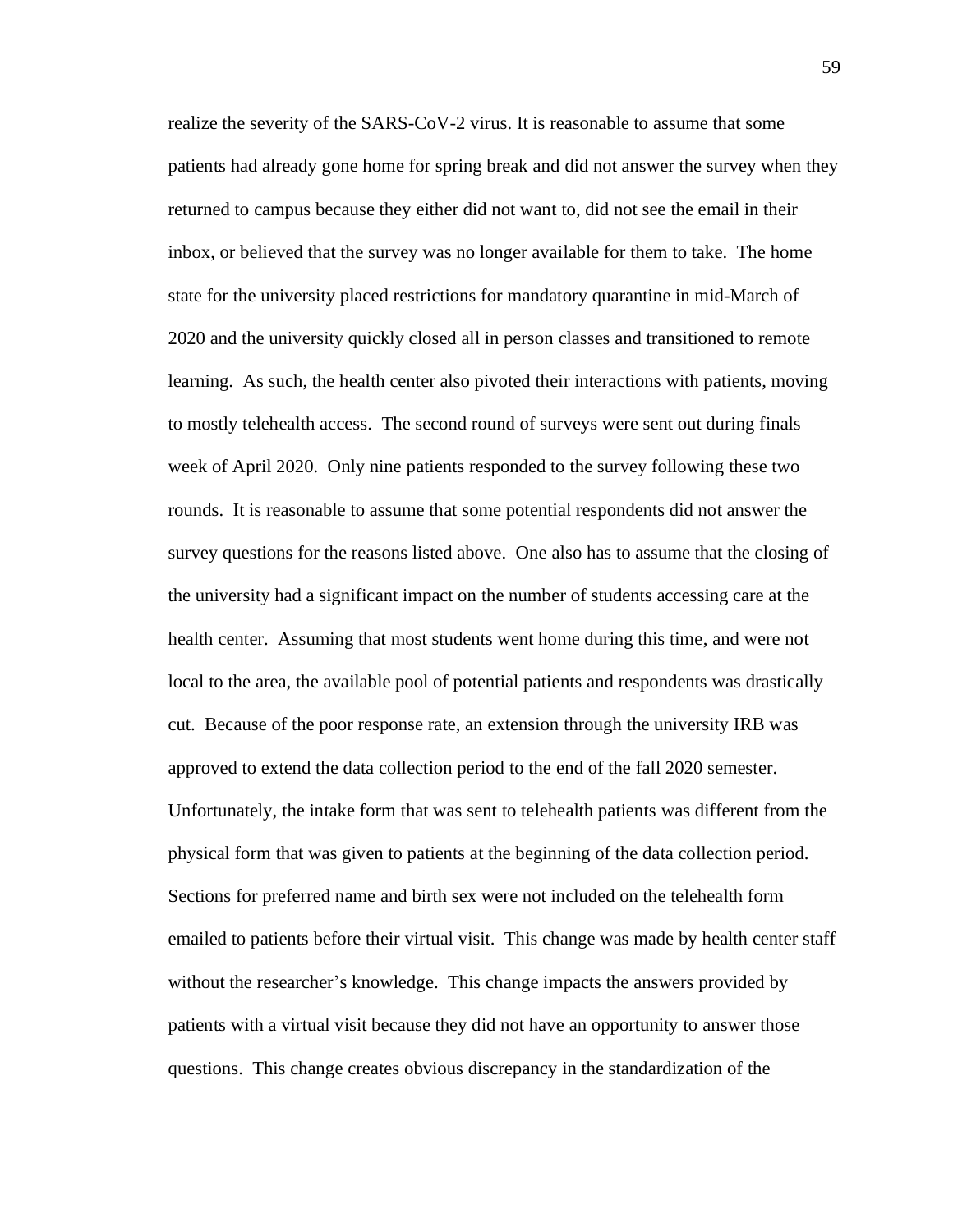procedures and process of the DNP project, but it also creates an environment where not all participants encountered an "inclusive" health history form. Therefore, when asked questions about inclusivity at the student health center, patients with virtual visits may not have felt it was an inclusive experience because they were not asked questions allowing them to identify birth sex and preferred name. Responses were not able to be stratified according to visit type because mass shutdowns caused immediate changes in the way the student health center operated, and the leaders had to pivot to provide care to those patients. The researcher did not find out about virtual visits and different telehealth forms until after data collection had begun. It is impossible to know how survey results and statistics could have changed had all students been given the same form before their visit.

Additionally, the questions used on the survey sent to respondents were created by the student researcher and modeled after published surveys including the MiBRFSS, and those by the Fenway Institute, the CDC, and others. There is no established set of questions for assessing patient attitudes towards inclusive language and SOGI disclosure. Therefore, there is no way to establish validity and reliability for these questions in terms of reproducibility. Further research is warranted in creating a specific established set of questions used to gauge patient attitudes and perceptions to answering these types of questions on paper before meeting with a health care provider.

As previously discussed, this was a convenience sample, and as such participants were able to self-select to participate in the study, which was labeled as a study regarding SOGI disclosure status in the university health center. While the consent page explicitly mentioned that all responses were voluntary, anonymous, and would not affect current or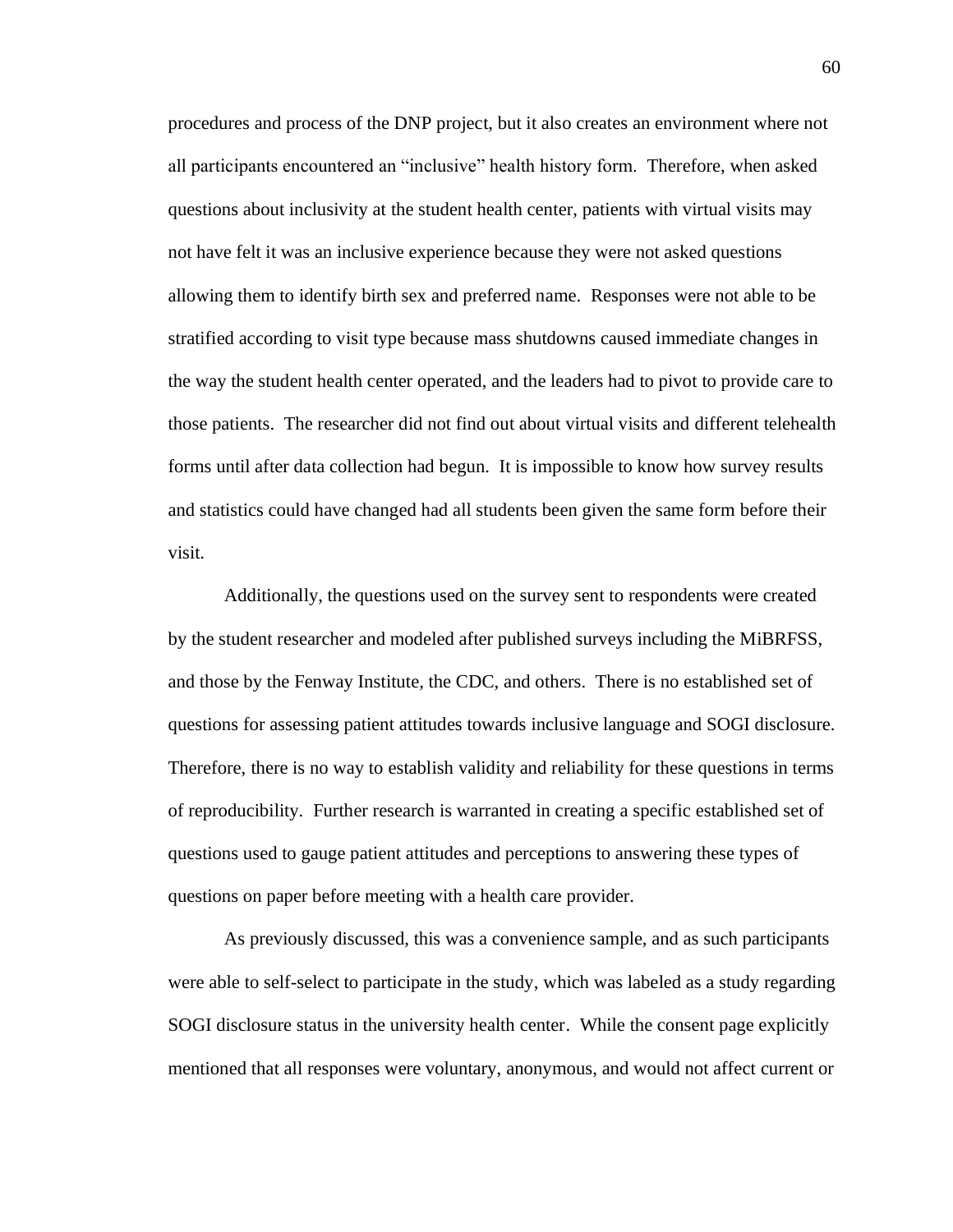future care at the health center, it is not implausible to wonder if patients were uncomfortable answering the survey on the off-chance that it could be somehow linked to their health care visit. Because of the convenience sampling and the small sample size, the result of this study is very limited in terms of transferability of results. Individuals both within and without the educational, geographic, and generational cohorts discussed in this study may have different perspectives than those listed. The type of data provided by this study is also a limitation in the overall strength of the project. Finally, this study utilized nominal data which is considered the lowest level of data, and the fact that there was not a comparison group prevents more detailed statistical analysis from taking place. The student researcher was unable to survey patients regarding their attitudes of SOGI disclosure before the intake form was adapted and so the only group available to survey was those who had received the intervention. Thus, the available statistical analysis is limited to comparison tables and basic statistics of percentages of the whole.

### **Conclusion**

Normalizing the conversation regarding SOGI information is a critical tool in the appropriate healthcare for all patients, but education needs to happen on both sides of the conversation. Not all healthcare providers believe that this is useful information to acquire, nor do all patients believe this is pertinent information to disclose. However, for those who believe in the importance of SOGI data collection, awareness and comfort with the language is critical. This terminology is ever evolving, and terms and phrases widely accepted a year ago may fall out of favor next year. Therefore, it is important that healthcare providers understand that this is a fluid spectrum of terminology that needs space and encouragement to change and evolve as thoughts and issues become identified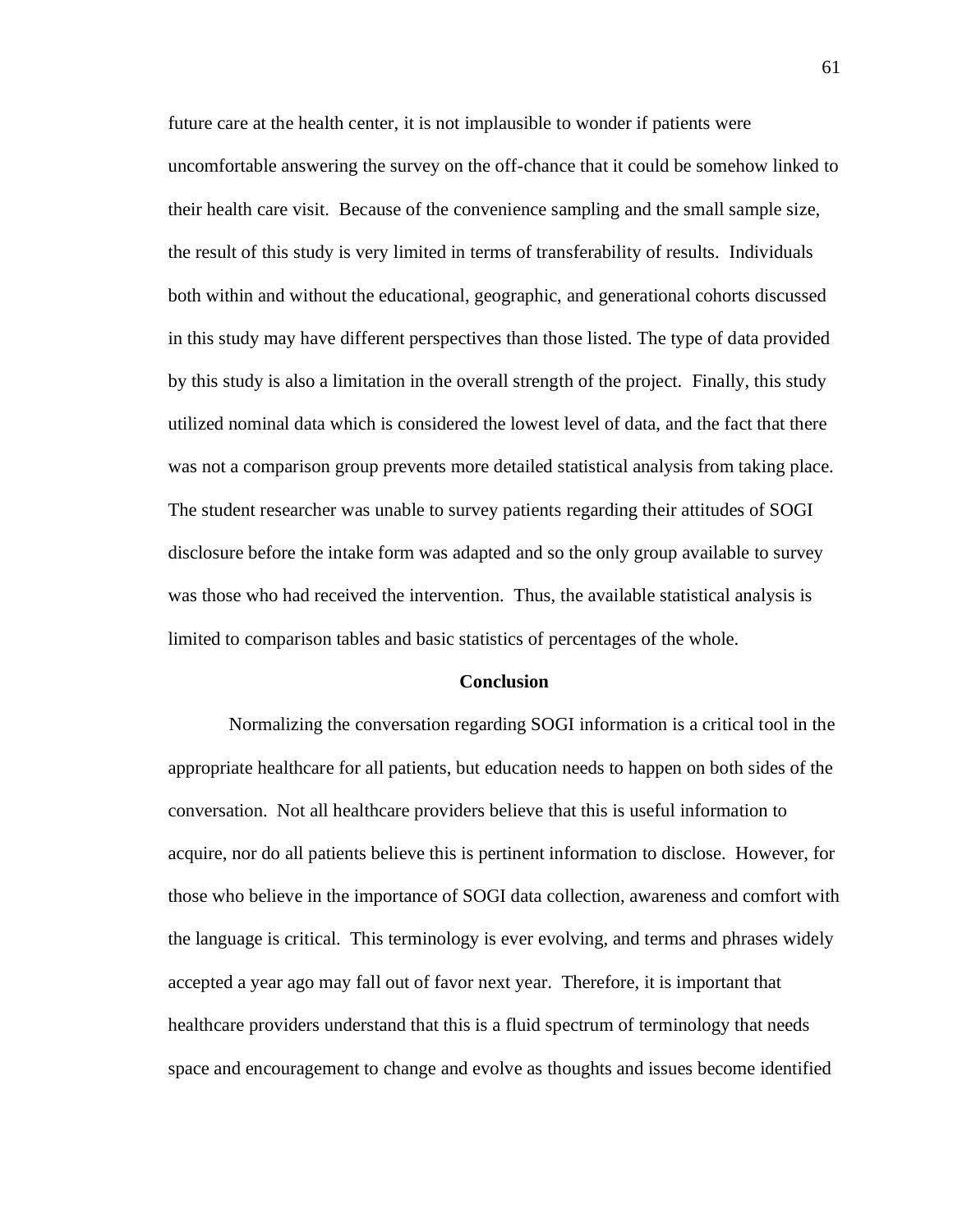and resolved. As Drill et al. (2019) succinctly states "Inclusive language signals acceptance, recognition and welcome by the institution and thus, may decrease barriers to accessing health care, a notorious and documented obstacle for the LBGTQIA+ community" (p. 395). Normalizing these conversations decreases these barriers in a handful of ways. First, patients who may feel alone, marginalized, or left out of the mainstream may find comfort in seeing open space for them to establish their own identity outside of preconceived notions of appearance. Asking each patient how they identify in terms of SOGI status not only normalizes the conversation for the patient and the provider, but also for the office support staff. The background and education level of support staff in any medical office setting may not be in direct patient care so more inclusive language on paperwork in terms of SOGI status can help increase the comfort level of support staff interacting with patients from a variety of backgrounds. One small change in the daily practice of an office can have a profound impact on the system processes and policies through encouraging comfort and flexibility surrounding inclusive care. This shift in language affects not only office to patient interactions, but also influences interactions among office staff, providers, and administrators. This influence on support staff and providers may also help those individuals navigate their own SOGI status and bias, easing anxiety and discomfort around those topics of discussion.

In closing, this DNP project aims to contribute to the conversation regarding inclusive language in the health care setting and serves as a stepping off point for practitioners and patients to begin to normalize these delicate and sensitive conversations. The incorporation of SOGI inclusive language is warranted through multiple disciplines including health care, places of employment, schools, prisons, and others. These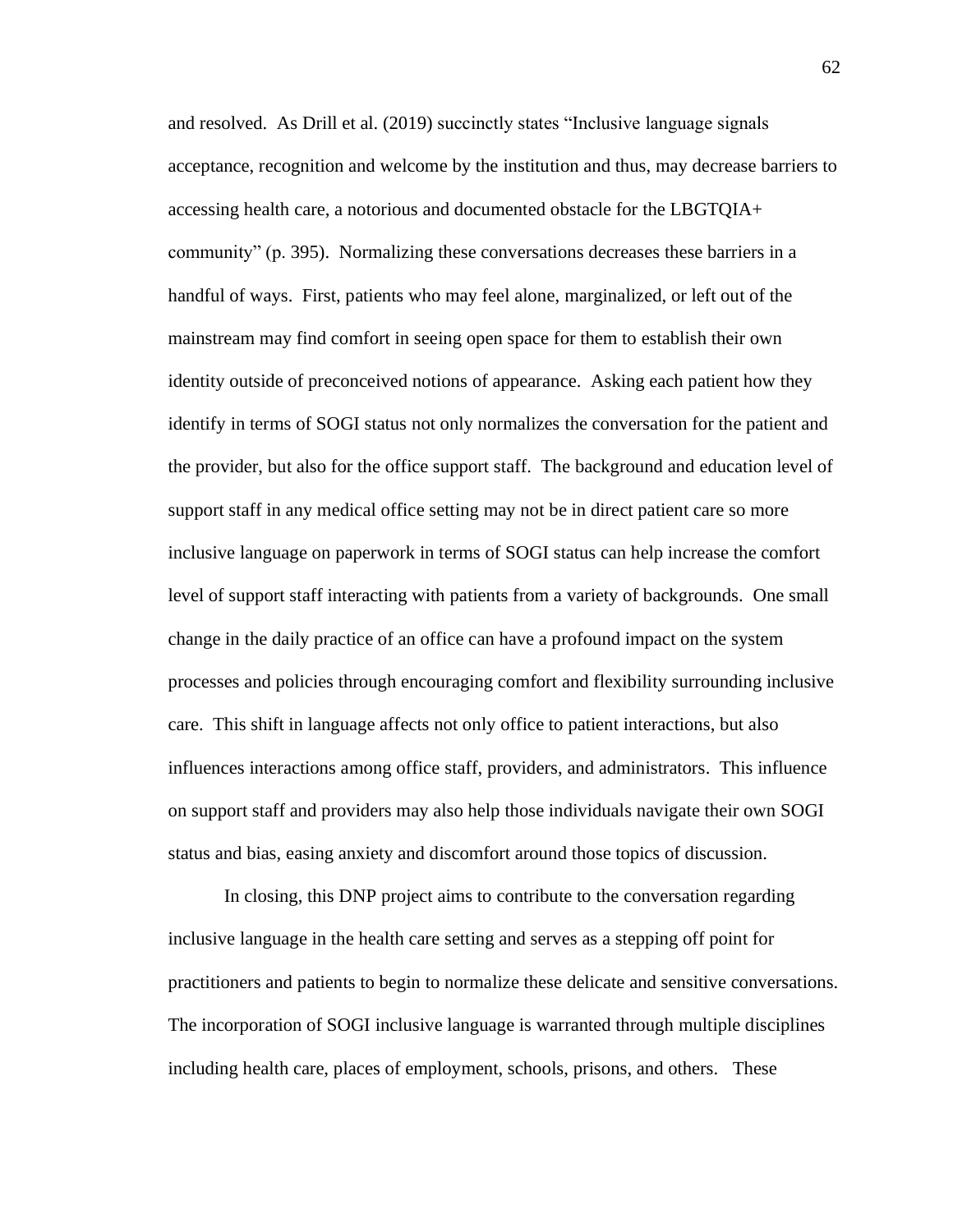conversations are intimate, complex, and fluid, but the concrete information provided by the addition of inclusive language on an intake form provides a starting point for all parties involved (Bjarnadottir et al., 2017). This DNP project responds to the charge set forth by the multitude of experts cited within this paper and contributes to the overall discussion regarding routine SOGI disclosure through inclusive paperwork in a healthcare setting.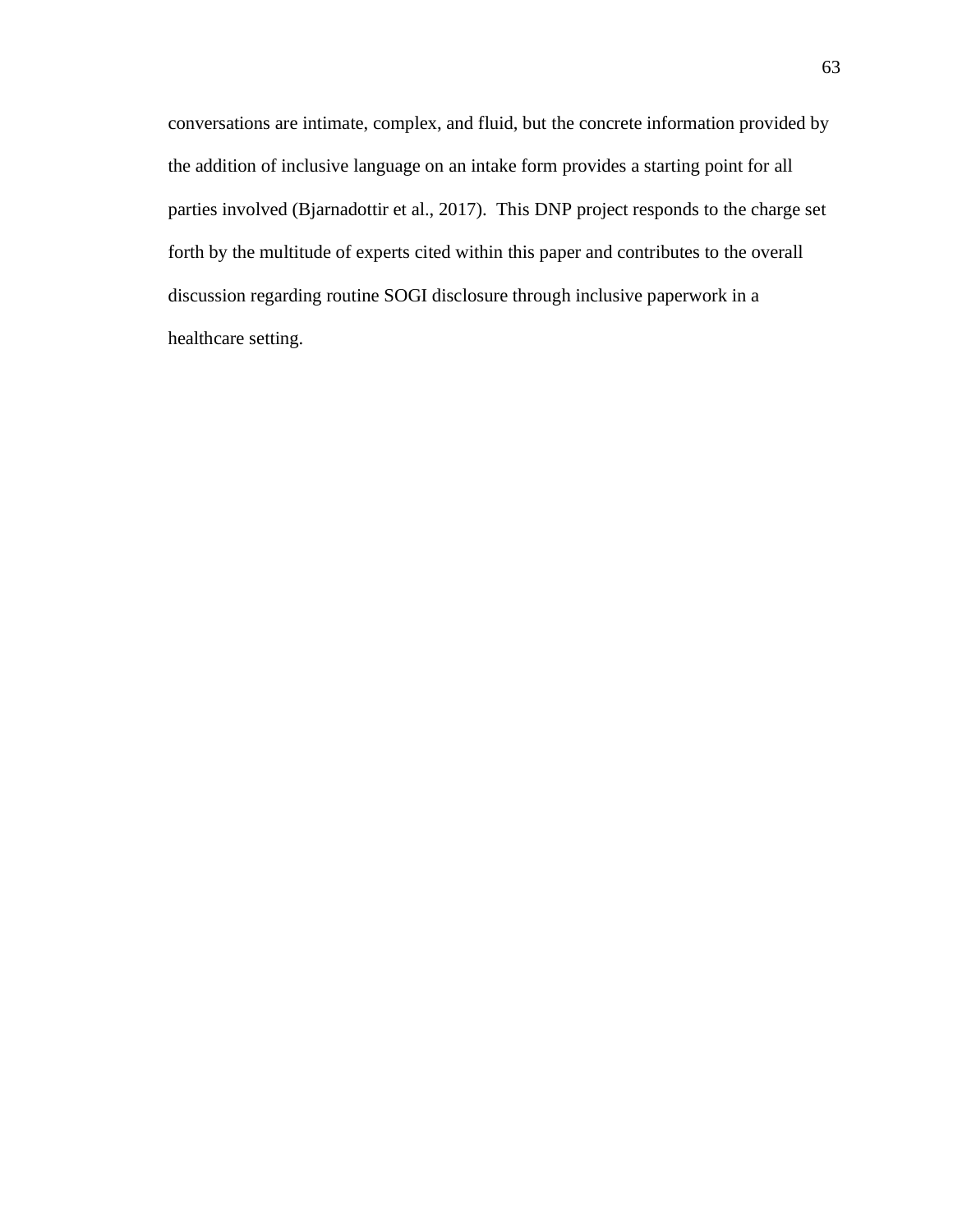#### References

- Agénor, M. (2020). Future directions for incorporating intersectionality into quantitative population health research. *American Journal of Public Health*, *110*(6), 803–806. https://doi.org/10.2105/AJPH.2020.305610
- Baldwin, A., Dodge, B., Schick, V. R., Light, B., Schnarrs, P. W., Herbenick, D., & Fortenberry, J. D. (2018). Transgender and genderqueer individuals' experiences with health care providers: What's working, what's not, and where do we go from here? *Journal of Health Care for the Poor and Underserved; Baltimore*, *29*(4), 1300–1318. http://dx.doi.org.nmu.idm.oclc.org/10.1353/hpu.2018.0097
- Bradford, J. B., Cahill, S., Grasso, C., & Makadon, H. J. (n.d.). *How to gather data on sexual orientation and gender identity in clinical settings*. The Fenway Institute. Retrieved January 5, 2021, from https://www.lgbtqiahealtheducation.org/wpcontent/uploads/policy\_brief\_how\_to\_gather.pdf
- Brown, C., Frohard-Dourlent, H., Wood, B. A., Saewyc, E. M., Eisenberg, M. E., & Porta, C. M. (2020). "It makes such a difference": An examination of how LGBTQ youth talk about personal gender pronouns. *Journal of the American Association of Nurse Practitioners*, *32*(1), 70–80. https://doi.org/10.1097/JXX.0000000000000217

Bry, L. J., Mustanski, B., Garofalo, R., & Burns, M. N. (n.d.). Management of a concealable stigmatized identity: A qualitative study of concealment, disclosure, and role flexing among young, resilient sexual and gender minority individuals. *Journal of Homosexuality*, *64*(6), 745–769. https://doi.org/10.1080/00918369.2016.123574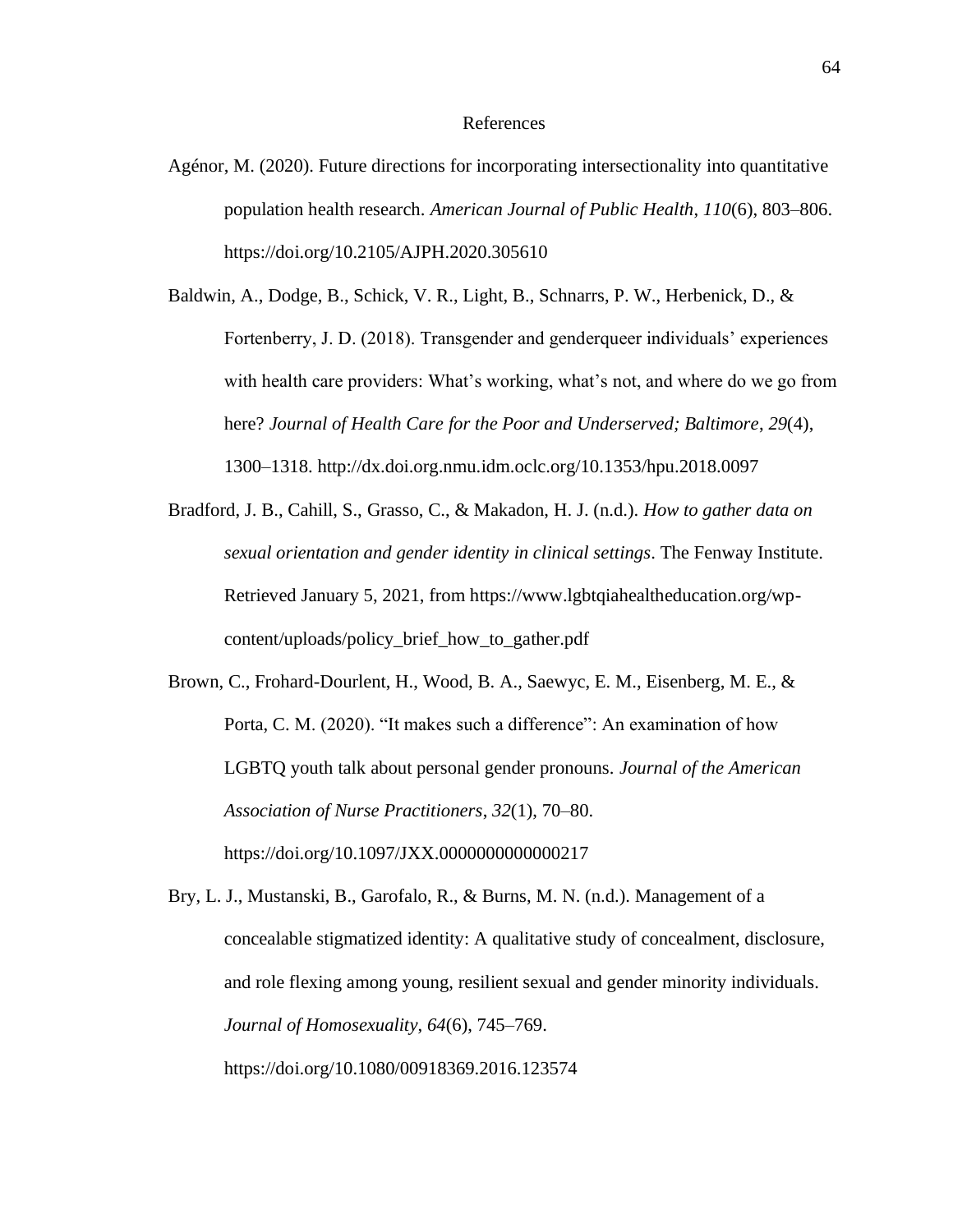Butler, J. (2007). *Gender trouble: Feminism and the subversion of identity*. Routledge.

Ceres, M., Quinn, G. P., Loscalzo, M., & Rice, D. (2018). Considerations and cancer screening uptake for lesbian, gay, bisexual, and transgender persons. *Seminars in Oncology Nursing*, *34*(1), 37–51. https://doi.org/10.1016/j.soncn.2017.12.001

Cochran, S. D., & Mays, V. M. (2017). Advancing the LGBT health research agenda: Differential health trends within the lesbian, gay, and bisexual populations. *American Journal of Public Health*, *107*(4), 497–498. https://doi.org/10.2105/AJPH.2017.303677

- Corwin, A. (2009). Language and gender variance: Constructing gender beyond the male/female binary. *Electronic Journal of Human Sexuality*, *12*. http://mail.ejhs.org/Volume12/Gender.htm
- de Lauretis, T. (1991). Queer theory: Lesbian and gay sexualities: An introduction. *d i f f e r e n c e s: A Journal of Feminist Cultural Studies*, *3*(2). http://www.teresadelauretis.com/book/queer-theory-lesbian-and-gay-sexualitiesed/
- Dentato, M. P. (2012). *The minority stress perspective*. https://www.apa.org. https://www.apa.org/pi/aids/resources/exchange/2012/04/minority-stress
- Donatone, B., & Rachlin, K. (2013). An intake template for transgender, transsexual, genderqueer, gender nonconforming, and gender variant college students seeking mental health services. *Journal of College Student Psychotherapy*, *27*(3), 200– 211. https://doi.org/10.1080/87568225.2013.798221
- Drescher, J. (2015). Out of DSM: Depathologizing homosexuality. *Behavioral Sciences*, *5*(4), 565–575. https://doi.org/10.3390/bs5040565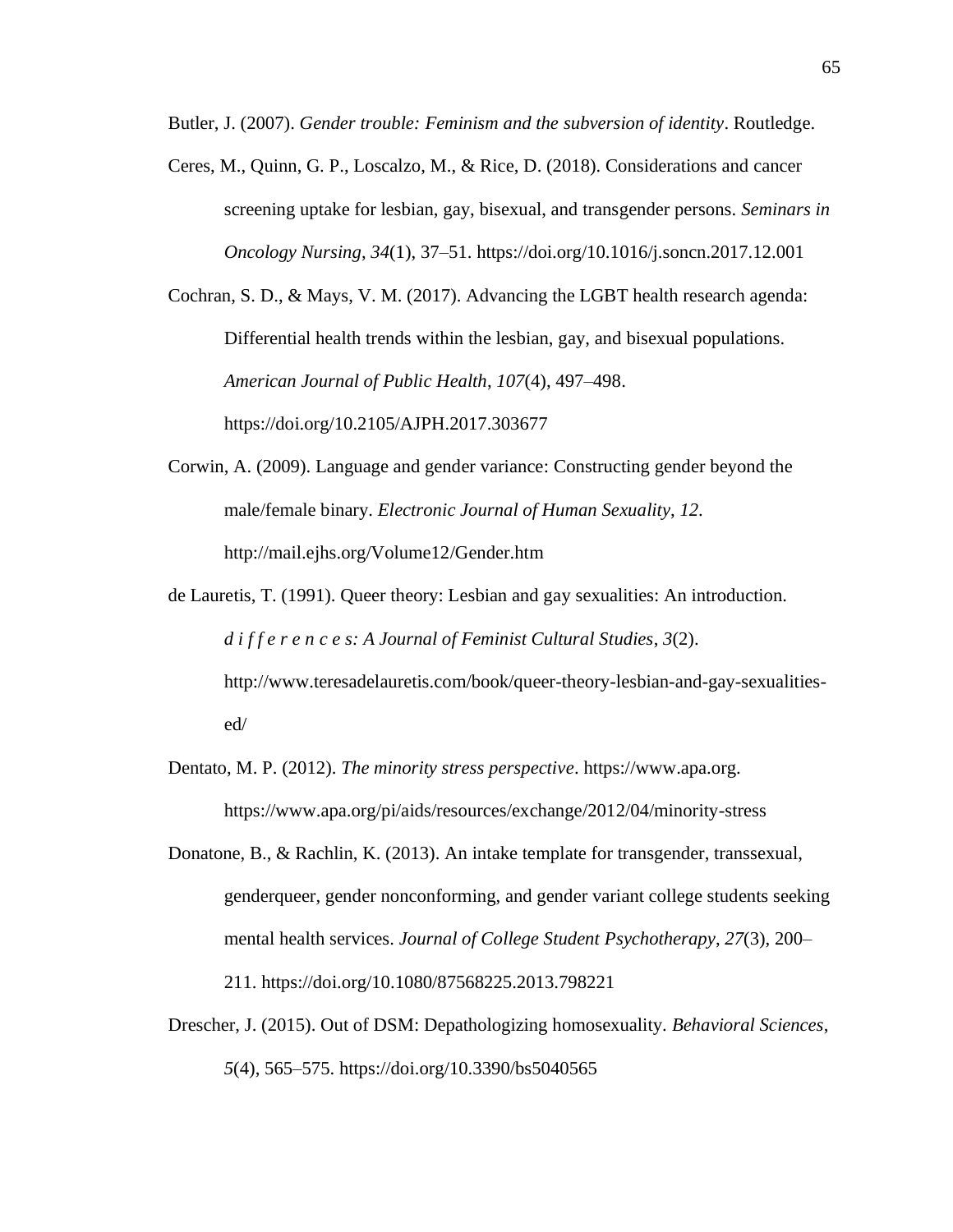- Drill, R., Malone, J., Flouton-Barnes, M., Cotton, L., Keyes, S., Wasserman, R., Wilson, K., Young, M., Laws, H., & Beinashowitz, J. (2019). Inclusive language regarding gender, sexual orientation, and relationship status: The ongoing process and outcome of revising psychiatric materials. *The Journal of Mental Health Training, Education, and Practice; Brighton*, *14*(6), 385–398. http://dx.doi.org.nmu.idm.oclc.org/10.1108/JMHTEP-02-2018-0009
- Foucault, M. (1988). *The care of the self: The history of sexuality* (Vol. 3). Vintage Books.

Grasso, C., Goldhammer, H., Funk, D., King, D., Reisner, S. L., Mayer, K. H., & Keuroghlian, A. S. (2019). Required sexual orientation and gender identity reporting by US health centers: First-year data. *American Journal of Public Health; Washington*, *109*(8), 1111–1118.

http://dx.doi.org.nmu.idm.oclc.org/10.2105/AJPH.2019.305130

- Heck, N. C., Flentje, A., & Cochran, B. N. (2013). Intake interviewing with lesbian, gay, bisexual, and transgender clients: Starting from a place of affirmation. *Journal of Contemporary Psychotherapy*, *43*(1), 23–32. https://doi.org/10.1007/s10879-012- 9220-x
- Hennessy, R. (1993). Queer theory: A review of the "differences" special issue and Wittig's "The Straight Mind." *Signs*, *18*(4), 964–973.
- Heyes, C., Dean, M., & Goldberg, L. (2016). Queer phenomenology, sexual orientation, and health care spaces: Learning from the narratives of queer women and nurses in primary health care. *Journal of Homosexuality*, *63*(2), 141–155. https://doi.org/10.1080/00918369.2015.1083775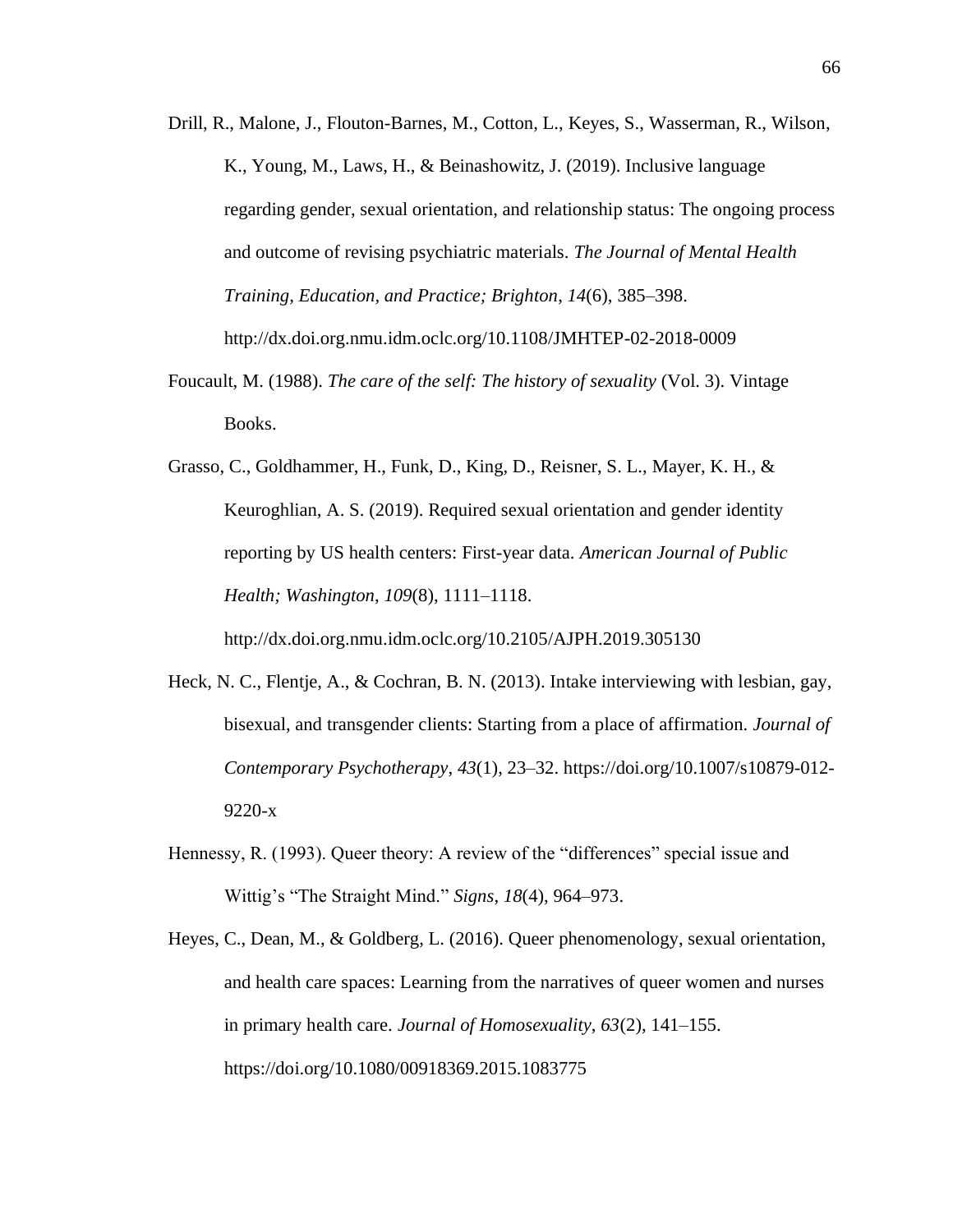Jagose, A. (1996). *Queer theory: An introduction*. NYU Press.

- Johnson, M. J., & Nemeth, L. S. (2014). Addressing health disparities of lesbian and bisexual women: A grounded theory study. *Women's Health Issues*, *24*(6), 635– 640. https://doi.org/10.1016/j.whi.2014.08.003
- Kemp, J. (2009). Queer past, queer present, queer future. *Graduate Journal of Social Science*, *6*(1), 3–23.
- Kitts, R. L. (2010). Barriers to optimal care between physicians and lesbian, gay, bisexual, transgender, and questioning adolescent patients. *Journal of Homosexuality*, *57*(6), 730–747. https://doi.org/10.1080/00918369.2010.485872

Knutson, D., Koch, J. M., & Goldbach, C. (2019). Recommended terminology, pronouns, and documentation for work with transgender and non-binary populations. *Practice Innovations*, *4*(4), 214–224.

http://dx.doi.org.nmu.idm.oclc.org/10.1037/pri0000098

- Lawlis, S. M., Watson, K., Hawks, E. M., Lewis, A. L., Hester, L., Ostermeyer, B. K., & Middleman, A. B. (2019). Health services for LGBTQ+ patients. *Psychiatric Annals*, *49*(10). https://doi.org/10.3928/00485713-20190910-01
- *Lesbian, gay, bisexual, and transgender health: Healthy People 2020*. (n.d.). Retrieved May 21, 2019, from https://www.healthypeople.gov/2020/topicsobjectives/topic/lesbian-gay-bisexual-and-transgender-health
- Manzer, D., O'Sullivan, L. F., & Doucet, S. (2018). Myths, misunderstandings, and missing information: Experiences of nurse practitioners providing primary care to lesbian, gay, bisexual, and transgender patients. *Canadian Journal of Human Sexuality*, *27*(2), 157–170. https://doi.org/10.3138/cjhs.2018-0017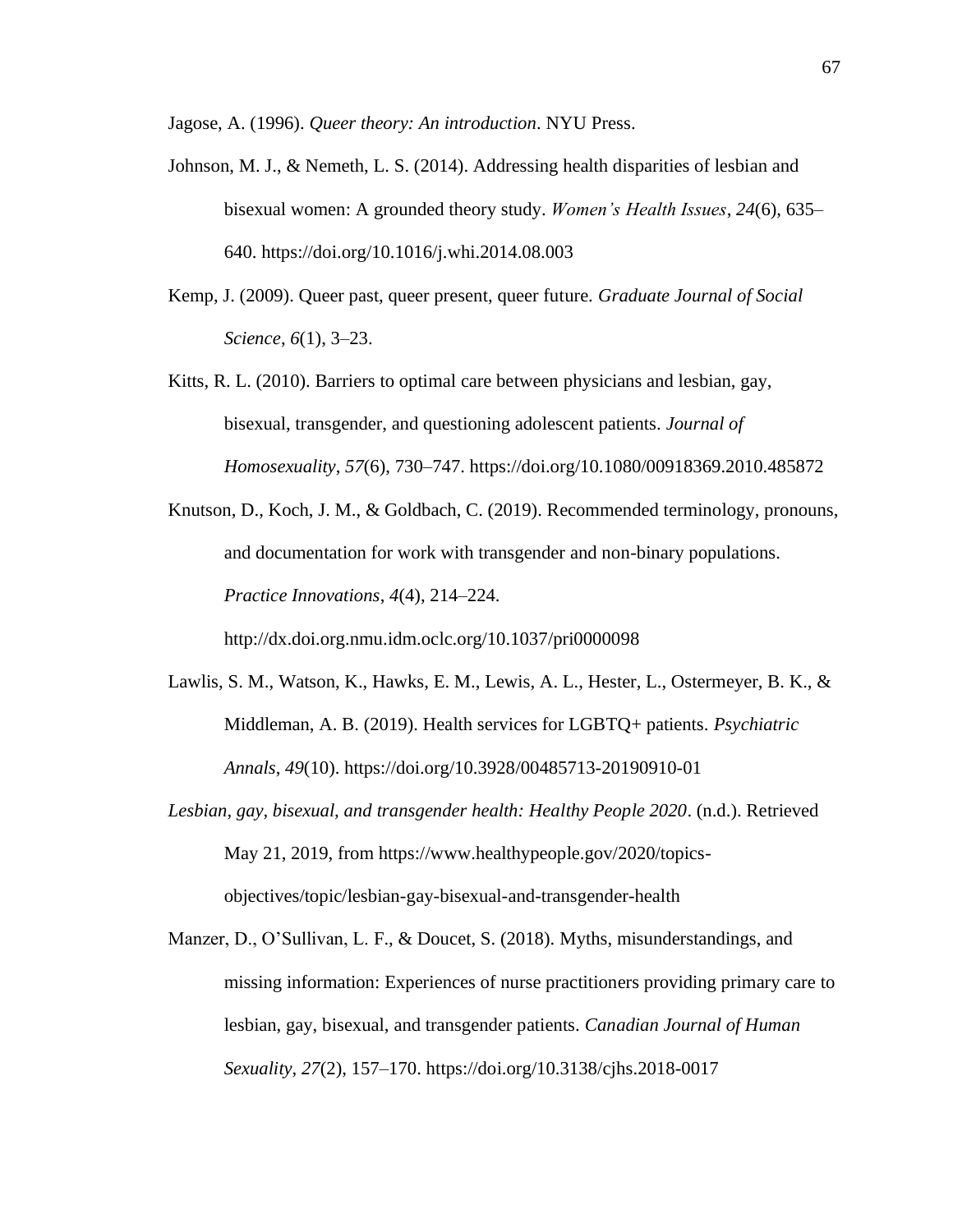Meyer, I. H. (2013). Prejudice, social stress, and mental health in lesbian, gay, and bisexual populations: Conceptual issues and research evidence. *Psychology of Sexual Orientation and Gender Diversity*, *1*(S), 3–26. http://dx.doi.org.nmu.idm.oclc.org/10.1037/2329-0382.1.S.3

Mulé, N. J., Ross, L. E., Deeprose, B., Jackson, B. E., Daley, A., Travers, A., & Moore, D. (2009). Promoting LGBT health and wellbeing through inclusive policy development. *International Journal for Equity in Health*, *8*. https://doi.org/10.1186/1475-9276-8-18

- Nagington, M. G. (2016). Judith Butler's theories: Reflections for nursing research and practice. *Nursing Philosophy*, *17*(4), 307–316. https://doi.org/10.1111/nup.12134
- Parameshwaran, V., Cockbain, B. C., Hillyard, M., & Price, J. R. (2017). Is the lack of specific lesbian, gay, bisexual, transgender and queer/questioning (LGBTQ) health care education in medical school a cause for concern? Evidence from a survey of knowledge and practice among U.K. medical students. *Journal of Homosexuality*, *64*(3), 367–381. https://doi.org/10.1080/00918369.2016.1190218
- Quinn, G. P., Sutton, S. K., Winfield, B., Breen, S., Canales, J., Shetty, G., Sehovic, I., Green, B. L., & Schabath, M. B. (2015). Lesbian, gay, bisexual, transgender, queer/questioning (LGBTQ) perceptions and health care experiences. *Journal of Gay & Lesbian Social Services*, *27*(2), 246–261. https://doi.org/10.1080/10538720.2015.1022273
- Reisner, S., Hopwood, R., Goldhammer, H., & Makadon, H. J. (n.d.). *Affirmative care for transgender and gender non-conforming people: Best practices for front-line health care staff*. National LGBT Health Education Center, The Fenway Institute.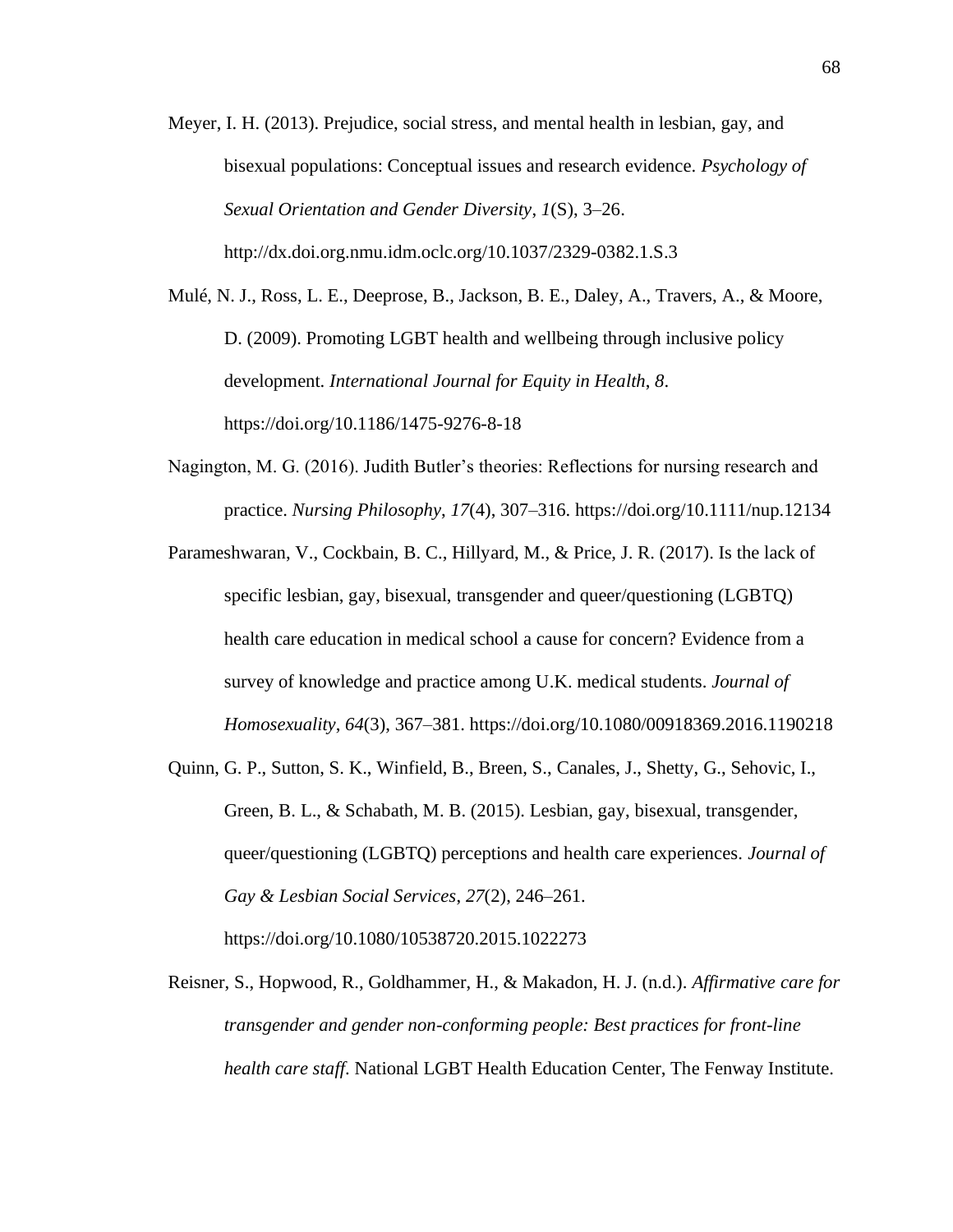- Rossman, K., Salamanca, P., & Macapagal, K. (2017). A qualitative study examining young adults' experiences of disclosure and nondisclosure of LGBTQ identity to health care providers. *Journal of Homosexuality*, *64*(10), 1390–1410. https://doi.org/10.1080/00918369.2017.1321379
- Rounds, K. E., McGrath, B. B., & Walsh, E. (2013). Perspectives on provider behaviors: A qualitative study of sexual and gender minorities regarding quality of care. *Contemporary Nurse : A Journal for the Australian Nursing Profession; Maleny*, *44*(1), 99–110.
- Rubin, G. S. (2011). Blood under the bridge: Reflections on "Thinking Sex." *GLQ: A Journal of Lesbian & Gay Studies*, *17*(1), 1–48. https://doi.org/10.1215/10642684-2010-015
- Rubin, G. S. (1993). Thinking sex: Notes for a radical theory of the politics of sexuality. In *Social Perspectives in Lesbian and Gay Studies: A Reader* (pp. 100–129). Routledge.
- Scheffey, K. L., Ogden, S. N., & Dichter, M. E. (2019). "The Idea of Categorizing Makes Me Feel Uncomfortable": University Student Perspectives on Sexual Orientation and Gender Identity Labeling in the Healthcare Setting. *Archives of Sexual Behavior*, *48*(5), 1555–1562. https://doi.org/10.1007/s10508-019-1401-1
- Schmidt, S. J. (2010). Queering social studies: The role of social studies in normalizing citizens and sexuality in the common good. *Theory & Research in Social Education*, *38*(3), 314–335.

Sedgwick, E. K. (1990). *Epistemology of the closet*. University of California Press.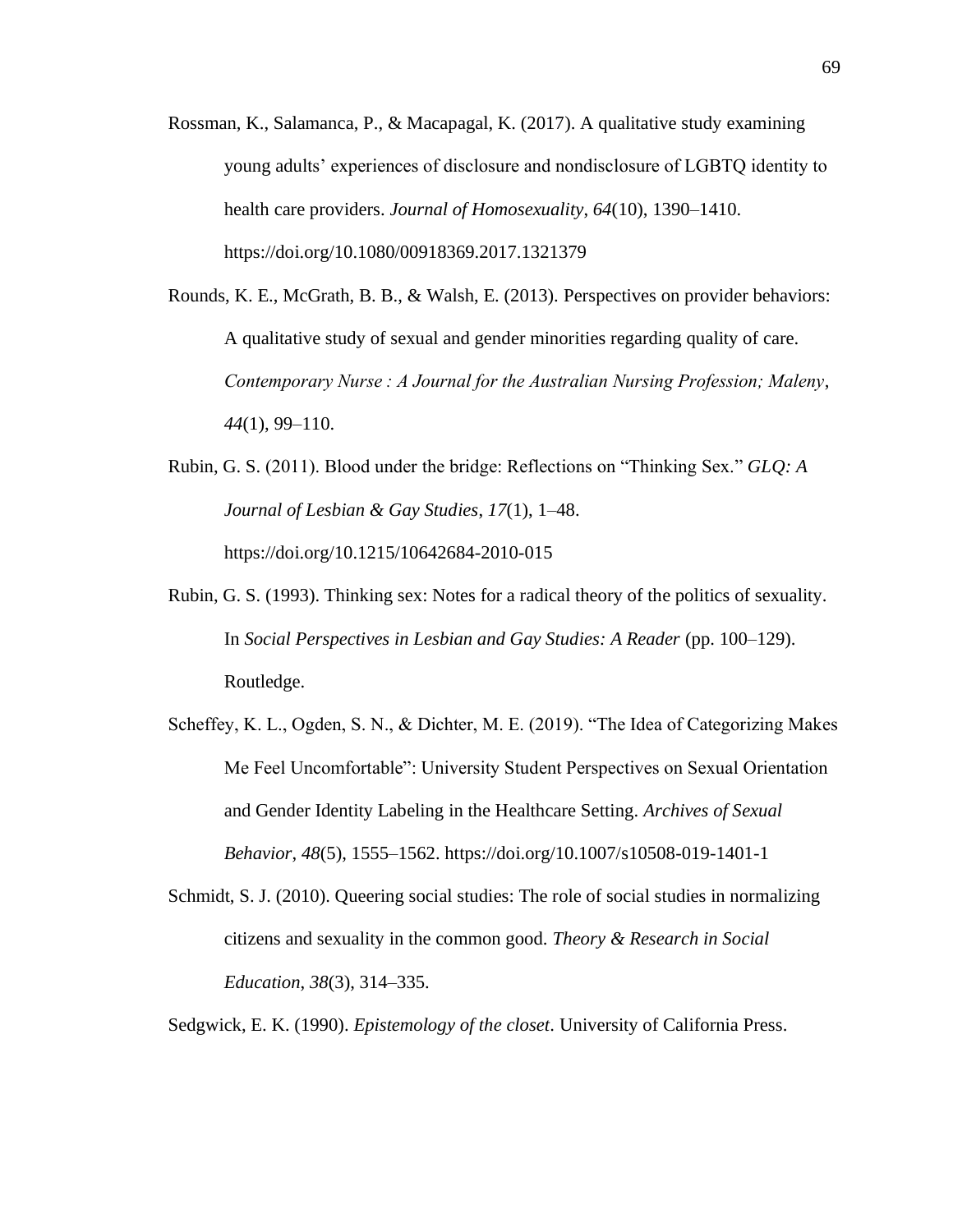- Selix, N., Waryold, J., Voss, T. M., Newman, L., Cotler, K., Ruud, M., & Rowniak, S. (2018). *Patient-centered transgender health: A toolkit for nurse practitioner faculty and clinicians*. National Organization of Nurse Practitioner Faculties. https://www.nonpf.org/news/news.asp?id=416463&hhSearchTerms=%22transgen der+and+toolkit%22
- Stall, R., Matthews, D. D., Friedman, M. R., Kinsky, S., Egan, J. E., Coulter, R. W. S., Blosnich, J. R., & Mankovic, N. (2016). The continuing development of health disparities research on lesbian, gay, bisexual, and transgender individuals. *American Journal of Public Health*, *106*(5), 786–788. https://doi.org/10.2105/AJPH.2016.303183
- Walker, B. W., & Caprar, D. V. (2020). When performance gets personal: Towards a theory of performance-based identity. *Human Relations*, *73*(8), 1077–1105. https://doi.org/10.1177/0018726719851835
- Walker, M. (2014). Gender and language: Examining the use of diagnostic language in the discussion of gender variance. *International Journal of Child, Youth and Family Studies*, *5*(2), 332–345. https://doi.org/10.18357/ijcyfs.walkerm.522014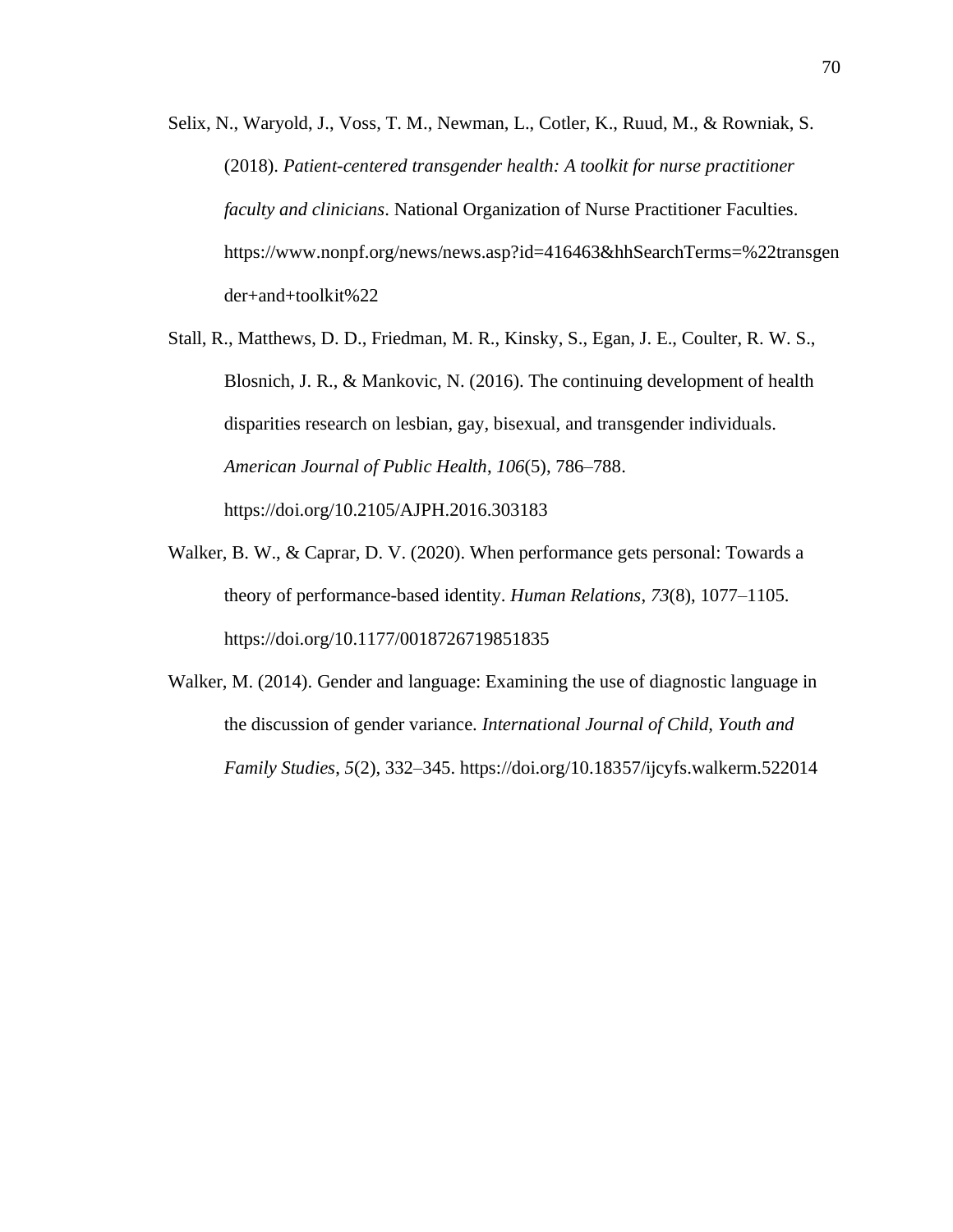Appendix A

IRB Approval Letter



**Office of Graduate Studies and Research**

1401 Presque Isle Avenue Marquette MI, 49855 906-227-2300 906-227-2315 www.nmu.edu/graduatestudies

#### **Memorandum**

| TO:             | Meghan Digneit<br><b>Nursing Department</b>                                                                                                                                                                                                                                                               |
|-----------------|-----------------------------------------------------------------------------------------------------------------------------------------------------------------------------------------------------------------------------------------------------------------------------------------------------------|
| CC:             | Melissa Copenhaveer<br><b>Nursing Department</b>                                                                                                                                                                                                                                                          |
| <b>FROM:</b>    | Lisa Schade Eckert<br>Dean of Graduate Education and Research                                                                                                                                                                                                                                             |
| DATE:           | February 7, 2020                                                                                                                                                                                                                                                                                          |
| <b>SUBJECT:</b> | IRB Proposal HS20-1093<br>"Representation Matters: An Examination Into How The Patient<br>Experience is Impacted by the Inclusion of Sexual Orientation and<br>Gender Identity Questions On a Health History Intake Form"<br>IRB Approval Date: 2/7/2020<br>Proposed Project Dates: $2/2/2020 - 5/1/2020$ |

Your proposal "Representation Matters: An Examination Into How The Patient Experience is Impacted by the Inclusion of Sexual Orientation and Gender Identity Questions On a Health History Intake Form." has been approved by the Northern Michigan University Institutional Review Board. Please include your proposal number (HS20-1093) on all research materials and on any correspondence regarding this project.

If you find that modifications of investigators, methods, or procedures are necessary, you must submit a Project Modification Form for Research Involving Human Subjects before collecting data. Any changes or revisions to your approved research plan must be approved by the IRB prior to implementation.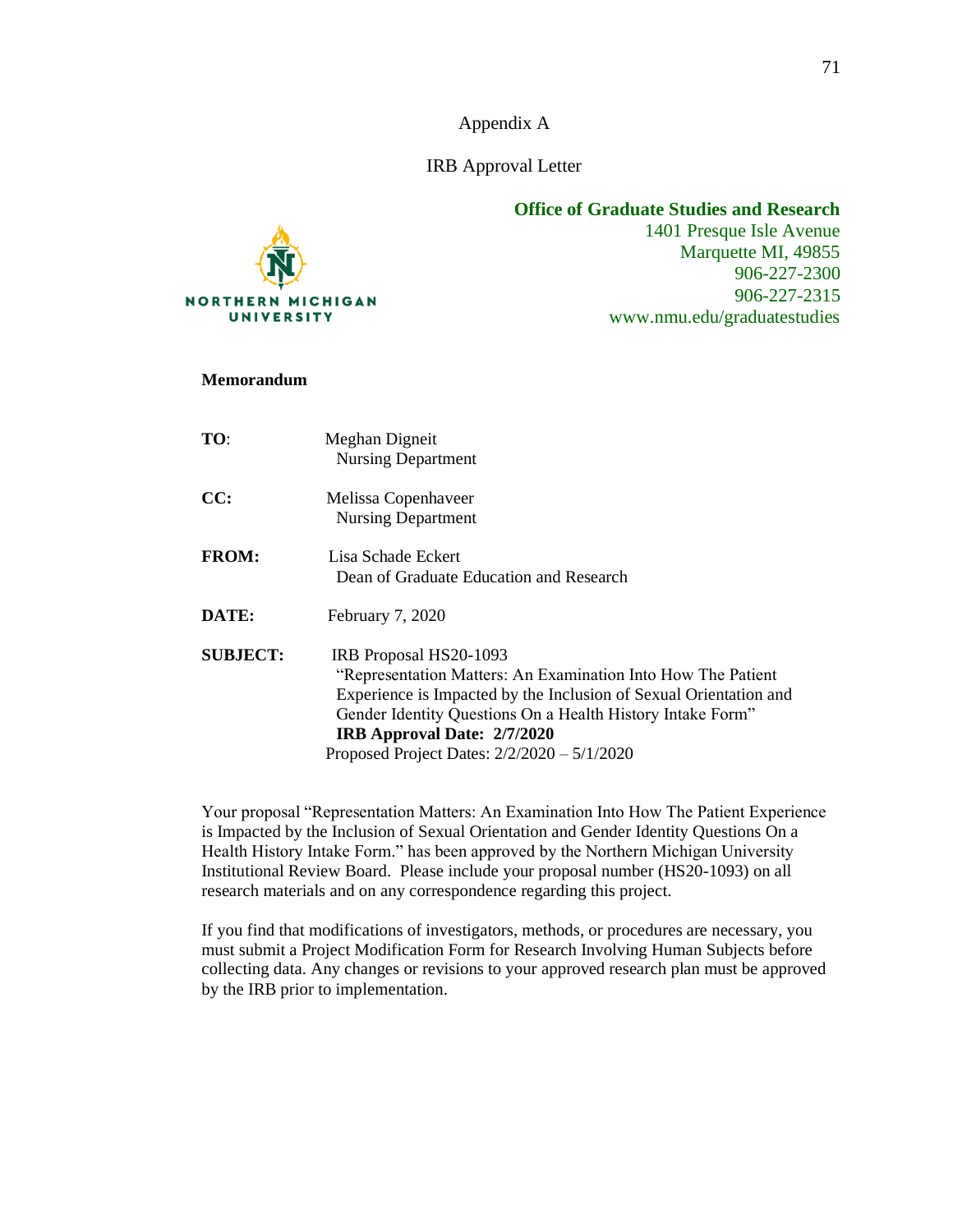## Appendix B

## Consent Form

## **Informed Consent:**

Investigator: Meghan Digneit, (906) 360-4333, mhawkins@nmu.edu

Dear NMU Health Center Patient:

I would like to invite you to participate in a research study. The purpose of this study is to explore the patient experience and attitude toward the addition of sexual orientation and gender identity (SOGI) questions to a health history intake form.

I am inviting you to participate in this study because you were a patient at the NMU Student Health Center in the Winter 2020 or Fall 2020 semester. All patients who had either a telehealth or an in-person visit to the health center during this time are invited to participate.

If you agree to participate, you will be asked to complete a brief 2-5-minute online survey that follows this consent information. This survey will be completely anonymous, with SOGI information as the only identifying information. All survey information is deidentified when made available to the investigator through use of the Qualtrics survey system. Additionally, all survey information will be kept on an encrypted hard drive and will be saved for seven years on a password protected computer. The goal is to publish the results of this study.

There are no major risks involved in participation. However, survey questions regarding SOGI status can bring to light a variety of strong emotions. Emotional distress is not intended by this study, and participation is completely voluntary and anonymous. You are not likely to gain direct benefits from participation in this study. You will not incur any costs as a participant in this research study and you will not be paid for being in this research study.

If you have any further questions regarding your rights as a participant in a research project, you may contact Dr. Lisa Eckert (leckert@nmu.edu) Dean of Graduate Education and Research at Northern Michigan University. Any questions you have regarding the nature of this research project will be answered by the investigator.

By completing the survey questions that follow, you acknowledge that you have read the above "Informed Consent Statement." You also acknowledge that the nature, risks, demands, and benefits of the project have been explained to you. You understand that you are able to ask questions and are free to cease answering survey questions at any time without incurring negative consequences.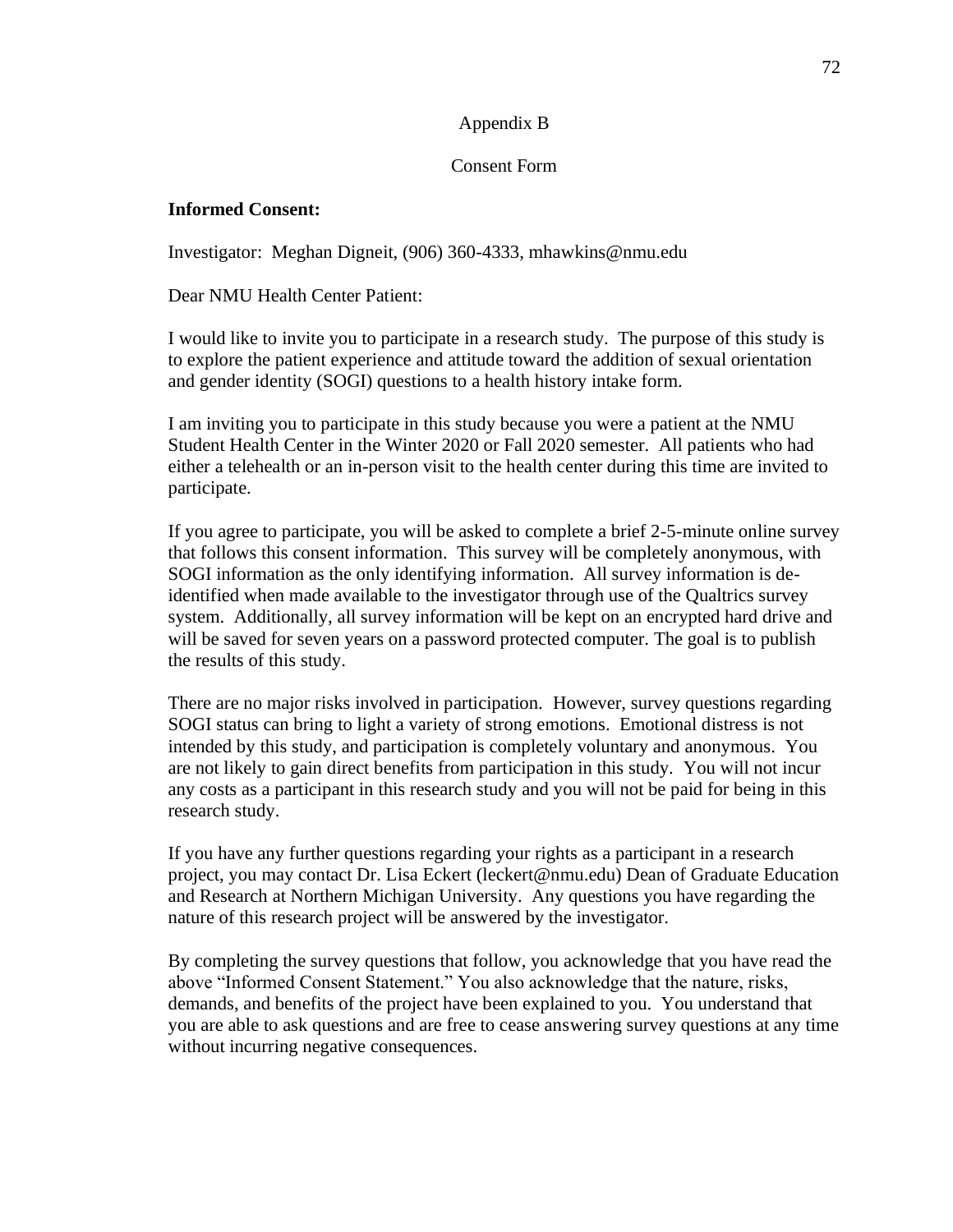Thank you very much for your consideration.

Sincerely,

Meghan N. Digneit, BSN, RN Doctor of Nursing Practice Candidate Northern Michigan University mhawkins@nmu.edu, 906-360-4333

Dr. Lisa Eckert Dean of Graduate Education and Research Northern Michigan University leckert@nmu.edu, 906-227-2300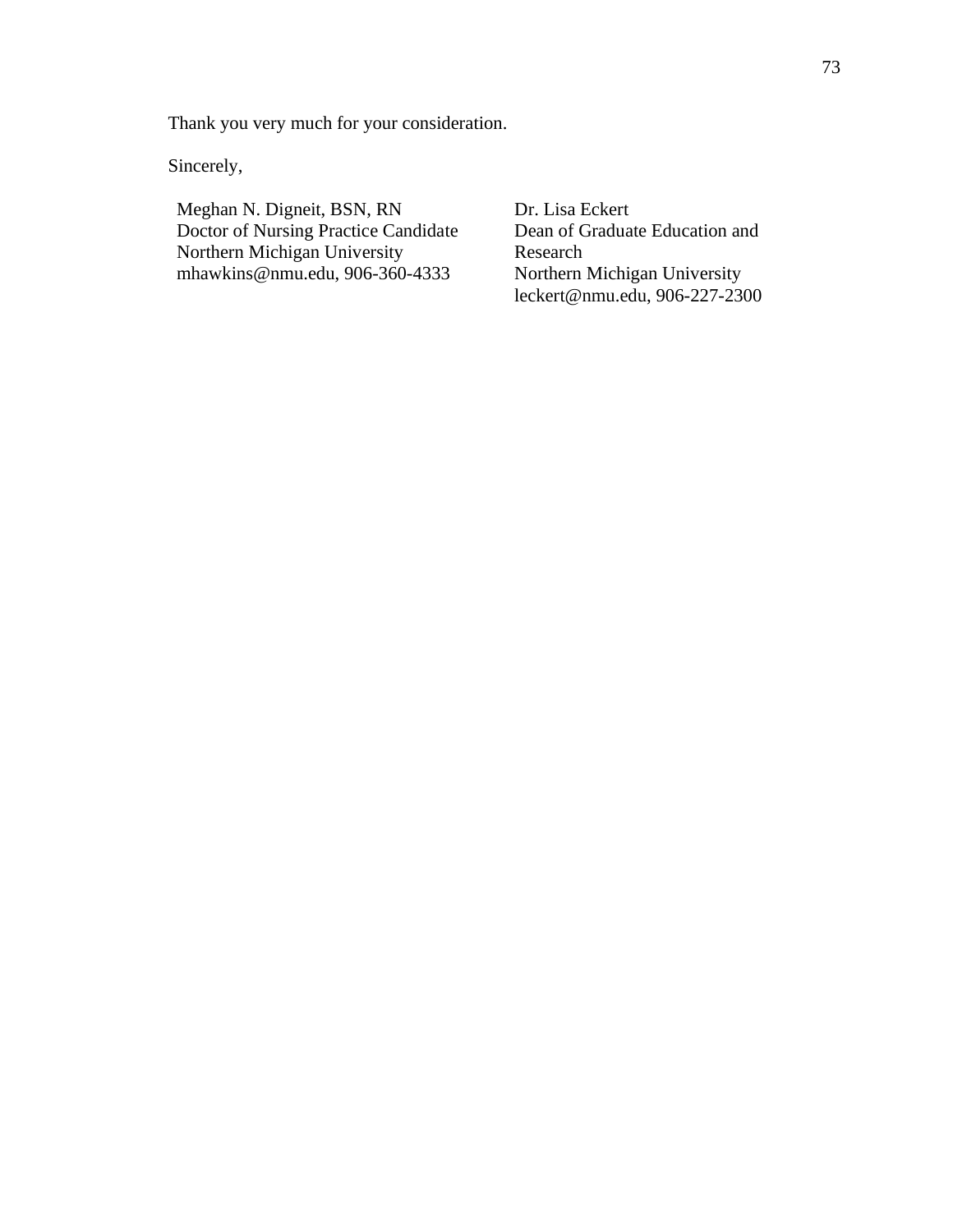# Appendix C

## Survey Questions

- 1. Do you consider yourself to be:
	- a. Heterosexual (that is straight)
	- b. Homosexual (lesbian or gay)
	- c. Bisexual
	- d. Transgender
	- e. Queer
	- f. Something else
	- g. I prefer not to answer
- 2. If you answered "Something else" for question one, please write what you consider yourself to be: (space to write in answer)
- 3. The NMU student health center has recently incorporated sexual orientation and gender identity (SOGI) status on their health history intake forms. Do you feel a greater sense of inclusivity by answering this question on the initial form for your healthcare visit?
	- a. Yes
	- b. No
- 4. Do you feel a greater sense of openness to discuss SOGI and other sensitive healthcare topics by answering this question on the initial form for your healthcare visit?
	- a. Yes
	- b. No
- 5. Do you believe that disclosing your SOGI status is an integral part of your healthcare background and visit?
	- a. Yes
	- b. No
- 6. When visiting a healthcare provider, do you generally disclose your SOGI status?
	- a. Yes
	- b. No
- 7. If you had the opportunity to disclose your SOGI status in a healthcare visit, how would you prefer to disclose that information?
	- a. Indicating SOGI status on a health history intake form
	- b. Disclosing in a face to face conversation with medical staff/providers
	- c. Disclose this information in another way
	- d. I prefer not to disclose my SOGI status
- 8. If in question seven you answered that you prefer to disclose SOGI information in another way, please write how you prefer to disclose it: (space to write in answer)